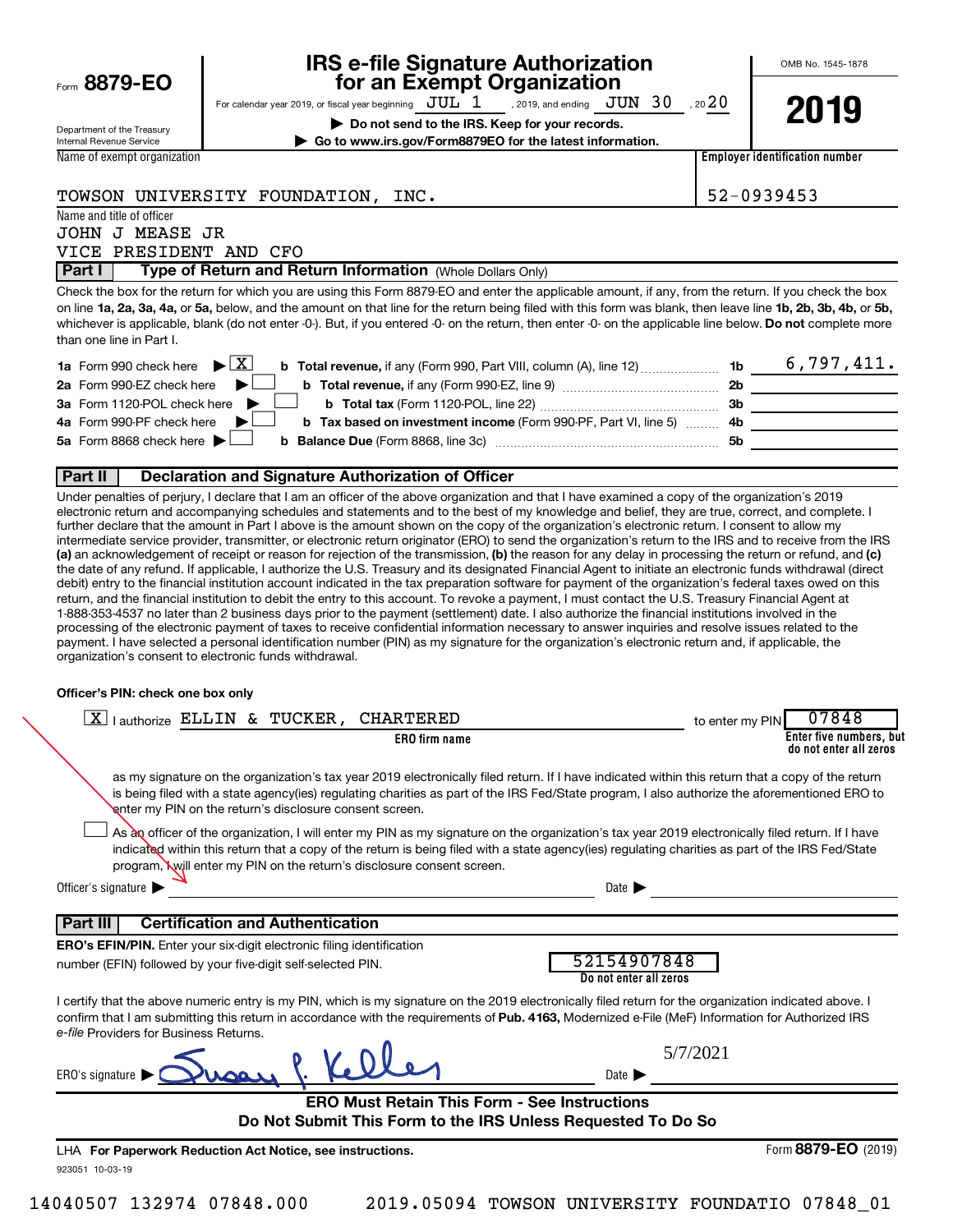|                         |                                                                                                                                  |                                            | EXTENDED TO MAY 17, 2021                                                                                                                                                   |                                                                   |                                            |  |
|-------------------------|----------------------------------------------------------------------------------------------------------------------------------|--------------------------------------------|----------------------------------------------------------------------------------------------------------------------------------------------------------------------------|-------------------------------------------------------------------|--------------------------------------------|--|
|                         |                                                                                                                                  |                                            | <b>Return of Organization Exempt From Income Tax</b>                                                                                                                       |                                                                   | OMB No. 1545-0047                          |  |
| Form                    |                                                                                                                                  |                                            | Under section 501(c), 527, or 4947(a)(1) of the Internal Revenue Code (except private foundations)                                                                         |                                                                   |                                            |  |
|                         |                                                                                                                                  | (Rev. January 2020)                        | Do not enter social security numbers on this form as it may be made public.                                                                                                |                                                                   | <b>Open to Public</b>                      |  |
|                         | Department of the Treasury<br>Internal Revenue Service<br>Go to www.irs.gov/Form990 for instructions and the latest information. |                                            |                                                                                                                                                                            |                                                                   |                                            |  |
|                         |                                                                                                                                  |                                            | JUL 1, 2019<br>A For the 2019 calendar year, or tax year beginning                                                                                                         | 2020<br>and ending $JUN$ 30,                                      |                                            |  |
|                         | <b>B</b> Check if applicable:                                                                                                    |                                            | <b>C</b> Name of organization                                                                                                                                              | D Employer identification number                                  |                                            |  |
|                         | Address<br>change                                                                                                                |                                            | TOWSON UNIVERSITY FOUNDATION, INC.                                                                                                                                         |                                                                   |                                            |  |
|                         | Name<br>change]                                                                                                                  |                                            | Doing business as                                                                                                                                                          | 52-0939453                                                        |                                            |  |
|                         | Initial<br> return                                                                                                               |                                            | Number and street (or P.O. box if mail is not delivered to street address)<br>Room/suite                                                                                   | E Telephone number                                                |                                            |  |
|                         | lFinal<br>return/<br>termin-                                                                                                     |                                            | 8000 YORK ROAD                                                                                                                                                             | $410 - 704 - 2040$                                                |                                            |  |
|                         | ated<br>Amended                                                                                                                  |                                            | City or town, state or province, country, and ZIP or foreign postal code<br>21252-0001<br>TOWSON, MD                                                                       | G Gross receipts \$                                               | 22,853,804.                                |  |
|                         | Ireturn<br>Applica-                                                                                                              |                                            | F Name and address of principal officer: JOHN J. MEASE, JR                                                                                                                 | H(a) Is this a group return<br>for subordinates?                  | $\,$ Yes $\,$ $\rm X$ $\,$ No $\,$         |  |
|                         | ltion<br>pending                                                                                                                 |                                            | SAME AS C ABOVE                                                                                                                                                            | $H(b)$ Are all subordinates included? $\Box$ Yes                  | ∣No                                        |  |
|                         |                                                                                                                                  |                                            | Tax-exempt status: $X \over 301(c)(3)$<br>$501(c)$ (<br>$\sqrt{\bullet}$ (insert no.)<br>$4947(a)(1)$ or                                                                   | 527                                                               | If "No," attach a list. (see instructions) |  |
|                         |                                                                                                                                  |                                            | J Website: WWW.TUFOUNDATION.ORG                                                                                                                                            | $H(c)$ Group exemption number $\blacktriangleright$               |                                            |  |
|                         |                                                                                                                                  |                                            | K Form of organization:   X Corporation<br>Other $\blacktriangleright$<br>Association<br>Trust                                                                             | L Year of formation: $1970 \text{ m}$ State of legal domicile: MD |                                            |  |
|                         | Part I                                                                                                                           | <b>Summary</b>                             |                                                                                                                                                                            |                                                                   |                                            |  |
|                         | 1                                                                                                                                |                                            | Briefly describe the organization's mission or most significant activities: TO RAISE, INVEST, AND DISBURSE                                                                 |                                                                   |                                            |  |
| Governance              |                                                                                                                                  |                                            | FUNDS FOR THE BENEFIT OF TOWSON UNIVERSITY.                                                                                                                                |                                                                   |                                            |  |
|                         | 2                                                                                                                                |                                            | Check this box $\blacktriangleright$ $\Box$ if the organization discontinued its operations or disposed of more than 25% of its net assets.                                |                                                                   |                                            |  |
|                         | 3                                                                                                                                |                                            | Number of voting members of the governing body (Part VI, line 1a)                                                                                                          | 3                                                                 | 24                                         |  |
|                         | 4                                                                                                                                |                                            |                                                                                                                                                                            | $\overline{\mathbf{4}}$                                           | $\overline{24}$<br>$\overline{81}$         |  |
|                         | 5                                                                                                                                |                                            |                                                                                                                                                                            | 5                                                                 | $\overline{24}$                            |  |
| <b>Activities &amp;</b> | 6                                                                                                                                |                                            | Total number of volunteers (estimate if necessary)                                                                                                                         | $6\phantom{1}$                                                    | $\overline{0}$ .                           |  |
|                         |                                                                                                                                  |                                            |                                                                                                                                                                            | 7a<br><b>7b</b>                                                   | $\overline{0}$ .                           |  |
|                         |                                                                                                                                  |                                            |                                                                                                                                                                            |                                                                   | <b>Current Year</b>                        |  |
|                         | 8                                                                                                                                |                                            |                                                                                                                                                                            | <b>Prior Year</b><br>6, 241, 344.                                 | 3,679,084.                                 |  |
| Revenue                 | 9                                                                                                                                |                                            | Program service revenue (Part VIII, line 2g)                                                                                                                               | 248, 341.                                                         | 126,853.                                   |  |
|                         | 10                                                                                                                               |                                            |                                                                                                                                                                            | 2,678,992.                                                        | 2,258,867.                                 |  |
|                         | 11                                                                                                                               |                                            | Other revenue (Part VIII, column (A), lines 5, 6d, 8c, 9c, 10c, and 11e)                                                                                                   | 599, 107.                                                         | 732,607.                                   |  |
|                         | 12                                                                                                                               |                                            | Total revenue - add lines 8 through 11 (must equal Part VIII, column (A), line 12)                                                                                         | 9,767,784.                                                        | 6,797,411.                                 |  |
|                         | 13                                                                                                                               |                                            | Grants and similar amounts paid (Part IX, column (A), lines 1-3)                                                                                                           | 2,976,363.                                                        | 3,762,558.                                 |  |
|                         |                                                                                                                                  |                                            |                                                                                                                                                                            | $\overline{0}$ .                                                  | $0$ .                                      |  |
|                         |                                                                                                                                  |                                            | 15 Salaries, other compensation, employee benefits (Part IX, column (A), lines 5-10)                                                                                       | 445,474.                                                          | 482,367.                                   |  |
|                         |                                                                                                                                  |                                            | 16a Professional fundraising fees (Part IX, column (A), line 11e)                                                                                                          | 0                                                                 | σ.                                         |  |
| Expenses                |                                                                                                                                  |                                            | 584,218.<br><b>b</b> Total fundraising expenses (Part IX, column (D), line 25)                                                                                             |                                                                   |                                            |  |
|                         |                                                                                                                                  |                                            |                                                                                                                                                                            | 3, 253, 245.                                                      | 2,433,859.                                 |  |
|                         | 18                                                                                                                               |                                            | Total expenses. Add lines 13-17 (must equal Part IX, column (A), line 25) [                                                                                                | 6,675,082.                                                        | 6,678,784.                                 |  |
|                         | 19                                                                                                                               |                                            |                                                                                                                                                                            | 3,092,702.                                                        | 118,627.                                   |  |
| Net Assets or           |                                                                                                                                  |                                            |                                                                                                                                                                            | <b>Beginning of Current Year</b><br>86, 551, 744.                 | <b>End of Year</b><br>86,448,337.          |  |
|                         | 20                                                                                                                               |                                            | Total assets (Part X, line 16)                                                                                                                                             | 1,443,669.                                                        | 773,653.                                   |  |
|                         | 21<br>22                                                                                                                         |                                            | Total liabilities (Part X, line 26)                                                                                                                                        | 85,108,075.                                                       | 85,674,684.                                |  |
|                         | Part II                                                                                                                          | <b>Signature Block</b>                     |                                                                                                                                                                            |                                                                   |                                            |  |
|                         |                                                                                                                                  |                                            | Under penalties of perjury, I declare that I have examined this return, including accompanying schedules and statements, and to the best of my knowledge and belief, it is |                                                                   |                                            |  |
|                         |                                                                                                                                  |                                            | true, correct, and complete. Declaration of preparer (other than officer) is based on all information of which preparer has any knowledge.                                 |                                                                   |                                            |  |
|                         |                                                                                                                                  |                                            |                                                                                                                                                                            |                                                                   |                                            |  |
| Sign                    |                                                                                                                                  |                                            | Signature of officer                                                                                                                                                       | Date                                                              |                                            |  |
| Here                    |                                                                                                                                  |                                            | JOHN J. MEASE, JR, VICE PRESIDENT AND CFO<br>Type or print name and title                                                                                                  |                                                                   |                                            |  |
|                         |                                                                                                                                  |                                            |                                                                                                                                                                            | Date<br>Check                                                     | <b>PTIN</b>                                |  |
| Paid                    |                                                                                                                                  | Print/Type preparer's name<br>SUSAN KELLER | <b>Exeparer's signature</b><br>YOMARKELLEP                                                                                                                                 | 5/7/2021                                                          | P00245169                                  |  |
|                         | Preparer                                                                                                                         | Firm's name                                | <b>CHARTERED</b><br>ELLIN & TUCKER,                                                                                                                                        | self-employed<br>Firm's EIN                                       | $52 - 0959934$                             |  |
|                         | Use Only                                                                                                                         |                                            | Firm's address 100 EAST PRATT ST. SUITE 200                                                                                                                                |                                                                   |                                            |  |
|                         |                                                                                                                                  |                                            | BALTIMORE, MD 21202                                                                                                                                                        |                                                                   | Phone no. 410-727-5735                     |  |

|                 | May the IRS discuss this return with the preparer shown above? (see instructions) | Yes | No         |
|-----------------|-----------------------------------------------------------------------------------|-----|------------|
| 932001 01-20-20 | LHA For Paperwork Reduction Act Notice, see the separate instructions.            |     | 990 (2019) |

 $\boxed{\text{X}}$   $\text{Yes}$   $\boxed{\phantom{0}}$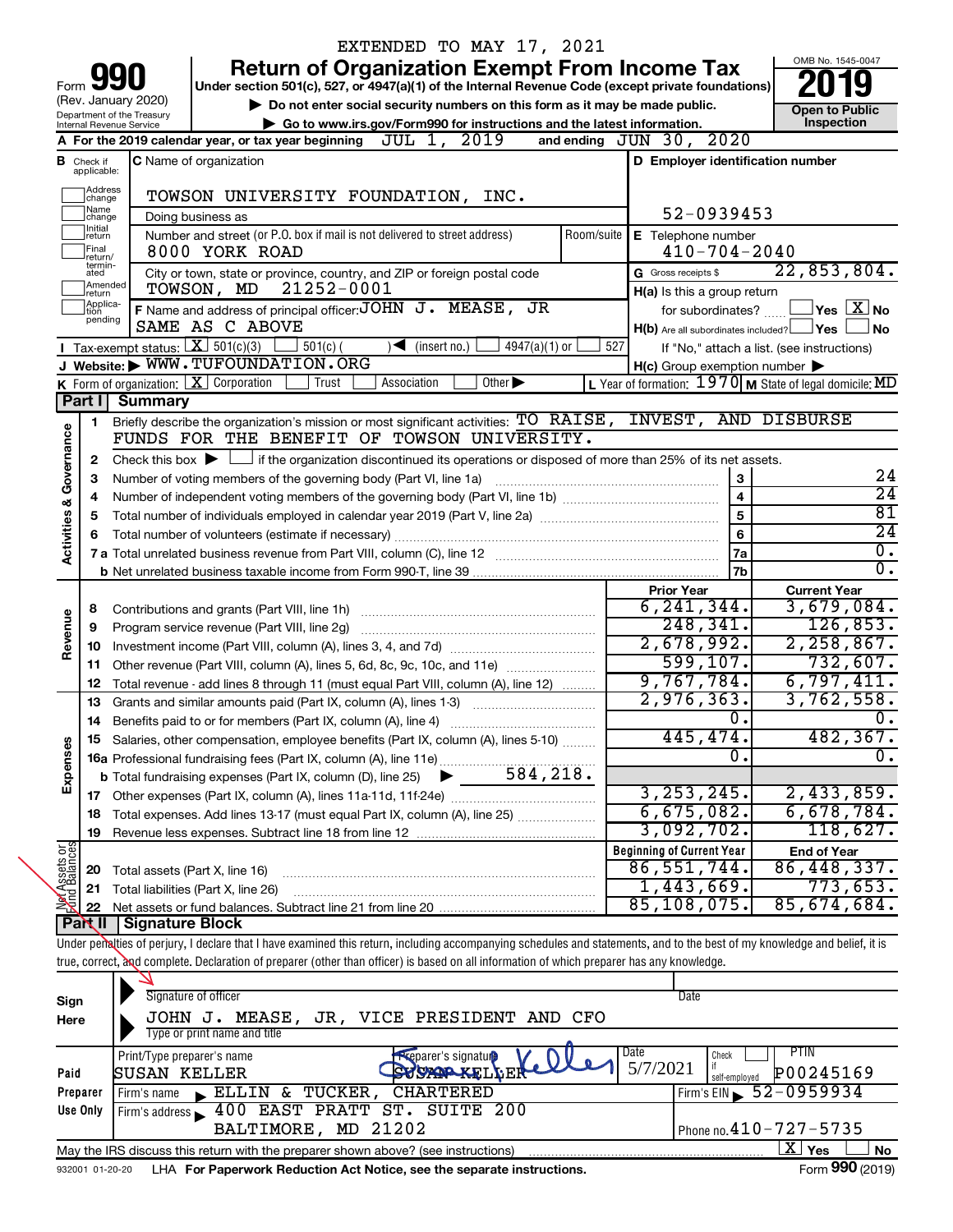|              | 52-0939453<br>TOWSON UNIVERSITY FOUNDATION, INC.<br>Form 990 (2019)                                                                                               | Page 2                  |
|--------------|-------------------------------------------------------------------------------------------------------------------------------------------------------------------|-------------------------|
|              | Part III   Statement of Program Service Accomplishments                                                                                                           |                         |
|              | Check if Schedule O contains a response or note to any line in this Part III                                                                                      | $\overline{\mathbf{X}}$ |
| 1            | Briefly describe the organization's mission:                                                                                                                      |                         |
|              | TOWSON UNIVERSITY FOUNDATION, INC. IS ORGANIZED TO RECEIVE, HOLD,                                                                                                 |                         |
|              | INVEST, MANAGE, USE, DISPOSE OF AND ADMINISTER PROPERTY OF ALL KINDS                                                                                              |                         |
|              | WHETHER GIVEN ABSOLUTELY, IN TRUST OR BY WAY OF AGENCY OR OTHERWISE<br>FOR THE BENEFIT AND PROMOTION OF TOWSON UNIVERSITY OR FOR ALL OF THE                       |                         |
|              |                                                                                                                                                                   |                         |
| $\mathbf{2}$ | Did the organization undertake any significant program services during the year which were not listed on the<br>$Yes$ $\boxed{X}$ No<br>prior Form 990 or 990-EZ? |                         |
|              | If "Yes," describe these new services on Schedule O.                                                                                                              |                         |
| 3            | $\exists$ Yes $\overline{\mathbf{X}}$ No<br>Did the organization cease conducting, or make significant changes in how it conducts, any program services?          |                         |
|              | If "Yes," describe these changes on Schedule O.                                                                                                                   |                         |
| 4            | Describe the organization's program service accomplishments for each of its three largest program services, as measured by expenses.                              |                         |
|              | Section 501(c)(3) and 501(c)(4) organizations are required to report the amount of grants and allocations to others, the total expenses, and                      |                         |
|              | revenue, if any, for each program service reported.                                                                                                               |                         |
| 4a           | $2,150,424.$ (Revenue \$)<br>$\overline{2,150}$ , $424$ . including grants of \$<br>(Expenses \$<br>(Code:                                                        |                         |
|              | SCHOLARSHIPS AND AWARDS - TOWSON UNIVERSITY FOUNDATION IS COMMITTED TO                                                                                            |                         |
|              | PROVIDING STUDENTS WITH THE OPPORTUNITY TO OBTAIN A LIBERAL EDUCATION                                                                                             |                         |
|              | AN EDUCATION THAT HELPS STUDENTS DEVELOP THE ABILITY<br>TO THINK                                                                                                  |                         |
|              | CRITICALLY; TO BE LITERATE, INFORMED AND ARTICULATE;<br>TO HONOR                                                                                                  |                         |
|              | DIVERSITY; TO DISCUSS AND DEBATE IDEAS AND ISSUES FROM MULTIPLE<br>PERSPECTIVES, AND TO BE CAPABLE OF TAKING ON RESPONSIBILITY IN AN                              |                         |
|              | TO CREATE THOSE OPPORTUNITIES, MANY STUDENTS NEED<br>EVER-CHANGING WORLD.                                                                                         |                         |
|              | AND DESERVE FINANCIAL ASSISTANCE.<br>AS OF JUNE 30, 2020, TOWSON                                                                                                  |                         |
|              | UNIVERSITY FOUNDATION HAD 315 ENDOWED SCHOLARSHIPS AND PRESENTS                                                                                                   |                         |
|              | ADDITIONAL CASH AWARDS EACH YEAR TO DESERVING STUDENTS FROM EXISTING                                                                                              |                         |
|              | SINCE STATE OF MARYLAND FUNDING NOW ACCOUNTS FOR LESS<br>OPERATING FUNDS.                                                                                         |                         |
|              | THAN 1/3 OF THE COST OF A TOWSON UNIVERSITY EDUCATION, PRIVATE FUNDING                                                                                            |                         |
| 4b           | 1,572,352.<br>$1,572,352.$ (Revenue \$<br>including grants of \$<br>(Expenses \$<br>(Code:                                                                        |                         |
|              | UNIVERSITY SUPPORT - TO CREATE AN ENVIRONMENT THAT IS CONDUCIVE TO                                                                                                |                         |
|              | LEARNING, INSTITUTIONS OF HIGHER LEARNING MUST HAVE PROPER FACILITIES                                                                                             |                         |
|              | AND FACULTY DEDICATED TO TEACHING.<br>FUNDS ARE MADE AVAILABLE FOR USE BY                                                                                         |                         |
|              | THE UNIVERSITY PRESIDENT, THE VICE PRESIDENTS AND THE DEANS OF THE                                                                                                |                         |
|              | SEVEN COLLEGES TO SUPPORT AREAS WHERE IMPROVEMENTS ARE NEEDED.<br>WE                                                                                              |                         |
|              | REMAIN COMMITTED TO OUR GOAL OF HELPING THE UNIVERSITY ATTRACT, HIRE                                                                                              |                         |
|              | AND RETAIN FACULTY MEMBERS WHO ARE LEADERS IN THEIR FIELD OF STUDY, AND                                                                                           |                         |
|              | WHO HAVE DEMONSTRATED SUPERIOR TEACHING SKILLS. TO KEEP THEM CURRENT                                                                                              |                         |
|              | ON NEW DEVELOPMENTS IN THEIR FIELD AND TEACHING METHODS, THEY ARE                                                                                                 |                         |
|              | ENCOURAGED TO PERFORM RESEARCH AND TO ATTEND SEMINARS AND CONFERENCES.                                                                                            |                         |
|              | IN ADDITION TO FUNDING PROVIDED BY DONORS, THE FOUNDATION ALSO MAKES<br>FUNDS AVAILABLE TO THE UNIVERSITY THROUGH THE UNRESTRICTED BUDGET                         |                         |
| 4с           | $241,490$ $\cdot$ including grants of \$<br>$0 \cdot$ ) (Revenue \$<br>) (Expenses \$<br>(Code:                                                                   |                         |
|              | ATHLETIC PROGRAMS - THE FOUNDATION SOLICITS AND MANAGES FUNDS IN                                                                                                  |                         |
|              | SUPPORT OF THE UNIVERSITY'S ALIGNED VISION FOR ATHLETICS, WHICH STATES                                                                                            |                         |
|              | "TOWSON UNIVERSITY IS COMMITTED TO A FINANCIALLY STABLE,                                                                                                          |                         |
|              | GENDER-EQUITABLE AND COMPETITIVE ATHLETICS PROGRAM.<br>THE UNIVERSITY                                                                                             |                         |
|              | WILL CONTINUE TO SUPPORT THESE GOALS BY PLACING ACADEMICS FIRST.<br>WE                                                                                            |                         |
|              | WILL SUPPORT OPPORTUNITIES FOR ALL TOWSON STUDENTS TO PARTICIPATE IN A                                                                                            |                         |
|              | RANGE OF SPORTS ACTIVITIES AND LEADERSHIP OPPORTUNITIES THAT SUPPORT                                                                                              |                         |
|              | PHYSICAL WELL-BEING AND PERSONAL EXCELLENCE."<br>THE UNIVERSITY CURRENTLY                                                                                         |                         |
|              | FIELDS 19 DIVISION I ATHLETIC TEAMS (13 IN WOMEN'S SPORTS, 6 IN MEN'S                                                                                             |                         |
|              | $SPORTS$ ).                                                                                                                                                       |                         |
|              |                                                                                                                                                                   |                         |
|              |                                                                                                                                                                   |                         |
|              | 4d Other program services (Describe on Schedule O.)<br>563, 532.<br>$39,781$ $\cdot$ ) (Revenue \$                                                                |                         |
|              | $1,464,675$ and including grants of \$<br>(Expenses \$<br>$\overline{5,428,941}$ .                                                                                |                         |
|              | 4e Total program service expenses ><br>Form 990 (2019)                                                                                                            |                         |
|              | SEE SCHEDULE O FOR CONTINUATION(S)<br>932002 01-20-20                                                                                                             |                         |
|              | 2                                                                                                                                                                 |                         |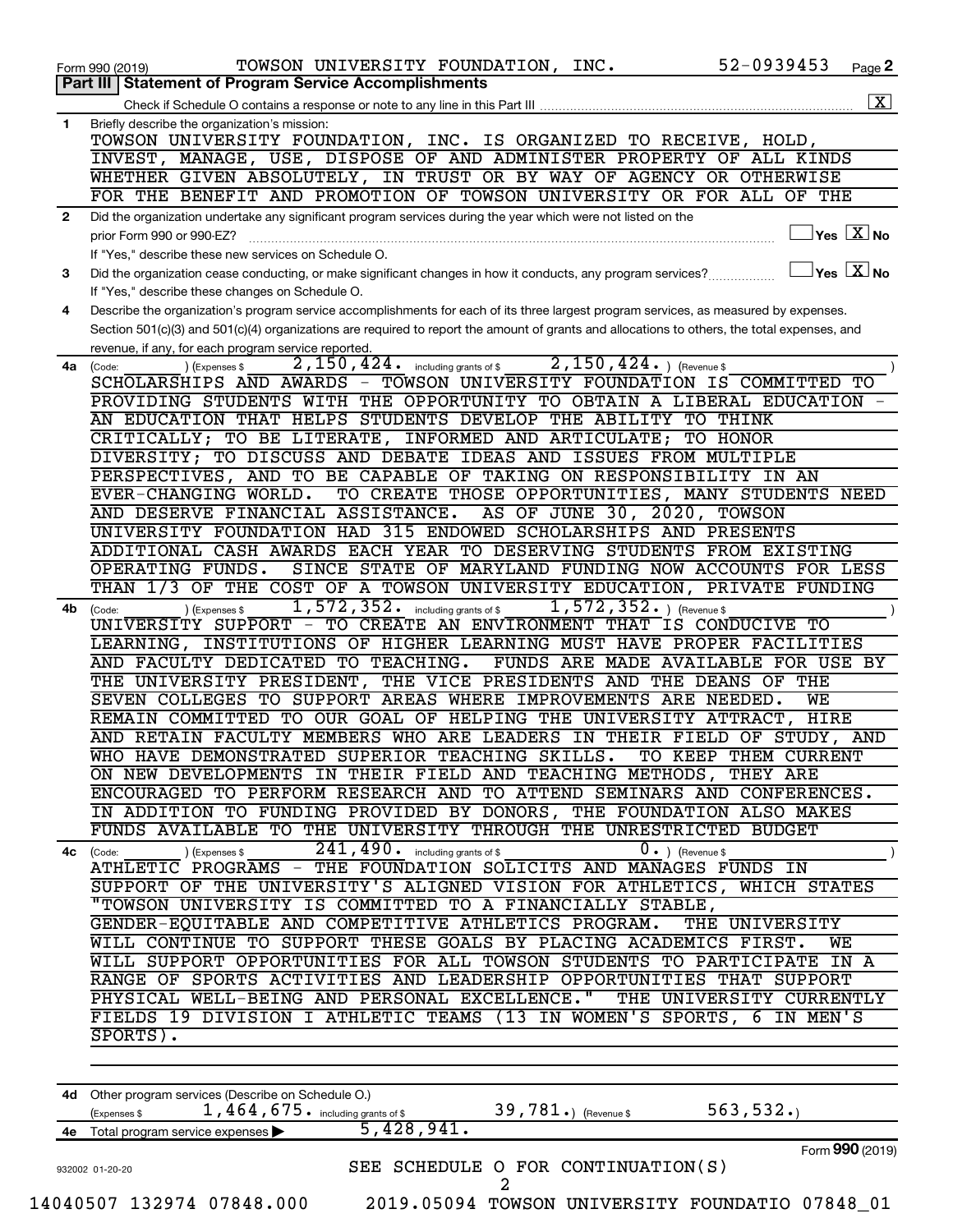|  | Form 990 (2019) |  |
|--|-----------------|--|
|  |                 |  |

**Part IV Checklist of Required Schedules**

 $\frac{1}{20}$ Form 990 (2019) TOWSON UNIVERSITY FOUNDATION, INC.  $52-0939453$  Page TOWSON UNIVERSITY FOUNDATION, INC. 52-0939453

|     |                                                                                                                                                                 |                 | <b>Yes</b>              | No                      |
|-----|-----------------------------------------------------------------------------------------------------------------------------------------------------------------|-----------------|-------------------------|-------------------------|
| 1   | Is the organization described in section $501(c)(3)$ or $4947(a)(1)$ (other than a private foundation)?                                                         |                 |                         |                         |
|     |                                                                                                                                                                 | 1               | х                       |                         |
| 2   | Is the organization required to complete Schedule B, Schedule of Contributors? [11] the organization required to complete Schedule B, Schedule of Contributors? | $\overline{2}$  | $\overline{\textbf{x}}$ |                         |
| 3   | Did the organization engage in direct or indirect political campaign activities on behalf of or in opposition to candidates for                                 |                 |                         |                         |
|     |                                                                                                                                                                 | 3               |                         | х                       |
| 4   | Section 501(c)(3) organizations. Did the organization engage in lobbying activities, or have a section 501(h) election in effect                                |                 |                         |                         |
|     |                                                                                                                                                                 | 4               |                         | х                       |
| 5   | Is the organization a section 501(c)(4), 501(c)(5), or 501(c)(6) organization that receives membership dues, assessments, or                                    |                 |                         |                         |
|     |                                                                                                                                                                 | 5               |                         | х                       |
| 6   | Did the organization maintain any donor advised funds or any similar funds or accounts for which donors have the right to                                       |                 |                         |                         |
|     | provide advice on the distribution or investment of amounts in such funds or accounts? If "Yes," complete Schedule D, Part I                                    | 6               |                         | х                       |
| 7   | Did the organization receive or hold a conservation easement, including easements to preserve open space,                                                       |                 |                         |                         |
|     |                                                                                                                                                                 | $\overline{7}$  |                         | х                       |
| 8   | Did the organization maintain collections of works of art, historical treasures, or other similar assets? If "Yes," complete                                    |                 |                         |                         |
|     | Schedule D, Part III <b>Marting Commission Commission Commission</b> Commission Commission Commission Commission                                                | 8               | х                       |                         |
| 9   | Did the organization report an amount in Part X, line 21, for escrow or custodial account liability, serve as a custodian for                                   |                 |                         |                         |
|     | amounts not listed in Part X; or provide credit counseling, debt management, credit repair, or debt negotiation services?                                       |                 |                         |                         |
|     |                                                                                                                                                                 | 9               |                         | x                       |
| 10  | Did the organization, directly or through a related organization, hold assets in donor-restricted endowments                                                    |                 |                         |                         |
|     |                                                                                                                                                                 | 10              | х                       |                         |
| 11  | If the organization's answer to any of the following questions is "Yes," then complete Schedule D, Parts VI, VII, VIII, IX, or X                                |                 |                         |                         |
|     | as applicable.                                                                                                                                                  |                 |                         |                         |
|     | a Did the organization report an amount for land, buildings, and equipment in Part X, line 10? If "Yes," complete Schedule D,                                   |                 |                         |                         |
|     | Part VI                                                                                                                                                         | 11a             | х                       |                         |
|     | <b>b</b> Did the organization report an amount for investments - other securities in Part X, line 12, that is 5% or more of its total                           |                 |                         |                         |
|     |                                                                                                                                                                 | 11b             | х                       |                         |
|     | c Did the organization report an amount for investments - program related in Part X, line 13, that is 5% or more of its total                                   |                 |                         |                         |
|     |                                                                                                                                                                 | 11c             |                         | x                       |
|     | d Did the organization report an amount for other assets in Part X, line 15, that is 5% or more of its total assets reported in                                 |                 |                         |                         |
|     |                                                                                                                                                                 | <b>11d</b>      |                         | х                       |
|     |                                                                                                                                                                 | 11e             |                         | x                       |
|     | Did the organization's separate or consolidated financial statements for the tax year include a footnote that addresses                                         |                 |                         |                         |
|     | the organization's liability for uncertain tax positions under FIN 48 (ASC 740)? If "Yes," complete Schedule D, Part X                                          | 11f             | х                       |                         |
|     | 12a Did the organization obtain separate, independent audited financial statements for the tax year? If "Yes," complete                                         |                 |                         |                         |
|     |                                                                                                                                                                 | 12a             | х                       |                         |
|     | <b>b</b> Was the organization included in consolidated, independent audited financial statements for the tax year?                                              |                 |                         |                         |
|     | If "Yes," and if the organization answered "No" to line 12a, then completing Schedule D, Parts XI and XII is optional                                           |                 |                         | Δ.                      |
| 13  |                                                                                                                                                                 | 12b<br>13       |                         | $\overline{\textbf{x}}$ |
| 14a | Did the organization maintain an office, employees, or agents outside of the United States?                                                                     | 14a             |                         | x                       |
| b   | Did the organization have aggregate revenues or expenses of more than \$10,000 from grantmaking, fundraising, business,                                         |                 |                         |                         |
|     | investment, and program service activities outside the United States, or aggregate foreign investments valued at \$100,000                                      |                 |                         |                         |
|     |                                                                                                                                                                 | 14b             |                         | x                       |
| 15  | Did the organization report on Part IX, column (A), line 3, more than \$5,000 of grants or other assistance to or for any                                       |                 |                         |                         |
|     |                                                                                                                                                                 | 15              |                         | х                       |
| 16  | Did the organization report on Part IX, column (A), line 3, more than \$5,000 of aggregate grants or other assistance to                                        |                 |                         |                         |
|     |                                                                                                                                                                 | 16              |                         | х                       |
| 17  | Did the organization report a total of more than \$15,000 of expenses for professional fundraising services on Part IX,                                         |                 |                         |                         |
|     |                                                                                                                                                                 | 17              |                         | х                       |
| 18  | Did the organization report more than \$15,000 total of fundraising event gross income and contributions on Part VIII, lines                                    |                 |                         |                         |
|     |                                                                                                                                                                 | 18              | х                       |                         |
| 19  | Did the organization report more than \$15,000 of gross income from gaming activities on Part VIII, line 9a? If "Yes,"                                          |                 |                         |                         |
|     |                                                                                                                                                                 | 19              |                         | x                       |
| 20a |                                                                                                                                                                 | 20a             |                         | x                       |
|     |                                                                                                                                                                 | 20 <sub>b</sub> |                         |                         |
| 21  | Did the organization report more than \$5,000 of grants or other assistance to any domestic organization or                                                     |                 |                         |                         |
|     |                                                                                                                                                                 | 21              | X                       |                         |
|     |                                                                                                                                                                 |                 |                         |                         |

932003 01-20-20

Form (2019) **990**

3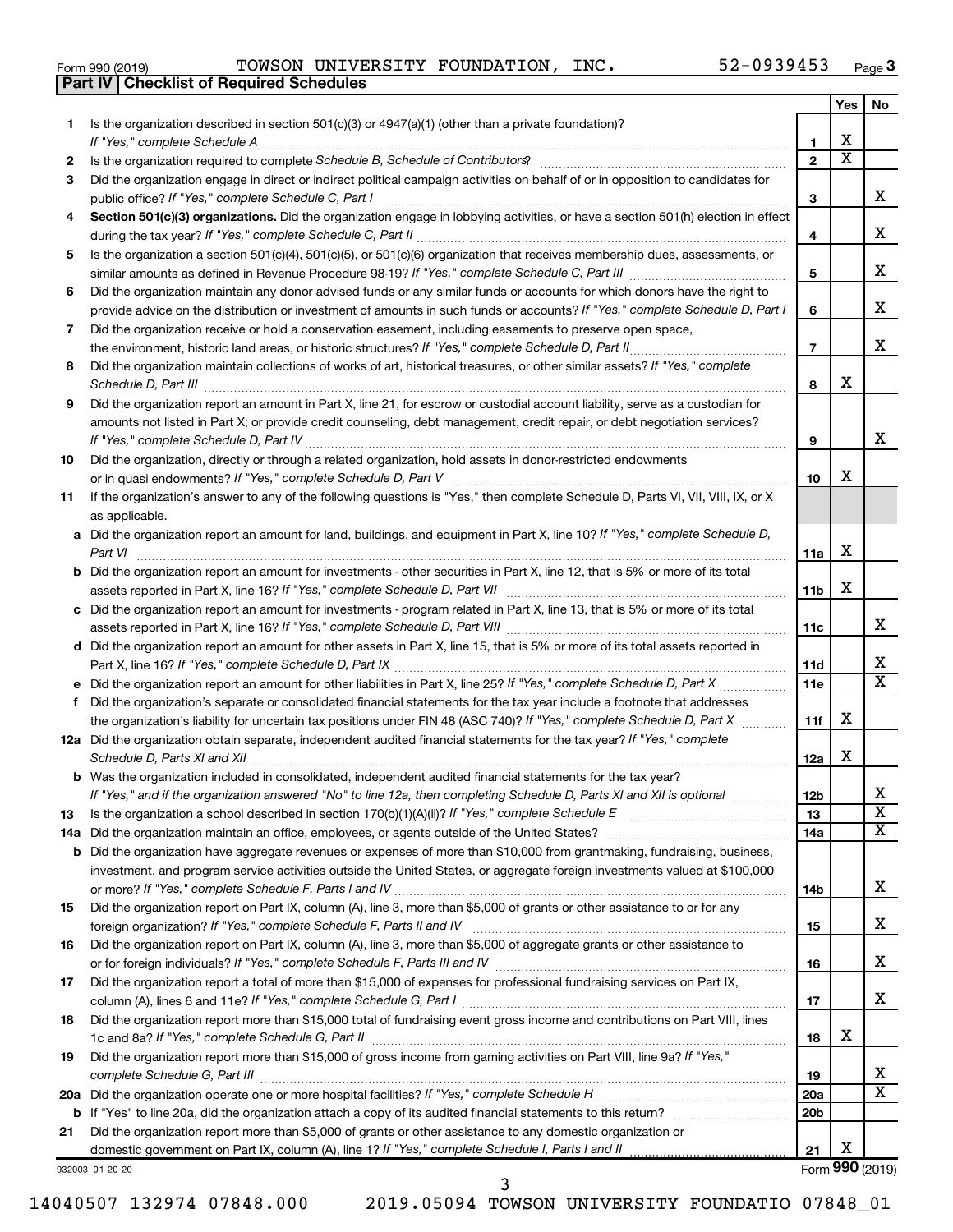|  | Form 990 (2019) |
|--|-----------------|
|  |                 |

*(continued)* **Part IV Checklist of Required Schedules**

Form 990 (2019) Page TOWSON UNIVERSITY FOUNDATION, INC. 52-0939453

|        |                                                                                                                                                                                                                                                         |                 | Yes | No                      |
|--------|---------------------------------------------------------------------------------------------------------------------------------------------------------------------------------------------------------------------------------------------------------|-----------------|-----|-------------------------|
| 22     | Did the organization report more than \$5,000 of grants or other assistance to or for domestic individuals on                                                                                                                                           |                 |     |                         |
|        |                                                                                                                                                                                                                                                         | 22              |     | x                       |
| 23     | Did the organization answer "Yes" to Part VII, Section A, line 3, 4, or 5 about compensation of the organization's current                                                                                                                              |                 |     |                         |
|        | and former officers, directors, trustees, key employees, and highest compensated employees? If "Yes," complete                                                                                                                                          |                 |     |                         |
|        | Schedule J                                                                                                                                                                                                                                              | 23              | х   |                         |
|        | 24a Did the organization have a tax-exempt bond issue with an outstanding principal amount of more than \$100,000 as of the                                                                                                                             |                 |     |                         |
|        | last day of the year, that was issued after December 31, 2002? If "Yes," answer lines 24b through 24d and complete                                                                                                                                      |                 |     |                         |
|        | Schedule K. If "No," go to line 25a                                                                                                                                                                                                                     | 24a             |     | х                       |
|        | <b>b</b> Did the organization invest any proceeds of tax-exempt bonds beyond a temporary period exception?                                                                                                                                              | 24 <sub>b</sub> |     |                         |
|        | c Did the organization maintain an escrow account other than a refunding escrow at any time during the year to defease                                                                                                                                  |                 |     |                         |
|        |                                                                                                                                                                                                                                                         | 24c             |     |                         |
|        |                                                                                                                                                                                                                                                         | 24 <sub>d</sub> |     |                         |
|        | 25a Section 501(c)(3), 501(c)(4), and 501(c)(29) organizations. Did the organization engage in an excess benefit                                                                                                                                        |                 |     |                         |
|        |                                                                                                                                                                                                                                                         | 25a             |     | x                       |
|        | b Is the organization aware that it engaged in an excess benefit transaction with a disqualified person in a prior year, and                                                                                                                            |                 |     |                         |
|        | that the transaction has not been reported on any of the organization's prior Forms 990 or 990-EZ? If "Yes," complete                                                                                                                                   |                 |     | х                       |
|        | Schedule L, Part I                                                                                                                                                                                                                                      | 25b             |     |                         |
| 26     | Did the organization report any amount on Part X, line 5 or 22, for receivables from or payables to any current                                                                                                                                         |                 |     |                         |
|        | or former officer, director, trustee, key employee, creator or founder, substantial contributor, or 35%                                                                                                                                                 |                 |     | x                       |
|        | controlled entity or family member of any of these persons? If "Yes," complete Schedule L, Part II                                                                                                                                                      | 26              |     |                         |
| 27     | Did the organization provide a grant or other assistance to any current or former officer, director, trustee, key employee,                                                                                                                             |                 |     |                         |
|        | creator or founder, substantial contributor or employee thereof, a grant selection committee member, or to a 35% controlled<br>entity (including an employee thereof) or family member of any of these persons? If "Yes," complete Schedule L, Part III | 27              |     | х                       |
| 28     | Was the organization a party to a business transaction with one of the following parties (see Schedule L, Part IV                                                                                                                                       |                 |     |                         |
|        | instructions, for applicable filing thresholds, conditions, and exceptions):                                                                                                                                                                            |                 |     |                         |
|        | a A current or former officer, director, trustee, key employee, creator or founder, or substantial contributor? If                                                                                                                                      |                 |     |                         |
|        |                                                                                                                                                                                                                                                         | 28a             |     | х                       |
|        |                                                                                                                                                                                                                                                         | 28 <sub>b</sub> |     | $\overline{\texttt{x}}$ |
|        | c A 35% controlled entity of one or more individuals and/or organizations described in lines 28a or 28b?If                                                                                                                                              |                 |     |                         |
|        |                                                                                                                                                                                                                                                         | 28c             |     | х                       |
| 29     |                                                                                                                                                                                                                                                         | 29              | х   |                         |
| 30     | Did the organization receive contributions of art, historical treasures, or other similar assets, or qualified conservation                                                                                                                             |                 |     |                         |
|        |                                                                                                                                                                                                                                                         | 30              | х   |                         |
| 31     | Did the organization liquidate, terminate, or dissolve and cease operations? If "Yes," complete Schedule N, Part I                                                                                                                                      | 31              |     | x                       |
| 32     | Did the organization sell, exchange, dispose of, or transfer more than 25% of its net assets? If "Yes," complete                                                                                                                                        |                 |     |                         |
|        | Schedule N, Part II                                                                                                                                                                                                                                     | 32              |     | х                       |
| 33     | Did the organization own 100% of an entity disregarded as separate from the organization under Regulations                                                                                                                                              |                 |     |                         |
|        |                                                                                                                                                                                                                                                         | 33              |     | х                       |
| 34     | Was the organization related to any tax-exempt or taxable entity? If "Yes," complete Schedule R, Part II, III, or IV, and                                                                                                                               |                 |     |                         |
|        | Part V, line 1                                                                                                                                                                                                                                          | 34              |     | х                       |
|        |                                                                                                                                                                                                                                                         | 35a             |     | $\overline{\mathbf{X}}$ |
|        | <b>b</b> If "Yes" to line 35a, did the organization receive any payment from or engage in any transaction with a controlled entity                                                                                                                      |                 |     |                         |
|        |                                                                                                                                                                                                                                                         | 35b             |     |                         |
| 36     | Section 501(c)(3) organizations. Did the organization make any transfers to an exempt non-charitable related organization?                                                                                                                              |                 |     |                         |
|        |                                                                                                                                                                                                                                                         | 36              |     | x                       |
| 37     | Did the organization conduct more than 5% of its activities through an entity that is not a related organization                                                                                                                                        |                 |     |                         |
|        |                                                                                                                                                                                                                                                         | 37              |     | х                       |
| 38     | Did the organization complete Schedule O and provide explanations in Schedule O for Part VI, lines 11b and 19?                                                                                                                                          |                 | х   |                         |
| Part V | <b>Statements Regarding Other IRS Filings and Tax Compliance</b>                                                                                                                                                                                        | 38              |     |                         |
|        | Check if Schedule O contains a response or note to any line in this Part V <b>Martian Check if Schedule O contains a</b>                                                                                                                                |                 |     |                         |
|        |                                                                                                                                                                                                                                                         |                 | Yes | No                      |
|        | 101<br>1a                                                                                                                                                                                                                                               |                 |     |                         |
|        | ΩI<br><b>b</b> Enter the number of Forms W-2G included in line 1a. Enter -0- if not applicable<br>1b                                                                                                                                                    |                 |     |                         |
|        | c Did the organization comply with backup withholding rules for reportable payments to vendors and reportable gaming                                                                                                                                    |                 |     |                         |
|        |                                                                                                                                                                                                                                                         | 1c              | х   |                         |
|        | 932004 01-20-20                                                                                                                                                                                                                                         |                 |     | Form 990 (2019)         |
|        | 4                                                                                                                                                                                                                                                       |                 |     |                         |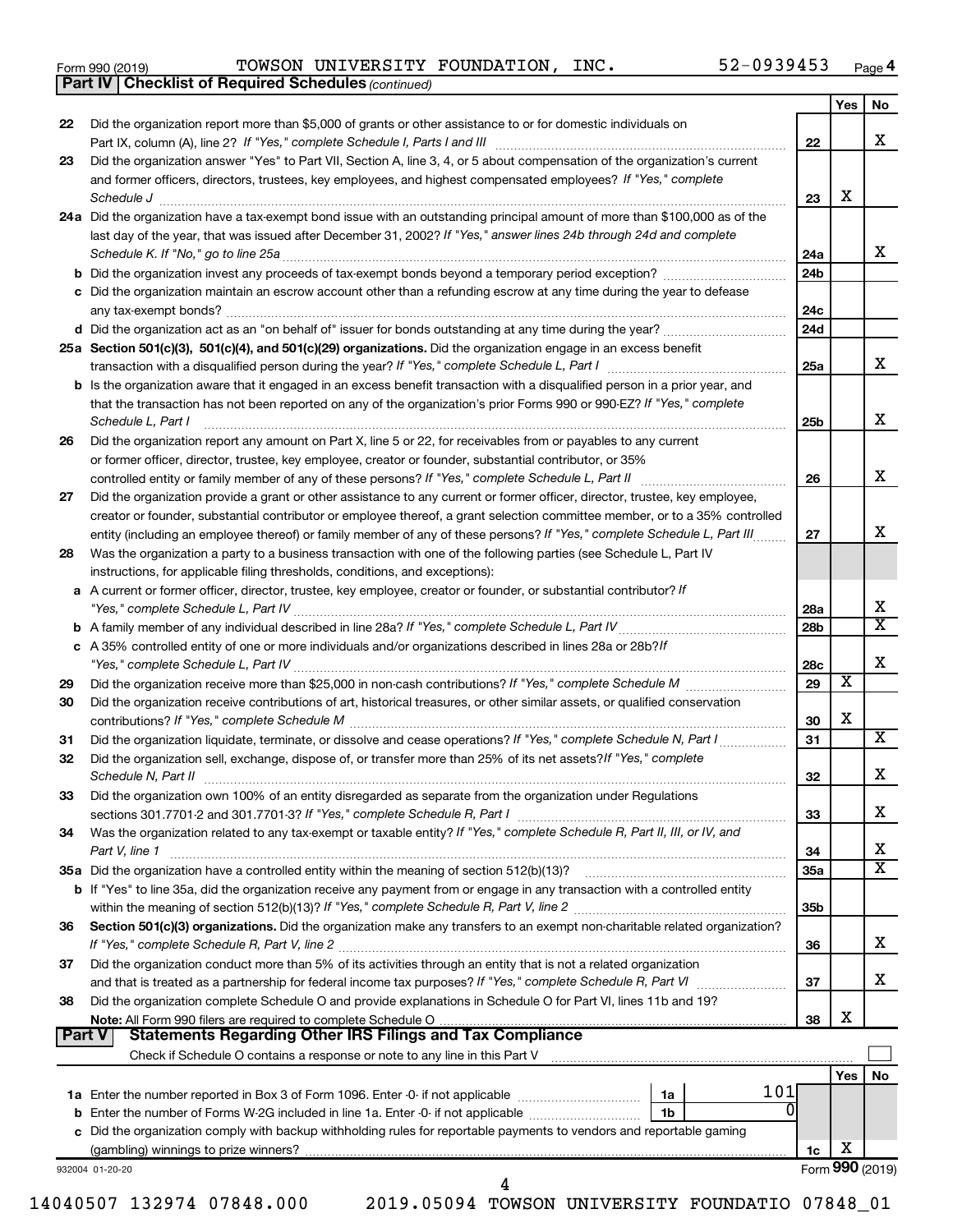| Form 990 (2019) | TOWSON UNIVERSITY FOUNDATION, |  | INC. | 52-0939453 | Page |
|-----------------|-------------------------------|--|------|------------|------|
|-----------------|-------------------------------|--|------|------------|------|

**Part V Statements Regarding Other IRS Filings and Tax Compliance**

*(continued)*

|         |                                                                                                                                                                                                                                            |                | Yes                     | No                      |  |
|---------|--------------------------------------------------------------------------------------------------------------------------------------------------------------------------------------------------------------------------------------------|----------------|-------------------------|-------------------------|--|
|         | 2a Enter the number of employees reported on Form W-3, Transmittal of Wage and Tax Statements,                                                                                                                                             |                |                         |                         |  |
|         | 81<br>filed for the calendar year ending with or within the year covered by this return<br>2a                                                                                                                                              |                |                         |                         |  |
|         |                                                                                                                                                                                                                                            | 2 <sub>b</sub> | х                       |                         |  |
|         | <b>Note:</b> If the sum of lines 1a and 2a is greater than 250, you may be required to e-file (see instructions) <i></i>                                                                                                                   |                |                         |                         |  |
|         | 3a Did the organization have unrelated business gross income of \$1,000 or more during the year?                                                                                                                                           | За             |                         | x                       |  |
|         |                                                                                                                                                                                                                                            | 3b             |                         |                         |  |
|         | 4a At any time during the calendar year, did the organization have an interest in, or a signature or other authority over, a                                                                                                               |                |                         |                         |  |
|         | financial account in a foreign country (such as a bank account, securities account, or other financial account)?                                                                                                                           | 4a             |                         | x                       |  |
|         | <b>b</b> If "Yes," enter the name of the foreign country                                                                                                                                                                                   |                |                         |                         |  |
|         | See instructions for filing requirements for FinCEN Form 114, Report of Foreign Bank and Financial Accounts (FBAR).                                                                                                                        |                |                         |                         |  |
|         |                                                                                                                                                                                                                                            | 5a             |                         | x                       |  |
|         |                                                                                                                                                                                                                                            | 5b             |                         | $\overline{\textbf{x}}$ |  |
|         |                                                                                                                                                                                                                                            | 5c             |                         |                         |  |
|         | 6a Does the organization have annual gross receipts that are normally greater than \$100,000, and did the organization solicit                                                                                                             |                |                         |                         |  |
|         | any contributions that were not tax deductible as charitable contributions?                                                                                                                                                                | 6a             | х                       |                         |  |
|         | b If "Yes," did the organization include with every solicitation an express statement that such contributions or gifts                                                                                                                     |                |                         |                         |  |
|         | were not tax deductible?                                                                                                                                                                                                                   | 6b             | х                       |                         |  |
| 7       | Organizations that may receive deductible contributions under section 170(c).                                                                                                                                                              |                |                         |                         |  |
|         | Did the organization receive a payment in excess of \$75 made partly as a contribution and partly for goods and services provided to the payor?                                                                                            | 7a             | х                       |                         |  |
|         |                                                                                                                                                                                                                                            | 7b             | $\overline{\textbf{x}}$ |                         |  |
|         | c Did the organization sell, exchange, or otherwise dispose of tangible personal property for which it was required                                                                                                                        |                |                         |                         |  |
|         | to file Form 8282?                                                                                                                                                                                                                         | 7c             |                         | x                       |  |
|         | 7d                                                                                                                                                                                                                                         |                |                         | х                       |  |
|         | Did the organization receive any funds, directly or indirectly, to pay premiums on a personal benefit contract?                                                                                                                            | 7e             |                         | $\mathbf x$             |  |
| Ť.      |                                                                                                                                                                                                                                            | 7f<br>7g       |                         |                         |  |
|         | If the organization received a contribution of qualified intellectual property, did the organization file Form 8899 as required?<br>g                                                                                                      |                |                         |                         |  |
| h.<br>8 | If the organization received a contribution of cars, boats, airplanes, or other vehicles, did the organization file a Form 1098-C?<br>Sponsoring organizations maintaining donor advised funds. Did a donor advised fund maintained by the |                |                         |                         |  |
|         | sponsoring organization have excess business holdings at any time during the year?                                                                                                                                                         | 8              |                         |                         |  |
| 9       | Sponsoring organizations maintaining donor advised funds.                                                                                                                                                                                  |                |                         |                         |  |
| a       | Did the sponsoring organization make any taxable distributions under section 4966?                                                                                                                                                         | 9а             |                         |                         |  |
| b       |                                                                                                                                                                                                                                            | 9b             |                         |                         |  |
| 10      | Section 501(c)(7) organizations. Enter:                                                                                                                                                                                                    |                |                         |                         |  |
| а       | 10a                                                                                                                                                                                                                                        |                |                         |                         |  |
| b       | 10 <sub>b</sub><br>Gross receipts, included on Form 990, Part VIII, line 12, for public use of club facilities                                                                                                                             |                |                         |                         |  |
| 11      | Section 501(c)(12) organizations. Enter:                                                                                                                                                                                                   |                |                         |                         |  |
|         | 11a                                                                                                                                                                                                                                        |                |                         |                         |  |
|         | <b>b</b> Gross income from other sources (Do not net amounts due or paid to other sources against                                                                                                                                          |                |                         |                         |  |
|         | amounts due or received from them.)<br>11b                                                                                                                                                                                                 |                |                         |                         |  |
|         | 12a Section 4947(a)(1) non-exempt charitable trusts. Is the organization filing Form 990 in lieu of Form 1041?                                                                                                                             | 12a            |                         |                         |  |
|         | <b>b</b> If "Yes," enter the amount of tax-exempt interest received or accrued during the year<br>12b                                                                                                                                      |                |                         |                         |  |
| 13      | Section 501(c)(29) qualified nonprofit health insurance issuers.                                                                                                                                                                           |                |                         |                         |  |
|         |                                                                                                                                                                                                                                            | 1За            |                         |                         |  |
|         | Note: See the instructions for additional information the organization must report on Schedule O.                                                                                                                                          |                |                         |                         |  |
|         | <b>b</b> Enter the amount of reserves the organization is required to maintain by the states in which the                                                                                                                                  |                |                         |                         |  |
|         | 13b                                                                                                                                                                                                                                        |                |                         |                         |  |
|         | 13c                                                                                                                                                                                                                                        |                |                         |                         |  |
|         | 14a Did the organization receive any payments for indoor tanning services during the tax year?                                                                                                                                             | 14a            |                         | x                       |  |
|         | <b>b</b> If "Yes," has it filed a Form 720 to report these payments? If "No," provide an explanation on Schedule O                                                                                                                         | 14b            |                         |                         |  |
| 15      | Is the organization subject to the section 4960 tax on payment(s) of more than \$1,000,000 in remuneration or                                                                                                                              |                |                         | x                       |  |
|         |                                                                                                                                                                                                                                            | 15             |                         |                         |  |
|         | If "Yes," see instructions and file Form 4720, Schedule N.                                                                                                                                                                                 |                |                         | х                       |  |
| 16      | Is the organization an educational institution subject to the section 4968 excise tax on net investment income?<br>If "Yes," complete Form 4720, Schedule O.                                                                               | 16             |                         |                         |  |
|         |                                                                                                                                                                                                                                            |                |                         |                         |  |

Form (2019) **990**

932005 01-20-20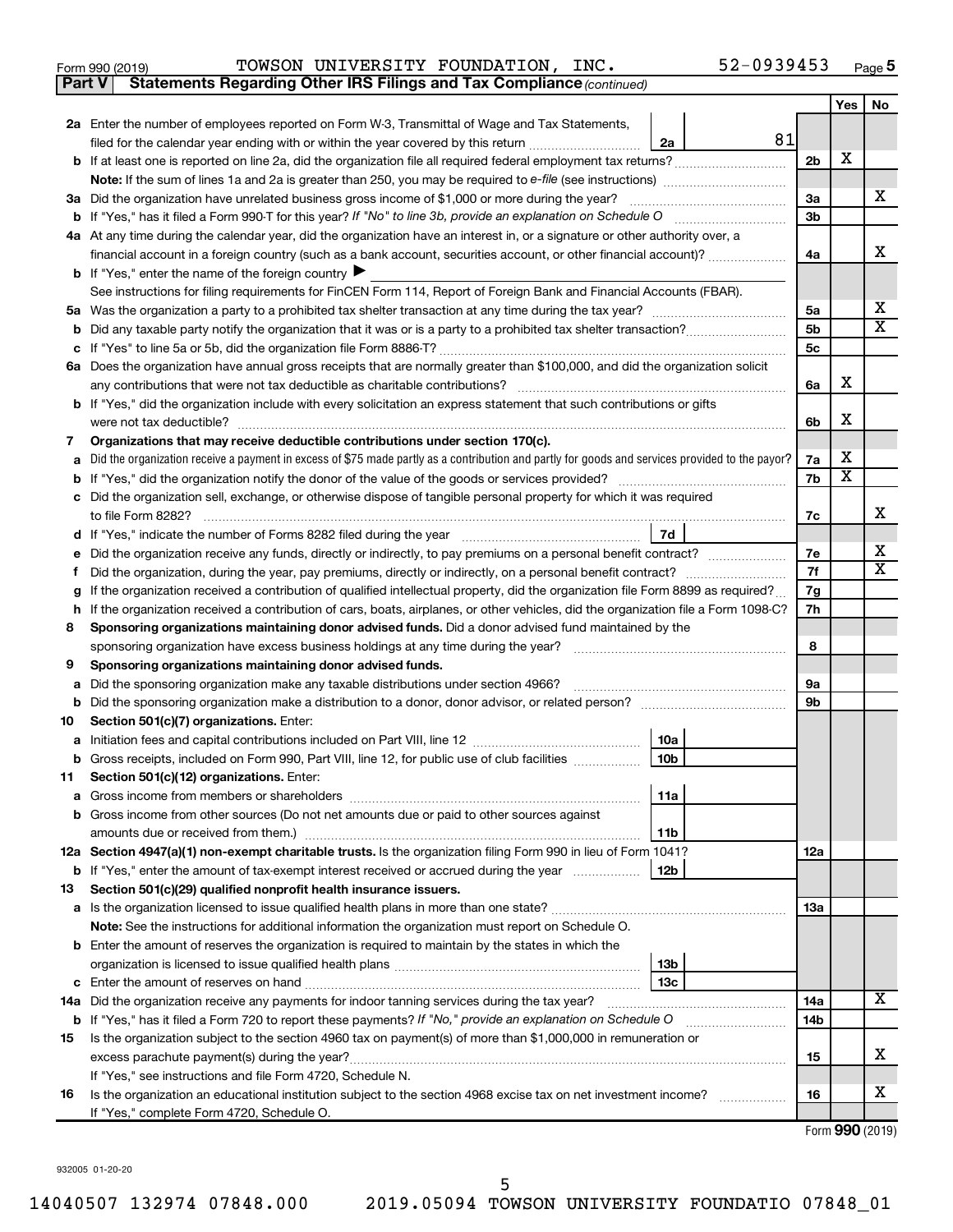| Form 990 (2019) |  |
|-----------------|--|
|-----------------|--|

Form 990 (2019) Page TOWSON UNIVERSITY FOUNDATION, INC. 52-0939453

**Part VI** Governance, Management, and Disclosure For each "Yes" response to lines 2 through 7b below, and for a "No" response *to line 8a, 8b, or 10b below, describe the circumstances, processes, or changes on Schedule O. See instructions.*

|    | <b>Section A. Governing Body and Management</b>                                                                                                  |                 |                         |  |  |  |  |  |
|----|--------------------------------------------------------------------------------------------------------------------------------------------------|-----------------|-------------------------|--|--|--|--|--|
|    | 24                                                                                                                                               |                 | Yes                     |  |  |  |  |  |
|    | 1a Enter the number of voting members of the governing body at the end of the tax year<br>1a                                                     |                 |                         |  |  |  |  |  |
|    | If there are material differences in voting rights among members of the governing body, or if the governing                                      |                 |                         |  |  |  |  |  |
|    | body delegated broad authority to an executive committee or similar committee, explain on Schedule O.<br>24                                      |                 |                         |  |  |  |  |  |
|    | <b>b</b> Enter the number of voting members included on line 1a, above, who are independent<br>1b                                                |                 |                         |  |  |  |  |  |
| 2  | Did any officer, director, trustee, or key employee have a family relationship or a business relationship with any other                         |                 |                         |  |  |  |  |  |
|    |                                                                                                                                                  | 2               |                         |  |  |  |  |  |
| 3  | Did the organization delegate control over management duties customarily performed by or under the direct supervision                            |                 |                         |  |  |  |  |  |
|    |                                                                                                                                                  | 3               |                         |  |  |  |  |  |
| 4  | Did the organization make any significant changes to its governing documents since the prior Form 990 was filed?                                 | 4               |                         |  |  |  |  |  |
| 5  |                                                                                                                                                  | 5               |                         |  |  |  |  |  |
| 6  |                                                                                                                                                  | 6               |                         |  |  |  |  |  |
|    | 7a Did the organization have members, stockholders, or other persons who had the power to elect or appoint one or                                |                 |                         |  |  |  |  |  |
|    |                                                                                                                                                  | 7a              |                         |  |  |  |  |  |
|    | <b>b</b> Are any governance decisions of the organization reserved to (or subject to approval by) members, stockholders, or                      |                 |                         |  |  |  |  |  |
|    | persons other than the governing body?                                                                                                           | 7b              |                         |  |  |  |  |  |
| 8  | Did the organization contemporaneously document the meetings held or written actions undertaken during the year by the following:                |                 |                         |  |  |  |  |  |
|    |                                                                                                                                                  | 8a              | х                       |  |  |  |  |  |
|    |                                                                                                                                                  | 8b              | $\overline{\mathtt{x}}$ |  |  |  |  |  |
| 9  | Is there any officer, director, trustee, or key employee listed in Part VII, Section A, who cannot be reached at the                             |                 |                         |  |  |  |  |  |
|    |                                                                                                                                                  | 9               |                         |  |  |  |  |  |
|    | Section B. Policies (This Section B requests information about policies not required by the Internal Revenue Code.)                              |                 |                         |  |  |  |  |  |
|    |                                                                                                                                                  |                 | Yes                     |  |  |  |  |  |
|    |                                                                                                                                                  | 10a             |                         |  |  |  |  |  |
|    | <b>b</b> If "Yes," did the organization have written policies and procedures governing the activities of such chapters, affiliates,              |                 |                         |  |  |  |  |  |
|    |                                                                                                                                                  | 10 <sub>b</sub> |                         |  |  |  |  |  |
|    | 11a Has the organization provided a complete copy of this Form 990 to all members of its governing body before filing the form?                  | 11a             | х                       |  |  |  |  |  |
|    | <b>b</b> Describe in Schedule O the process, if any, used by the organization to review this Form 990.                                           |                 |                         |  |  |  |  |  |
|    |                                                                                                                                                  | 12a             | х                       |  |  |  |  |  |
| b  |                                                                                                                                                  | 12 <sub>b</sub> | $\overline{\textbf{x}}$ |  |  |  |  |  |
|    | c Did the organization regularly and consistently monitor and enforce compliance with the policy? If "Yes," describe                             |                 |                         |  |  |  |  |  |
|    | in Schedule O how this was done <i>machine and a continuum continuum continuum continuum continuum continuum continuum</i>                       | 12c             | X                       |  |  |  |  |  |
| 13 |                                                                                                                                                  | 13              | $\overline{\mathbf{x}}$ |  |  |  |  |  |
| 14 | Did the organization have a written document retention and destruction policy? [11] manufaction manufaction in                                   | 14              | $\overline{\mathbf{x}}$ |  |  |  |  |  |
| 15 | Did the process for determining compensation of the following persons include a review and approval by independent                               |                 |                         |  |  |  |  |  |
|    |                                                                                                                                                  |                 |                         |  |  |  |  |  |
|    | persons, comparability data, and contemporaneous substantiation of the deliberation and decision?                                                | 15a             | х                       |  |  |  |  |  |
|    |                                                                                                                                                  |                 | $\overline{\textbf{x}}$ |  |  |  |  |  |
|    |                                                                                                                                                  | 15b             |                         |  |  |  |  |  |
|    | If "Yes" to line 15a or 15b, describe the process in Schedule O (see instructions).                                                              |                 |                         |  |  |  |  |  |
|    | 16a Did the organization invest in, contribute assets to, or participate in a joint venture or similar arrangement with a                        |                 |                         |  |  |  |  |  |
|    | taxable entity during the year?                                                                                                                  | 16a             |                         |  |  |  |  |  |
|    | b If "Yes," did the organization follow a written policy or procedure requiring the organization to evaluate its participation                   |                 |                         |  |  |  |  |  |
|    | in joint venture arrangements under applicable federal tax law, and take steps to safeguard the organization's                                   |                 |                         |  |  |  |  |  |
|    | exempt status with respect to such arrangements?                                                                                                 | 16b             |                         |  |  |  |  |  |
|    | <b>Section C. Disclosure</b>                                                                                                                     |                 |                         |  |  |  |  |  |
| 17 | List the states with which a copy of this Form 990 is required to be filed $\blacktriangleright$ AK, AZ, CA, CO, DC, HI, KY, MA, MD, ME, MI, MN  |                 |                         |  |  |  |  |  |
| 18 | Section 6104 requires an organization to make its Forms 1023 (1024 or 1024-A, if applicable), 990, and 990-T (Section 501(c)(3)s only) available |                 |                         |  |  |  |  |  |
|    | for public inspection. Indicate how you made these available. Check all that apply.                                                              |                 |                         |  |  |  |  |  |
|    | $\lfloor x \rfloor$ Upon request<br><b>X</b> Own website<br>$\lfloor X \rfloor$ Another's website<br>Other (explain on Schedule O)               |                 |                         |  |  |  |  |  |
| 19 | Describe on Schedule O whether (and if so, how) the organization made its governing documents, conflict of interest policy, and financial        |                 |                         |  |  |  |  |  |
|    | statements available to the public during the tax year.                                                                                          |                 |                         |  |  |  |  |  |
|    | State the name, address, and telephone number of the person who possesses the organization's books and records                                   |                 |                         |  |  |  |  |  |
| 20 |                                                                                                                                                  |                 |                         |  |  |  |  |  |
|    | JOHN J. MEASE, JR. - 410-704-3278                                                                                                                |                 |                         |  |  |  |  |  |
|    | 7720 YORK ROAD, TOWSON, MD<br>21204<br>SEE SCHEDULE O FOR FULL LIST OF STATES                                                                    |                 |                         |  |  |  |  |  |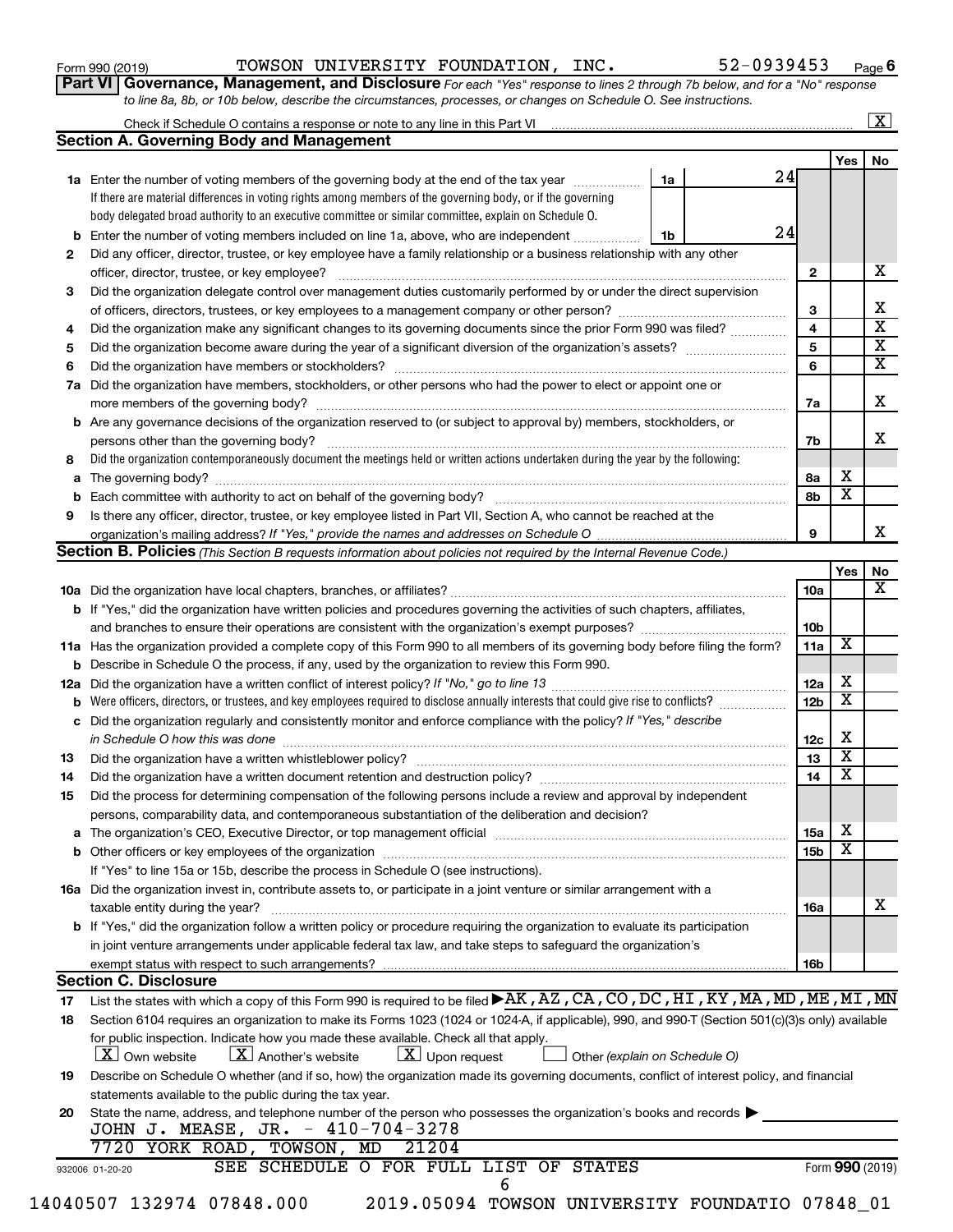Form 990 (2019) Page TOWSON UNIVERSITY FOUNDATION, INC. 52-0939453

 $\Box$ 

| Part VII Compensation of Officers, Directors, Trustees, Key Employees, Highest Compensated |
|--------------------------------------------------------------------------------------------|
| <b>Employees, and Independent Contractors</b>                                              |

Check if Schedule O contains a response or note to any line in this Part VII

**Section A. Officers, Directors, Trustees, Key Employees, and Highest Compensated Employees**

**1a**  Complete this table for all persons required to be listed. Report compensation for the calendar year ending with or within the organization's tax year.  $\bullet$  List all of the organization's current officers, directors, trustees (whether individuals or organizations), regardless of amount of compensation.

Enter -0- in columns (D), (E), and (F) if no compensation was paid.

**•** List all of the organization's current key employees, if any. See instructions for definition of "key employee."

• List the organization's five *current* highest compensated employees (other than an officer, director, trustee, or key employee) who received reportable compensation (Box 5 of Form W-2 and/or Box 7 of Form 1099-MISC) of more than \$100,000 from the organization and any related organizations.

 $\bullet$  List all of the organization's former officers, key employees, and highest compensated employees who received more than \$100,000 of reportable compensation from the organization and any related organizations.

**•** List all of the organization's former directors or trustees that received, in the capacity as a former director or trustee of the organization, more than \$10,000 of reportable compensation from the organization and any related organizations.

See instructions for the order in which to list the persons above.

Check this box if neither the organization nor any related organization compensated any current officer, director, or trustee.  $\Box$ 

| Position<br>Name and title<br>Reportable<br>Reportable<br>Average<br>Estimated<br>(do not check more than one<br>hours per<br>compensation<br>compensation<br>amount of<br>box, unless person is both an<br>officer and a director/trustee)<br>from related<br>other<br>week<br>from<br>ndividual trustee or director<br>the<br>organizations<br>(list any<br>compensation<br>organization<br>(W-2/1099-MISC)<br>hours for<br>from the<br>Highest compensated<br>employee<br>trustee<br>related<br>(W-2/1099-MISC)<br>organization<br>Key employee<br>organizations<br>and related<br>Institutional 1<br>below<br>organizations<br>Former<br>Officer<br>line)<br>4.00<br>J. WILLIAM MURRAY<br>(1)<br>$\overline{\mathbf{X}}$<br>$\mathbf X$<br>$\mathbf 0$ .<br>$\mathbf 0$ .<br>$\mathbf 0$ .<br>PRESIDENT<br>2.00<br>JOHN A. HAYDEN, III, ESQ.<br>(2)<br>$\mathbf 0$ .<br>$\mathbf 0$ .<br>$\mathbf 0$ .<br>$\mathbf X$<br>$\mathbf X$<br>VICE PRESIDENT<br>2.00<br>EDNA PRIMROSE<br>(3)<br>0.<br>X<br>$\mathbf 0$ .<br>0.<br>X<br>VICE PRESIDENT<br>2.00<br>DAVID M. VAHOS<br>(4)<br>0.<br>$\mathbf 0$ .<br>$\mathbf X$<br>$\mathbf X$<br>$\mathbf 0$ .<br>VICE PRESIDENT<br>2.00<br>KIM A. FABIAN<br>(5)<br>X<br>X<br>0.<br>$\mathbf 0$ .<br>$\mathbf 0$ .<br>VICE PRESIDENT<br>2.00<br>SALVATORE CORRENTI<br>(6)<br>$\mathbf X$<br>0.<br>$\mathbf 0$<br>$\mathbf 0$ .<br>X<br><b>SECRETARY</b><br>2.00<br>(7)<br>CHRISTOPHER S. EVANS<br>$\mathbf x$<br>X<br>0.<br>$\mathbf 0$ .<br>$\mathbf 0$ .<br>TREASURER<br>0.50<br>(8) RAYMOND J. BRUSCA<br>$\mathbf X$<br>$\mathbf 0$ .<br>$\mathbf 0$ .<br>$\mathbf 0$ .<br><b>DIRECTOR</b><br>0.50<br>(9)<br>CHRISTOPHER J. CAVALLARO<br>$\mathbf X$<br>$\mathbf 0$ .<br>$\mathbf 0$ .<br>$0$ .<br><b>DIRECTOR</b><br>0.50<br>(10) THOMAS COARD<br>$\mathbf x$<br>$\mathbf 0$ .<br>$\mathbf 0$ .<br>$\mathbf 0$ .<br><b>DIRECTOR</b><br>0.50<br>$(11)$ IRA W. COX<br>$\overline{\mathbf{X}}$<br>$\mathbf 0$ .<br>$\mathbf 0$<br>$\mathbf 0$ .<br><b>DIRECTOR</b><br>0.50<br>(12) DOUGLAS F. ERDMAN<br>$\mathbf X$<br>$\mathbf 0$ .<br>$\mathbf 0$ .<br>$\mathbf 0$ .<br><b>DIRECTOR</b><br>0.50<br>(13) PAUL-SEAN GRAY<br>$\mathbf 0$ .<br>$\mathbf 0$ .<br>$0$ .<br>$\mathbf X$<br><b>DIRECTOR</b><br>0.50<br>(14) ANTHONY HAMLETT SR.<br>$\mathbf 0$ .<br>$\mathbf 0$ .<br>0.<br>X<br><b>DIRECTOR</b><br>0.50<br>(15) STEPHANIE JOHNSON<br>$\mathbf x$<br>$\mathbf 0$ .<br>$\mathbf 0$ .<br>$\mathbf 0$ .<br><b>DIRECTOR</b><br>0.50<br>(16) ERIC M. KRUK<br>$\mathbf 0$<br>X<br>$\mathbf 0$<br>$\mathbf 0$ .<br><b>DIRECTOR</b><br>0.50<br>(17) THERESA A. LAWLOR, ESQ.<br>0.<br>$\mathbf 0$ .<br>$\mathbf X$<br>$\mathbf 0$ .<br><b>DIRECTOR</b><br>Form 990 (2019)<br>932007 01-20-20 | (A) | (B) |  | (C) |  | (D) | (E) | (F) |
|-------------------------------------------------------------------------------------------------------------------------------------------------------------------------------------------------------------------------------------------------------------------------------------------------------------------------------------------------------------------------------------------------------------------------------------------------------------------------------------------------------------------------------------------------------------------------------------------------------------------------------------------------------------------------------------------------------------------------------------------------------------------------------------------------------------------------------------------------------------------------------------------------------------------------------------------------------------------------------------------------------------------------------------------------------------------------------------------------------------------------------------------------------------------------------------------------------------------------------------------------------------------------------------------------------------------------------------------------------------------------------------------------------------------------------------------------------------------------------------------------------------------------------------------------------------------------------------------------------------------------------------------------------------------------------------------------------------------------------------------------------------------------------------------------------------------------------------------------------------------------------------------------------------------------------------------------------------------------------------------------------------------------------------------------------------------------------------------------------------------------------------------------------------------------------------------------------------------------------------------------------------------------------------------------------------------------------------------------------------------------------------------------------------------------------------------------------------------------------------------------------------------------------------------------------------------------------------------------------------------------------------------------------------------------------------------------------------------------------------------|-----|-----|--|-----|--|-----|-----|-----|
|                                                                                                                                                                                                                                                                                                                                                                                                                                                                                                                                                                                                                                                                                                                                                                                                                                                                                                                                                                                                                                                                                                                                                                                                                                                                                                                                                                                                                                                                                                                                                                                                                                                                                                                                                                                                                                                                                                                                                                                                                                                                                                                                                                                                                                                                                                                                                                                                                                                                                                                                                                                                                                                                                                                                           |     |     |  |     |  |     |     |     |
|                                                                                                                                                                                                                                                                                                                                                                                                                                                                                                                                                                                                                                                                                                                                                                                                                                                                                                                                                                                                                                                                                                                                                                                                                                                                                                                                                                                                                                                                                                                                                                                                                                                                                                                                                                                                                                                                                                                                                                                                                                                                                                                                                                                                                                                                                                                                                                                                                                                                                                                                                                                                                                                                                                                                           |     |     |  |     |  |     |     |     |
|                                                                                                                                                                                                                                                                                                                                                                                                                                                                                                                                                                                                                                                                                                                                                                                                                                                                                                                                                                                                                                                                                                                                                                                                                                                                                                                                                                                                                                                                                                                                                                                                                                                                                                                                                                                                                                                                                                                                                                                                                                                                                                                                                                                                                                                                                                                                                                                                                                                                                                                                                                                                                                                                                                                                           |     |     |  |     |  |     |     |     |
|                                                                                                                                                                                                                                                                                                                                                                                                                                                                                                                                                                                                                                                                                                                                                                                                                                                                                                                                                                                                                                                                                                                                                                                                                                                                                                                                                                                                                                                                                                                                                                                                                                                                                                                                                                                                                                                                                                                                                                                                                                                                                                                                                                                                                                                                                                                                                                                                                                                                                                                                                                                                                                                                                                                                           |     |     |  |     |  |     |     |     |
|                                                                                                                                                                                                                                                                                                                                                                                                                                                                                                                                                                                                                                                                                                                                                                                                                                                                                                                                                                                                                                                                                                                                                                                                                                                                                                                                                                                                                                                                                                                                                                                                                                                                                                                                                                                                                                                                                                                                                                                                                                                                                                                                                                                                                                                                                                                                                                                                                                                                                                                                                                                                                                                                                                                                           |     |     |  |     |  |     |     |     |
|                                                                                                                                                                                                                                                                                                                                                                                                                                                                                                                                                                                                                                                                                                                                                                                                                                                                                                                                                                                                                                                                                                                                                                                                                                                                                                                                                                                                                                                                                                                                                                                                                                                                                                                                                                                                                                                                                                                                                                                                                                                                                                                                                                                                                                                                                                                                                                                                                                                                                                                                                                                                                                                                                                                                           |     |     |  |     |  |     |     |     |
|                                                                                                                                                                                                                                                                                                                                                                                                                                                                                                                                                                                                                                                                                                                                                                                                                                                                                                                                                                                                                                                                                                                                                                                                                                                                                                                                                                                                                                                                                                                                                                                                                                                                                                                                                                                                                                                                                                                                                                                                                                                                                                                                                                                                                                                                                                                                                                                                                                                                                                                                                                                                                                                                                                                                           |     |     |  |     |  |     |     |     |
|                                                                                                                                                                                                                                                                                                                                                                                                                                                                                                                                                                                                                                                                                                                                                                                                                                                                                                                                                                                                                                                                                                                                                                                                                                                                                                                                                                                                                                                                                                                                                                                                                                                                                                                                                                                                                                                                                                                                                                                                                                                                                                                                                                                                                                                                                                                                                                                                                                                                                                                                                                                                                                                                                                                                           |     |     |  |     |  |     |     |     |
|                                                                                                                                                                                                                                                                                                                                                                                                                                                                                                                                                                                                                                                                                                                                                                                                                                                                                                                                                                                                                                                                                                                                                                                                                                                                                                                                                                                                                                                                                                                                                                                                                                                                                                                                                                                                                                                                                                                                                                                                                                                                                                                                                                                                                                                                                                                                                                                                                                                                                                                                                                                                                                                                                                                                           |     |     |  |     |  |     |     |     |
|                                                                                                                                                                                                                                                                                                                                                                                                                                                                                                                                                                                                                                                                                                                                                                                                                                                                                                                                                                                                                                                                                                                                                                                                                                                                                                                                                                                                                                                                                                                                                                                                                                                                                                                                                                                                                                                                                                                                                                                                                                                                                                                                                                                                                                                                                                                                                                                                                                                                                                                                                                                                                                                                                                                                           |     |     |  |     |  |     |     |     |
|                                                                                                                                                                                                                                                                                                                                                                                                                                                                                                                                                                                                                                                                                                                                                                                                                                                                                                                                                                                                                                                                                                                                                                                                                                                                                                                                                                                                                                                                                                                                                                                                                                                                                                                                                                                                                                                                                                                                                                                                                                                                                                                                                                                                                                                                                                                                                                                                                                                                                                                                                                                                                                                                                                                                           |     |     |  |     |  |     |     |     |
|                                                                                                                                                                                                                                                                                                                                                                                                                                                                                                                                                                                                                                                                                                                                                                                                                                                                                                                                                                                                                                                                                                                                                                                                                                                                                                                                                                                                                                                                                                                                                                                                                                                                                                                                                                                                                                                                                                                                                                                                                                                                                                                                                                                                                                                                                                                                                                                                                                                                                                                                                                                                                                                                                                                                           |     |     |  |     |  |     |     |     |
|                                                                                                                                                                                                                                                                                                                                                                                                                                                                                                                                                                                                                                                                                                                                                                                                                                                                                                                                                                                                                                                                                                                                                                                                                                                                                                                                                                                                                                                                                                                                                                                                                                                                                                                                                                                                                                                                                                                                                                                                                                                                                                                                                                                                                                                                                                                                                                                                                                                                                                                                                                                                                                                                                                                                           |     |     |  |     |  |     |     |     |
|                                                                                                                                                                                                                                                                                                                                                                                                                                                                                                                                                                                                                                                                                                                                                                                                                                                                                                                                                                                                                                                                                                                                                                                                                                                                                                                                                                                                                                                                                                                                                                                                                                                                                                                                                                                                                                                                                                                                                                                                                                                                                                                                                                                                                                                                                                                                                                                                                                                                                                                                                                                                                                                                                                                                           |     |     |  |     |  |     |     |     |
|                                                                                                                                                                                                                                                                                                                                                                                                                                                                                                                                                                                                                                                                                                                                                                                                                                                                                                                                                                                                                                                                                                                                                                                                                                                                                                                                                                                                                                                                                                                                                                                                                                                                                                                                                                                                                                                                                                                                                                                                                                                                                                                                                                                                                                                                                                                                                                                                                                                                                                                                                                                                                                                                                                                                           |     |     |  |     |  |     |     |     |
|                                                                                                                                                                                                                                                                                                                                                                                                                                                                                                                                                                                                                                                                                                                                                                                                                                                                                                                                                                                                                                                                                                                                                                                                                                                                                                                                                                                                                                                                                                                                                                                                                                                                                                                                                                                                                                                                                                                                                                                                                                                                                                                                                                                                                                                                                                                                                                                                                                                                                                                                                                                                                                                                                                                                           |     |     |  |     |  |     |     |     |
|                                                                                                                                                                                                                                                                                                                                                                                                                                                                                                                                                                                                                                                                                                                                                                                                                                                                                                                                                                                                                                                                                                                                                                                                                                                                                                                                                                                                                                                                                                                                                                                                                                                                                                                                                                                                                                                                                                                                                                                                                                                                                                                                                                                                                                                                                                                                                                                                                                                                                                                                                                                                                                                                                                                                           |     |     |  |     |  |     |     |     |
|                                                                                                                                                                                                                                                                                                                                                                                                                                                                                                                                                                                                                                                                                                                                                                                                                                                                                                                                                                                                                                                                                                                                                                                                                                                                                                                                                                                                                                                                                                                                                                                                                                                                                                                                                                                                                                                                                                                                                                                                                                                                                                                                                                                                                                                                                                                                                                                                                                                                                                                                                                                                                                                                                                                                           |     |     |  |     |  |     |     |     |
|                                                                                                                                                                                                                                                                                                                                                                                                                                                                                                                                                                                                                                                                                                                                                                                                                                                                                                                                                                                                                                                                                                                                                                                                                                                                                                                                                                                                                                                                                                                                                                                                                                                                                                                                                                                                                                                                                                                                                                                                                                                                                                                                                                                                                                                                                                                                                                                                                                                                                                                                                                                                                                                                                                                                           |     |     |  |     |  |     |     |     |
|                                                                                                                                                                                                                                                                                                                                                                                                                                                                                                                                                                                                                                                                                                                                                                                                                                                                                                                                                                                                                                                                                                                                                                                                                                                                                                                                                                                                                                                                                                                                                                                                                                                                                                                                                                                                                                                                                                                                                                                                                                                                                                                                                                                                                                                                                                                                                                                                                                                                                                                                                                                                                                                                                                                                           |     |     |  |     |  |     |     |     |
|                                                                                                                                                                                                                                                                                                                                                                                                                                                                                                                                                                                                                                                                                                                                                                                                                                                                                                                                                                                                                                                                                                                                                                                                                                                                                                                                                                                                                                                                                                                                                                                                                                                                                                                                                                                                                                                                                                                                                                                                                                                                                                                                                                                                                                                                                                                                                                                                                                                                                                                                                                                                                                                                                                                                           |     |     |  |     |  |     |     |     |
|                                                                                                                                                                                                                                                                                                                                                                                                                                                                                                                                                                                                                                                                                                                                                                                                                                                                                                                                                                                                                                                                                                                                                                                                                                                                                                                                                                                                                                                                                                                                                                                                                                                                                                                                                                                                                                                                                                                                                                                                                                                                                                                                                                                                                                                                                                                                                                                                                                                                                                                                                                                                                                                                                                                                           |     |     |  |     |  |     |     |     |
|                                                                                                                                                                                                                                                                                                                                                                                                                                                                                                                                                                                                                                                                                                                                                                                                                                                                                                                                                                                                                                                                                                                                                                                                                                                                                                                                                                                                                                                                                                                                                                                                                                                                                                                                                                                                                                                                                                                                                                                                                                                                                                                                                                                                                                                                                                                                                                                                                                                                                                                                                                                                                                                                                                                                           |     |     |  |     |  |     |     |     |
|                                                                                                                                                                                                                                                                                                                                                                                                                                                                                                                                                                                                                                                                                                                                                                                                                                                                                                                                                                                                                                                                                                                                                                                                                                                                                                                                                                                                                                                                                                                                                                                                                                                                                                                                                                                                                                                                                                                                                                                                                                                                                                                                                                                                                                                                                                                                                                                                                                                                                                                                                                                                                                                                                                                                           |     |     |  |     |  |     |     |     |
|                                                                                                                                                                                                                                                                                                                                                                                                                                                                                                                                                                                                                                                                                                                                                                                                                                                                                                                                                                                                                                                                                                                                                                                                                                                                                                                                                                                                                                                                                                                                                                                                                                                                                                                                                                                                                                                                                                                                                                                                                                                                                                                                                                                                                                                                                                                                                                                                                                                                                                                                                                                                                                                                                                                                           |     |     |  |     |  |     |     |     |
|                                                                                                                                                                                                                                                                                                                                                                                                                                                                                                                                                                                                                                                                                                                                                                                                                                                                                                                                                                                                                                                                                                                                                                                                                                                                                                                                                                                                                                                                                                                                                                                                                                                                                                                                                                                                                                                                                                                                                                                                                                                                                                                                                                                                                                                                                                                                                                                                                                                                                                                                                                                                                                                                                                                                           |     |     |  |     |  |     |     |     |
|                                                                                                                                                                                                                                                                                                                                                                                                                                                                                                                                                                                                                                                                                                                                                                                                                                                                                                                                                                                                                                                                                                                                                                                                                                                                                                                                                                                                                                                                                                                                                                                                                                                                                                                                                                                                                                                                                                                                                                                                                                                                                                                                                                                                                                                                                                                                                                                                                                                                                                                                                                                                                                                                                                                                           |     |     |  |     |  |     |     |     |
|                                                                                                                                                                                                                                                                                                                                                                                                                                                                                                                                                                                                                                                                                                                                                                                                                                                                                                                                                                                                                                                                                                                                                                                                                                                                                                                                                                                                                                                                                                                                                                                                                                                                                                                                                                                                                                                                                                                                                                                                                                                                                                                                                                                                                                                                                                                                                                                                                                                                                                                                                                                                                                                                                                                                           |     |     |  |     |  |     |     |     |
|                                                                                                                                                                                                                                                                                                                                                                                                                                                                                                                                                                                                                                                                                                                                                                                                                                                                                                                                                                                                                                                                                                                                                                                                                                                                                                                                                                                                                                                                                                                                                                                                                                                                                                                                                                                                                                                                                                                                                                                                                                                                                                                                                                                                                                                                                                                                                                                                                                                                                                                                                                                                                                                                                                                                           |     |     |  |     |  |     |     |     |
|                                                                                                                                                                                                                                                                                                                                                                                                                                                                                                                                                                                                                                                                                                                                                                                                                                                                                                                                                                                                                                                                                                                                                                                                                                                                                                                                                                                                                                                                                                                                                                                                                                                                                                                                                                                                                                                                                                                                                                                                                                                                                                                                                                                                                                                                                                                                                                                                                                                                                                                                                                                                                                                                                                                                           |     |     |  |     |  |     |     |     |
|                                                                                                                                                                                                                                                                                                                                                                                                                                                                                                                                                                                                                                                                                                                                                                                                                                                                                                                                                                                                                                                                                                                                                                                                                                                                                                                                                                                                                                                                                                                                                                                                                                                                                                                                                                                                                                                                                                                                                                                                                                                                                                                                                                                                                                                                                                                                                                                                                                                                                                                                                                                                                                                                                                                                           |     |     |  |     |  |     |     |     |
|                                                                                                                                                                                                                                                                                                                                                                                                                                                                                                                                                                                                                                                                                                                                                                                                                                                                                                                                                                                                                                                                                                                                                                                                                                                                                                                                                                                                                                                                                                                                                                                                                                                                                                                                                                                                                                                                                                                                                                                                                                                                                                                                                                                                                                                                                                                                                                                                                                                                                                                                                                                                                                                                                                                                           |     |     |  |     |  |     |     |     |
|                                                                                                                                                                                                                                                                                                                                                                                                                                                                                                                                                                                                                                                                                                                                                                                                                                                                                                                                                                                                                                                                                                                                                                                                                                                                                                                                                                                                                                                                                                                                                                                                                                                                                                                                                                                                                                                                                                                                                                                                                                                                                                                                                                                                                                                                                                                                                                                                                                                                                                                                                                                                                                                                                                                                           |     |     |  |     |  |     |     |     |
|                                                                                                                                                                                                                                                                                                                                                                                                                                                                                                                                                                                                                                                                                                                                                                                                                                                                                                                                                                                                                                                                                                                                                                                                                                                                                                                                                                                                                                                                                                                                                                                                                                                                                                                                                                                                                                                                                                                                                                                                                                                                                                                                                                                                                                                                                                                                                                                                                                                                                                                                                                                                                                                                                                                                           |     |     |  |     |  |     |     |     |
|                                                                                                                                                                                                                                                                                                                                                                                                                                                                                                                                                                                                                                                                                                                                                                                                                                                                                                                                                                                                                                                                                                                                                                                                                                                                                                                                                                                                                                                                                                                                                                                                                                                                                                                                                                                                                                                                                                                                                                                                                                                                                                                                                                                                                                                                                                                                                                                                                                                                                                                                                                                                                                                                                                                                           |     |     |  |     |  |     |     |     |
|                                                                                                                                                                                                                                                                                                                                                                                                                                                                                                                                                                                                                                                                                                                                                                                                                                                                                                                                                                                                                                                                                                                                                                                                                                                                                                                                                                                                                                                                                                                                                                                                                                                                                                                                                                                                                                                                                                                                                                                                                                                                                                                                                                                                                                                                                                                                                                                                                                                                                                                                                                                                                                                                                                                                           |     |     |  |     |  |     |     |     |
|                                                                                                                                                                                                                                                                                                                                                                                                                                                                                                                                                                                                                                                                                                                                                                                                                                                                                                                                                                                                                                                                                                                                                                                                                                                                                                                                                                                                                                                                                                                                                                                                                                                                                                                                                                                                                                                                                                                                                                                                                                                                                                                                                                                                                                                                                                                                                                                                                                                                                                                                                                                                                                                                                                                                           |     |     |  |     |  |     |     |     |
|                                                                                                                                                                                                                                                                                                                                                                                                                                                                                                                                                                                                                                                                                                                                                                                                                                                                                                                                                                                                                                                                                                                                                                                                                                                                                                                                                                                                                                                                                                                                                                                                                                                                                                                                                                                                                                                                                                                                                                                                                                                                                                                                                                                                                                                                                                                                                                                                                                                                                                                                                                                                                                                                                                                                           |     |     |  |     |  |     |     |     |
|                                                                                                                                                                                                                                                                                                                                                                                                                                                                                                                                                                                                                                                                                                                                                                                                                                                                                                                                                                                                                                                                                                                                                                                                                                                                                                                                                                                                                                                                                                                                                                                                                                                                                                                                                                                                                                                                                                                                                                                                                                                                                                                                                                                                                                                                                                                                                                                                                                                                                                                                                                                                                                                                                                                                           |     |     |  |     |  |     |     |     |
|                                                                                                                                                                                                                                                                                                                                                                                                                                                                                                                                                                                                                                                                                                                                                                                                                                                                                                                                                                                                                                                                                                                                                                                                                                                                                                                                                                                                                                                                                                                                                                                                                                                                                                                                                                                                                                                                                                                                                                                                                                                                                                                                                                                                                                                                                                                                                                                                                                                                                                                                                                                                                                                                                                                                           |     |     |  |     |  |     |     |     |
|                                                                                                                                                                                                                                                                                                                                                                                                                                                                                                                                                                                                                                                                                                                                                                                                                                                                                                                                                                                                                                                                                                                                                                                                                                                                                                                                                                                                                                                                                                                                                                                                                                                                                                                                                                                                                                                                                                                                                                                                                                                                                                                                                                                                                                                                                                                                                                                                                                                                                                                                                                                                                                                                                                                                           |     |     |  |     |  |     |     |     |
|                                                                                                                                                                                                                                                                                                                                                                                                                                                                                                                                                                                                                                                                                                                                                                                                                                                                                                                                                                                                                                                                                                                                                                                                                                                                                                                                                                                                                                                                                                                                                                                                                                                                                                                                                                                                                                                                                                                                                                                                                                                                                                                                                                                                                                                                                                                                                                                                                                                                                                                                                                                                                                                                                                                                           |     |     |  |     |  |     |     |     |

14040507 132974 07848.000 2019.05094 TOWSON UNIVERSITY FOUNDATIO 07848\_01

7

Form (2019) **990**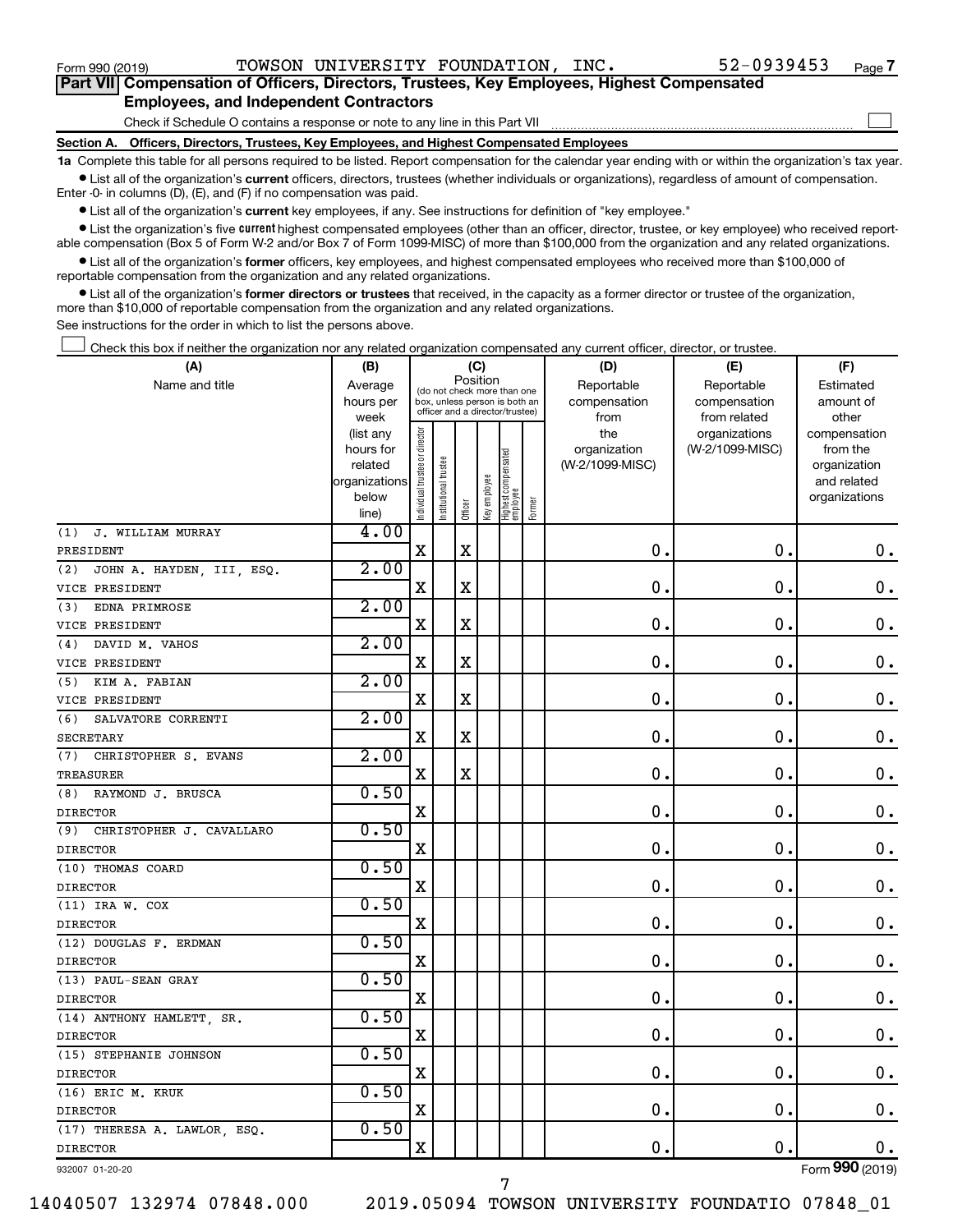| TOWSON UNIVERSITY FOUNDATION, INC.<br>Form 990 (2019)                                                                                                                                                    |                                                                      |                                |                       |                 |              |                                                                                                 |        |                                           | 52-0939453                                        |                  |     | Page 8                                                                   |
|----------------------------------------------------------------------------------------------------------------------------------------------------------------------------------------------------------|----------------------------------------------------------------------|--------------------------------|-----------------------|-----------------|--------------|-------------------------------------------------------------------------------------------------|--------|-------------------------------------------|---------------------------------------------------|------------------|-----|--------------------------------------------------------------------------|
| <b>Part VII</b><br>Section A. Officers, Directors, Trustees, Key Employees, and Highest Compensated Employees (continued)                                                                                |                                                                      |                                |                       |                 |              |                                                                                                 |        |                                           |                                                   |                  |     |                                                                          |
| (A)<br>Name and title                                                                                                                                                                                    | (B)<br>Average<br>hours per<br>week                                  |                                |                       | (C)<br>Position |              | (do not check more than one<br>box, unless person is both an<br>officer and a director/trustee) |        | (D)<br>Reportable<br>compensation<br>from | (E)<br>Reportable<br>compensation<br>from related |                  |     | (F)<br>Estimated<br>amount of<br>other                                   |
|                                                                                                                                                                                                          | (list any<br>hours for<br>related<br>organizations<br>below<br>line) | Individual trustee or director | Institutional trustee | Officer         | Key employee | Highest compensated<br> employee                                                                | Former | the<br>organization<br>(W-2/1099-MISC)    | organizations<br>(W-2/1099-MISC)                  |                  |     | compensation<br>from the<br>organization<br>and related<br>organizations |
| (18) ROSEMARY MEYER<br>DIRECTOR                                                                                                                                                                          | 0.50                                                                 | X                              |                       |                 |              |                                                                                                 |        | $\mathbf 0$ .                             |                                                   | 0.               |     | 0.                                                                       |
| (19) KELLY A. POWERS, ESQ.                                                                                                                                                                               | 0.50                                                                 |                                |                       |                 |              |                                                                                                 |        |                                           |                                                   |                  |     |                                                                          |
| DIRECTOR                                                                                                                                                                                                 |                                                                      | X                              |                       |                 |              |                                                                                                 |        | О.                                        |                                                   | О.               |     | 0.                                                                       |
| (20) HOWARD J. ROSEN, CPA                                                                                                                                                                                | 0.50                                                                 |                                |                       |                 |              |                                                                                                 |        |                                           |                                                   |                  |     |                                                                          |
| <b>DIRECTOR</b>                                                                                                                                                                                          |                                                                      | X                              |                       |                 |              |                                                                                                 |        | О.                                        |                                                   | О.               |     | 0.                                                                       |
| (21) MARY F. SHOCK<br><b>DIRECTOR</b>                                                                                                                                                                    | 0.50                                                                 | X                              |                       |                 |              |                                                                                                 |        | О.                                        |                                                   | О.               |     | 0.                                                                       |
| (22) JEFFREY J. SMITH<br><b>DIRECTOR</b>                                                                                                                                                                 | 0.50                                                                 | X                              |                       |                 |              |                                                                                                 |        | О.                                        |                                                   | О.               |     | 0.                                                                       |
| (23) BRYAN THALER                                                                                                                                                                                        | 2.00                                                                 |                                |                       |                 |              |                                                                                                 |        |                                           |                                                   |                  |     |                                                                          |
| <b>DIRECTOR</b>                                                                                                                                                                                          | 0.50                                                                 | X                              |                       |                 |              |                                                                                                 |        | $\mathbf 0$ .                             |                                                   | О.               |     | 0.                                                                       |
| (24) SHANNA N. WARBURTON-BARNES<br><b>DIRECTOR</b>                                                                                                                                                       |                                                                      | X                              |                       |                 |              |                                                                                                 |        | $\mathbf 0$ .                             |                                                   | 0.               |     | 0.                                                                       |
| (25) JOHN J. MEASE, JR.<br>VICE PRESIDENT/ CFO                                                                                                                                                           | 50.00                                                                |                                |                       | X               |              |                                                                                                 |        | 151,447.                                  |                                                   | 0.               |     | 10,980.                                                                  |
|                                                                                                                                                                                                          |                                                                      |                                |                       |                 |              |                                                                                                 |        |                                           |                                                   |                  |     |                                                                          |
| 1b Subtotal                                                                                                                                                                                              |                                                                      |                                |                       |                 |              |                                                                                                 |        | 151,447.                                  |                                                   | $\overline{0}$ . |     | 10,980.                                                                  |
| c Total from continuation sheets to Part VII, Section A manuscription.                                                                                                                                   |                                                                      |                                |                       |                 |              |                                                                                                 |        | 0.                                        |                                                   | σ.               |     | 0.                                                                       |
|                                                                                                                                                                                                          |                                                                      |                                |                       |                 |              |                                                                                                 |        | 151,447.                                  |                                                   | σ.               |     | 10,980.                                                                  |
| Total number of individuals (including but not limited to those listed above) who received more than \$100,000 of reportable<br>$\mathbf{2}$<br>compensation from the organization $\blacktriangleright$ |                                                                      |                                |                       |                 |              |                                                                                                 |        |                                           |                                                   |                  |     | 1                                                                        |
|                                                                                                                                                                                                          |                                                                      |                                |                       |                 |              |                                                                                                 |        |                                           |                                                   |                  |     | No<br>Yes                                                                |
| Did the organization list any former officer, director, trustee, key employee, or highest compensated employee on<br>3<br>line 1a? If "Yes," complete Schedule J for such individual                     |                                                                      |                                |                       |                 |              |                                                                                                 |        |                                           |                                                   |                  | 3   | x                                                                        |
| For any individual listed on line 1a, is the sum of reportable compensation and other compensation from the organization<br>4                                                                            |                                                                      |                                |                       |                 |              |                                                                                                 |        |                                           |                                                   |                  |     |                                                                          |
| and related organizations greater than \$150,000? If "Yes," complete Schedule J for such individual                                                                                                      |                                                                      |                                |                       |                 |              |                                                                                                 |        |                                           |                                                   |                  | 4   | х                                                                        |
| Did any person listed on line 1a receive or accrue compensation from any unrelated organization or individual for services<br>5                                                                          |                                                                      |                                |                       |                 |              |                                                                                                 |        |                                           |                                                   |                  |     |                                                                          |
|                                                                                                                                                                                                          |                                                                      |                                |                       |                 |              |                                                                                                 |        |                                           |                                                   |                  | 5   | x                                                                        |
| <b>Section B. Independent Contractors</b>                                                                                                                                                                |                                                                      |                                |                       |                 |              |                                                                                                 |        |                                           |                                                   |                  |     |                                                                          |
| Complete this table for your five highest compensated independent contractors that received more than \$100,000 of compensation from<br>1.                                                               |                                                                      |                                |                       |                 |              |                                                                                                 |        |                                           |                                                   |                  |     |                                                                          |
| the organization. Report compensation for the calendar year ending with or within the organization's tax year.                                                                                           |                                                                      |                                |                       |                 |              |                                                                                                 |        |                                           |                                                   |                  |     |                                                                          |
| (A)<br>Name and business address                                                                                                                                                                         |                                                                      |                                |                       |                 |              |                                                                                                 |        | (B)<br>Description of services            |                                                   |                  | (C) | Compensation                                                             |
| CHARTWELLS DINING SERVICES<br>P.O. BOX 417632, BOSTON, MA 02241-7632                                                                                                                                     |                                                                      |                                |                       |                 |              |                                                                                                 |        | <b>FOOD SERVICES</b>                      |                                                   |                  |     | 340,995.                                                                 |
| RUFFALO NOEL LEVITZ                                                                                                                                                                                      |                                                                      |                                |                       |                 |              |                                                                                                 |        |                                           |                                                   |                  |     |                                                                          |
| P.O. BOX 718, DES MOINES, IA 50303-0718                                                                                                                                                                  |                                                                      |                                |                       |                 |              |                                                                                                 |        | PROJECT MANAGEMENT                        |                                                   |                  |     | 246,094.                                                                 |
|                                                                                                                                                                                                          |                                                                      |                                |                       |                 |              |                                                                                                 |        |                                           |                                                   |                  |     |                                                                          |
|                                                                                                                                                                                                          |                                                                      |                                |                       |                 |              |                                                                                                 |        |                                           |                                                   |                  |     |                                                                          |
|                                                                                                                                                                                                          |                                                                      |                                |                       |                 |              |                                                                                                 |        |                                           |                                                   |                  |     |                                                                          |

**2** Total number of independent contractors (including but not limited to those listed above) who received more than  $$100,000$  of compensation from the organization  $\blacktriangleright$  2

932008 01-20-20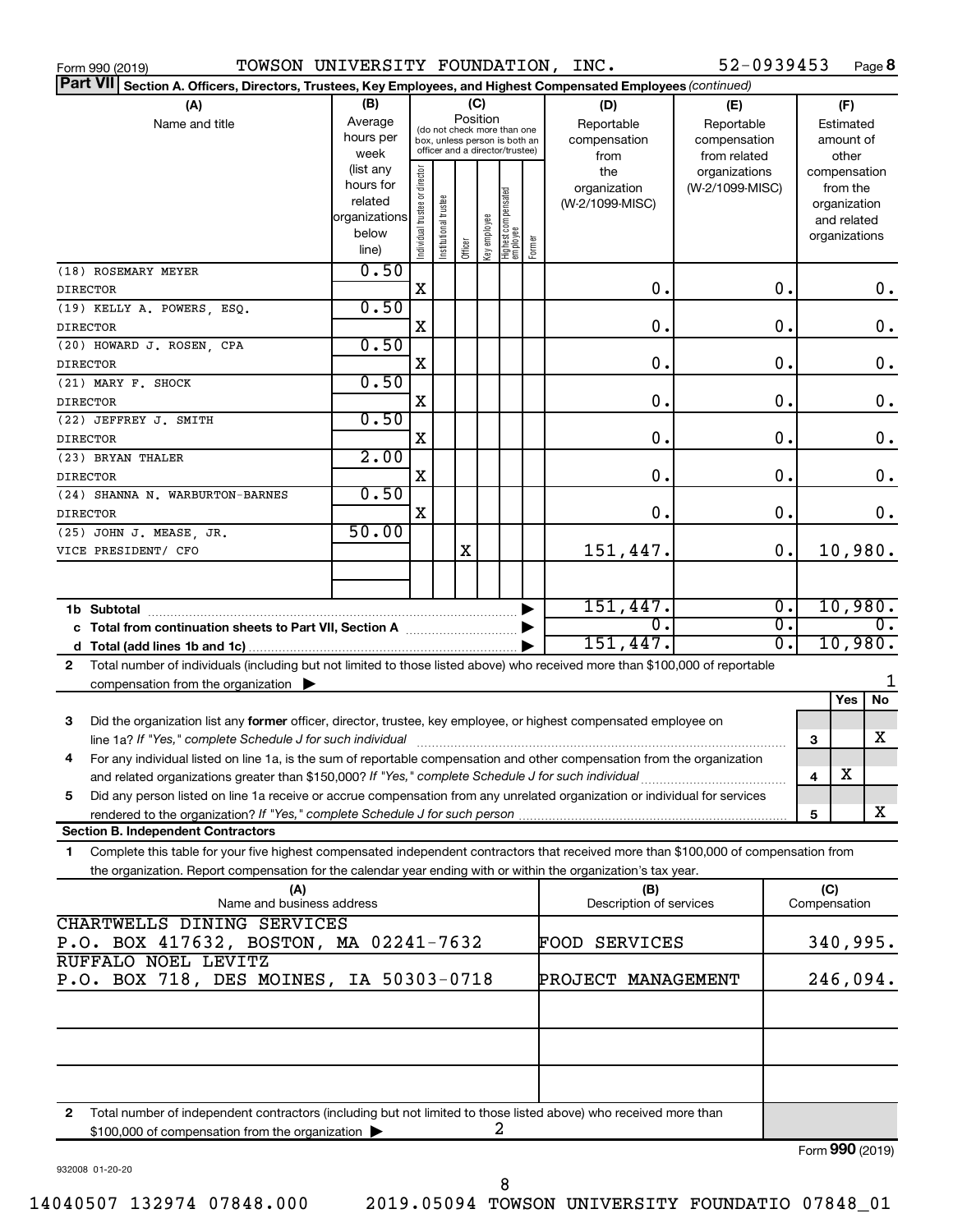|                                                           | <b>Part VIII</b> | <b>Statement of Revenue</b>                                                                                                                                       |                                |                     |                                                        |           |                                                                 |
|-----------------------------------------------------------|------------------|-------------------------------------------------------------------------------------------------------------------------------------------------------------------|--------------------------------|---------------------|--------------------------------------------------------|-----------|-----------------------------------------------------------------|
|                                                           |                  |                                                                                                                                                                   |                                |                     |                                                        |           |                                                                 |
|                                                           |                  |                                                                                                                                                                   |                                | Total revenue       | Related or exempt<br>function revenue business revenue | Unrelated | (D)<br>Revenue excluded<br>from tax under<br>sections 512 - 514 |
| Contributions, Gifts, Grants<br>and Other Similar Amounts |                  | 1a<br>1 a Federated campaigns<br>1 <sub>b</sub><br><b>b</b> Membership dues<br>$\ldots \ldots \ldots \ldots$<br>1 <sub>c</sub><br>c Fundraising events            | 37,441.<br>58,002.             |                     |                                                        |           |                                                                 |
|                                                           |                  | 1 <sub>d</sub><br>d Related organizations<br>$\overline{\phantom{a}}$<br>1e<br>Government grants (contributions)<br>f All other contributions, gifts, grants, and |                                |                     |                                                        |           |                                                                 |
|                                                           |                  | similar amounts not included above<br>1f<br>$1g$ \$<br>Noncash contributions included in lines 1a-1f                                                              | 3,583,641.<br>289,360.         | 3,679,084.          |                                                        |           |                                                                 |
|                                                           |                  |                                                                                                                                                                   | <b>Business Code</b>           |                     |                                                        |           |                                                                 |
|                                                           |                  | SALES/MISC/CERAMIC GUILD                                                                                                                                          | 900099                         |                     |                                                        |           |                                                                 |
|                                                           | 2 a<br>b         | MEMBERSHIP FEES                                                                                                                                                   | 900099                         | 113,906.<br>12,947. | 113,906.<br>12,947.                                    |           |                                                                 |
| Program Service<br>Revenue                                | c<br>d           | the control of the control of the control of the control of the                                                                                                   |                                |                     |                                                        |           |                                                                 |
|                                                           | е<br>f           |                                                                                                                                                                   |                                |                     |                                                        |           |                                                                 |
|                                                           |                  |                                                                                                                                                                   | ▶                              | 126,853.            |                                                        |           |                                                                 |
|                                                           | 3                | Investment income (including dividends, interest, and                                                                                                             |                                | 2,061,804.          |                                                        |           | 2,061,804.                                                      |
|                                                           | 4                | Income from investment of tax-exempt bond proceeds                                                                                                                |                                |                     |                                                        |           |                                                                 |
|                                                           | 5                |                                                                                                                                                                   |                                | 144,943.            |                                                        |           | 144,943.                                                        |
|                                                           |                  | (i) Real<br>6 a Gross rents<br>l 6a                                                                                                                               | (ii) Personal                  |                     |                                                        |           |                                                                 |
|                                                           | b                | .<br>6 <sub>b</sub><br>Less: rental expenses                                                                                                                      |                                |                     |                                                        |           |                                                                 |
|                                                           |                  | Rental income or (loss)<br>6c                                                                                                                                     |                                |                     |                                                        |           |                                                                 |
|                                                           | c                |                                                                                                                                                                   |                                |                     |                                                        |           |                                                                 |
|                                                           | d                | Net rental income or (loss)<br>(i) Securities<br>7 a Gross amount from sales of                                                                                   | (ii) Other                     |                     |                                                        |           |                                                                 |
|                                                           |                  | $7a$ 16, 135, 900.<br>assets other than inventory                                                                                                                 |                                |                     |                                                        |           |                                                                 |
|                                                           |                  | <b>b</b> Less: cost or other basis                                                                                                                                |                                |                     |                                                        |           |                                                                 |
|                                                           |                  | $ 7b $ 15, 938, 837.<br>and sales expenses                                                                                                                        |                                |                     |                                                        |           |                                                                 |
| Revenue                                                   |                  | 197,063.<br> 7c                                                                                                                                                   |                                |                     |                                                        |           |                                                                 |
|                                                           |                  | c Gain or (loss)                                                                                                                                                  |                                | 197,063.            |                                                        |           | 197,063.                                                        |
| ৯                                                         |                  | 8 a Gross income from fundraising events (not                                                                                                                     |                                |                     |                                                        |           |                                                                 |
| $\check{\epsilon}$                                        |                  | 58,002. of<br>including \$<br>contributions reported on line 1c). See                                                                                             |                                |                     |                                                        |           |                                                                 |
|                                                           |                  | l 8a                                                                                                                                                              | 268,541.                       |                     |                                                        |           |                                                                 |
|                                                           |                  | 8b                                                                                                                                                                | 117,556.                       |                     |                                                        |           |                                                                 |
|                                                           |                  | c Net income or (loss) from fundraising events                                                                                                                    |                                | 150,985.            |                                                        |           | 150,985.                                                        |
|                                                           |                  | 9 a Gross income from gaming activities. See<br> 9a                                                                                                               |                                |                     |                                                        |           |                                                                 |
|                                                           |                  | 9 <sub>b</sub><br><b>b</b> Less: direct expenses <b>manually</b>                                                                                                  |                                |                     |                                                        |           |                                                                 |
|                                                           |                  | c Net income or (loss) from gaming activities                                                                                                                     |                                |                     |                                                        |           |                                                                 |
|                                                           |                  | 10 a Gross sales of inventory, less returns                                                                                                                       |                                |                     |                                                        |           |                                                                 |
|                                                           |                  | 10a                                                                                                                                                               |                                |                     |                                                        |           |                                                                 |
|                                                           |                  | 10bl<br><b>b</b> Less: cost of goods sold                                                                                                                         |                                |                     |                                                        |           |                                                                 |
|                                                           |                  | c Net income or (loss) from sales of inventory                                                                                                                    |                                |                     |                                                        |           |                                                                 |
| Miscellaneous<br>Revenue                                  |                  | 11 a SPECIAL PROGRAMS                                                                                                                                             | <b>Business Code</b><br>900099 | 436,679.            | 436,679.                                               |           |                                                                 |
|                                                           | b                |                                                                                                                                                                   |                                |                     |                                                        |           |                                                                 |
|                                                           | с                |                                                                                                                                                                   |                                |                     |                                                        |           |                                                                 |
|                                                           |                  |                                                                                                                                                                   |                                |                     |                                                        |           |                                                                 |
|                                                           |                  |                                                                                                                                                                   |                                | 436,679.            |                                                        |           |                                                                 |
|                                                           | 12               |                                                                                                                                                                   |                                | 6,797,411.          | 563,532.                                               | 0.        | 2,554,795.                                                      |
|                                                           | 932009 01-20-20  |                                                                                                                                                                   |                                |                     |                                                        |           | Form 990 (2019)                                                 |

Form 990 (2019)  $\negthinspace$  TOWSON UNIVERSITY FOUNDATION, INC.  $\qquad \qquad$  52-0939453  $\qquad$  Page

932009 01-20-20

52-0939453 Page 9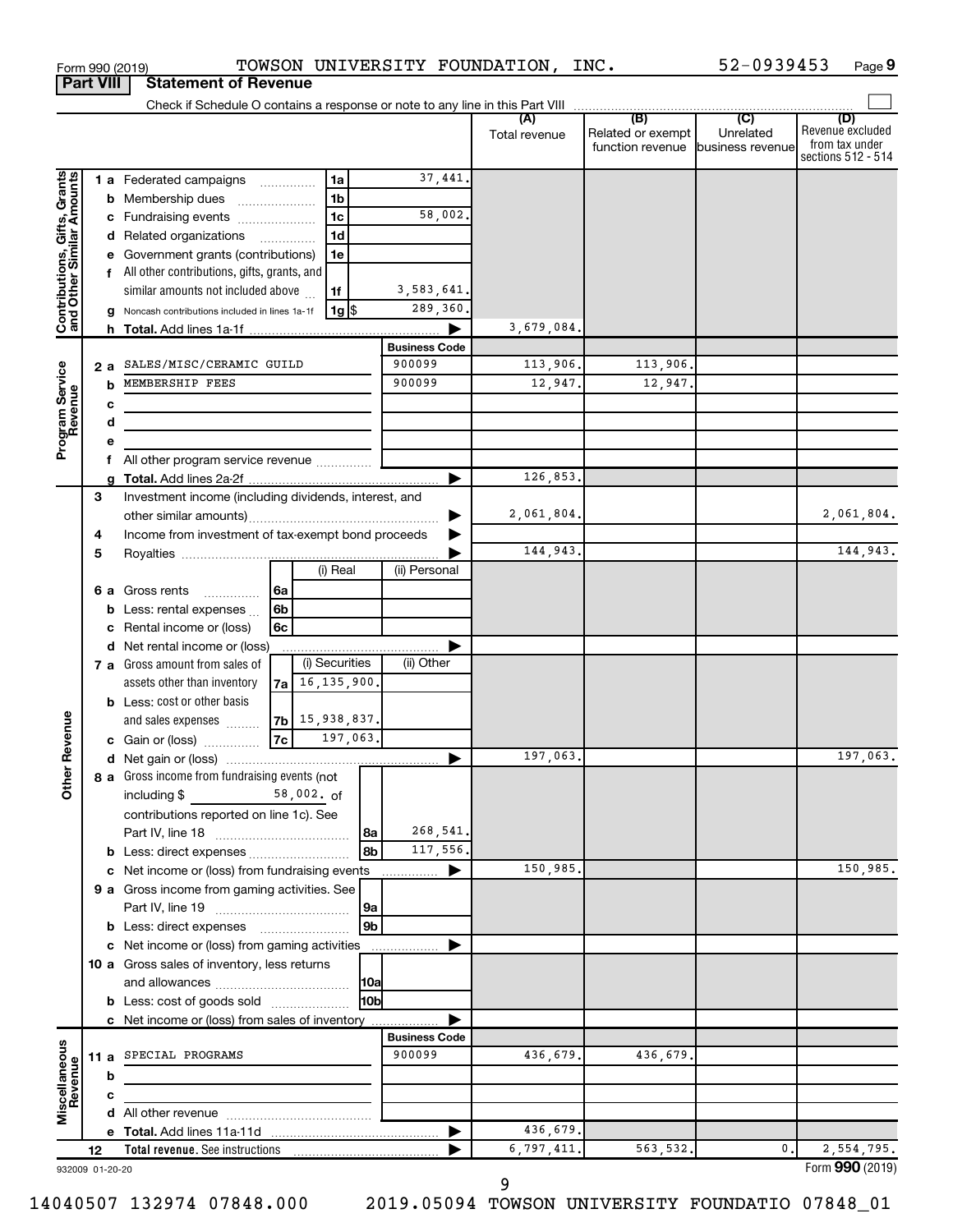Form 990 (2019)  $\nonumber$  TOWSON UNIVERSITY FOUNDATION, INC.  $52-0939453$   $_{\text{Page}}$ **Part IX Statement of Functional Expenses**

|              | Section 501(c)(3) and 501(c)(4) organizations must complete all columns. All other organizations must complete column (A).                                                                                 |                       |                                    |                                           |                                |  |  |  |  |  |  |  |
|--------------|------------------------------------------------------------------------------------------------------------------------------------------------------------------------------------------------------------|-----------------------|------------------------------------|-------------------------------------------|--------------------------------|--|--|--|--|--|--|--|
| $\mathbf{x}$ |                                                                                                                                                                                                            |                       |                                    |                                           |                                |  |  |  |  |  |  |  |
|              | Do not include amounts reported on lines 6b,<br>7b, 8b, 9b, and 10b of Part VIII.                                                                                                                          | (A)<br>Total expenses | (B)<br>Program service<br>expenses | (C)<br>Management and<br>general expenses | (D)<br>Fundraising<br>expenses |  |  |  |  |  |  |  |
| 1.           | Grants and other assistance to domestic organizations                                                                                                                                                      |                       |                                    |                                           |                                |  |  |  |  |  |  |  |
|              | and domestic governments. See Part IV, line 21                                                                                                                                                             | 3,762,558.            | 3,762,558.                         |                                           |                                |  |  |  |  |  |  |  |
| $\mathbf{2}$ | Grants and other assistance to domestic                                                                                                                                                                    |                       |                                    |                                           |                                |  |  |  |  |  |  |  |
|              | individuals. See Part IV, line 22                                                                                                                                                                          |                       |                                    |                                           |                                |  |  |  |  |  |  |  |
| 3            | Grants and other assistance to foreign                                                                                                                                                                     |                       |                                    |                                           |                                |  |  |  |  |  |  |  |
|              | organizations, foreign governments, and foreign                                                                                                                                                            |                       |                                    |                                           |                                |  |  |  |  |  |  |  |
|              | individuals. See Part IV, lines 15 and 16                                                                                                                                                                  |                       |                                    |                                           |                                |  |  |  |  |  |  |  |
| 4            | Benefits paid to or for members                                                                                                                                                                            |                       |                                    |                                           |                                |  |  |  |  |  |  |  |
| 5            | Compensation of current officers, directors,                                                                                                                                                               | 147,586.              |                                    | 147,586.                                  |                                |  |  |  |  |  |  |  |
| 6            | Compensation not included above to disqualified                                                                                                                                                            |                       |                                    |                                           |                                |  |  |  |  |  |  |  |
|              | persons (as defined under section 4958(f)(1)) and                                                                                                                                                          |                       |                                    |                                           |                                |  |  |  |  |  |  |  |
|              | persons described in section 4958(c)(3)(B)                                                                                                                                                                 |                       |                                    |                                           |                                |  |  |  |  |  |  |  |
| 7            | Other salaries and wages                                                                                                                                                                                   | 273, 194.             |                                    | 190, 398.                                 | 82,796.                        |  |  |  |  |  |  |  |
| 8            | Pension plan accruals and contributions (include                                                                                                                                                           |                       |                                    |                                           |                                |  |  |  |  |  |  |  |
|              | section 401(k) and 403(b) employer contributions)                                                                                                                                                          | 24,443.               |                                    | 24,443.                                   |                                |  |  |  |  |  |  |  |
| 9            |                                                                                                                                                                                                            | 12,004.               |                                    | 12,004.                                   |                                |  |  |  |  |  |  |  |
| 10           |                                                                                                                                                                                                            | 25, 140.              |                                    | 24,415.                                   | 725.                           |  |  |  |  |  |  |  |
| 11           | Fees for services (nonemployees):                                                                                                                                                                          |                       |                                    |                                           |                                |  |  |  |  |  |  |  |
|              |                                                                                                                                                                                                            |                       |                                    |                                           |                                |  |  |  |  |  |  |  |
| b            |                                                                                                                                                                                                            | 774.                  |                                    | 774.                                      |                                |  |  |  |  |  |  |  |
|              |                                                                                                                                                                                                            | 51,995.               |                                    | 51,995.                                   |                                |  |  |  |  |  |  |  |
| d            |                                                                                                                                                                                                            |                       |                                    |                                           |                                |  |  |  |  |  |  |  |
|              | e Professional fundraising services. See Part IV, line 17                                                                                                                                                  |                       |                                    |                                           |                                |  |  |  |  |  |  |  |
| f            | Investment management fees                                                                                                                                                                                 | 217, 349.             | 107,543.                           | 109,806.                                  |                                |  |  |  |  |  |  |  |
| g            | Other. (If line 11g amount exceeds 10% of line 25,                                                                                                                                                         |                       |                                    |                                           |                                |  |  |  |  |  |  |  |
|              | column (A) amount, list line 11g expenses on Sch O.)                                                                                                                                                       | 729,365.<br>541,091.  | 456,459.<br>442,794.               | 8,060.<br>106.                            | 264,846.<br>98,191.            |  |  |  |  |  |  |  |
| 12           |                                                                                                                                                                                                            | 30,808.               | 22,361.                            | 6,643.                                    | 1,804.                         |  |  |  |  |  |  |  |
| 13           |                                                                                                                                                                                                            | 147, 358.             | 19,313.                            | 52, 125.                                  | 75,920.                        |  |  |  |  |  |  |  |
| 14<br>15     |                                                                                                                                                                                                            |                       |                                    |                                           |                                |  |  |  |  |  |  |  |
| 16           |                                                                                                                                                                                                            | 16, 239.              | 4,666.                             | 8,648.                                    | 2,925.                         |  |  |  |  |  |  |  |
| 17           |                                                                                                                                                                                                            | 125, 343.             | 121, 158.                          | 224.                                      | 3,961.                         |  |  |  |  |  |  |  |
| 18           | Payments of travel or entertainment expenses                                                                                                                                                               |                       |                                    |                                           |                                |  |  |  |  |  |  |  |
|              | for any federal, state, or local public officials                                                                                                                                                          |                       |                                    |                                           |                                |  |  |  |  |  |  |  |
| 19           | Conferences, conventions, and meetings                                                                                                                                                                     | 38,001.               | 37,118.                            | 298.                                      | 585.                           |  |  |  |  |  |  |  |
| 20           | Interest                                                                                                                                                                                                   |                       |                                    |                                           |                                |  |  |  |  |  |  |  |
| 21           |                                                                                                                                                                                                            |                       |                                    |                                           |                                |  |  |  |  |  |  |  |
| 22           | Depreciation, depletion, and amortization                                                                                                                                                                  | 1,348.                |                                    | 1,348.                                    |                                |  |  |  |  |  |  |  |
| 23           | Insurance                                                                                                                                                                                                  | 21,836.               | 5,092.                             | 16,744.                                   |                                |  |  |  |  |  |  |  |
| 24           | Other expenses. Itemize expenses not covered<br>above (List miscellaneous expenses on line 24e. If<br>line 24e amount exceeds 10% of line 25, column (A)<br>amount, list line 24e expenses on Schedule O.) |                       |                                    |                                           |                                |  |  |  |  |  |  |  |
| a            | EDUCATIONAL PROGRAMS                                                                                                                                                                                       | 232,802.              | 232,710.                           | О.                                        | 92.                            |  |  |  |  |  |  |  |
|              | PRINTING & PUBLICATIONS                                                                                                                                                                                    | 94, 243.              | 90,515.                            | 863.                                      | 2,865.                         |  |  |  |  |  |  |  |
|              | EQUIP RENTAL & MAINT.                                                                                                                                                                                      | 82,337.               | 81,487.                            | 411.                                      | 439.                           |  |  |  |  |  |  |  |
|              | CREDIT CARD FEES/MISC                                                                                                                                                                                      | 70,620.               | 24,008.                            | 2,398.                                    | 44,214.                        |  |  |  |  |  |  |  |
|              | e All other expenses                                                                                                                                                                                       | 32, 350.              | 21, 159.                           | 6, 336.                                   | 4,855.                         |  |  |  |  |  |  |  |
| 25           | Total functional expenses. Add lines 1 through 24e                                                                                                                                                         | 6,678,784.            | 5,428,941.                         | 665, 625.                                 | 584,218.                       |  |  |  |  |  |  |  |
| 26           | Joint costs. Complete this line only if the organization                                                                                                                                                   |                       |                                    |                                           |                                |  |  |  |  |  |  |  |
|              | reported in column (B) joint costs from a combined<br>educational campaign and fundraising solicitation.                                                                                                   |                       |                                    |                                           |                                |  |  |  |  |  |  |  |
|              | Check here $\blacktriangleright$<br>if following SOP 98-2 (ASC 958-720)                                                                                                                                    |                       |                                    |                                           |                                |  |  |  |  |  |  |  |

932010 01-20-20

Form (2019) **990**

10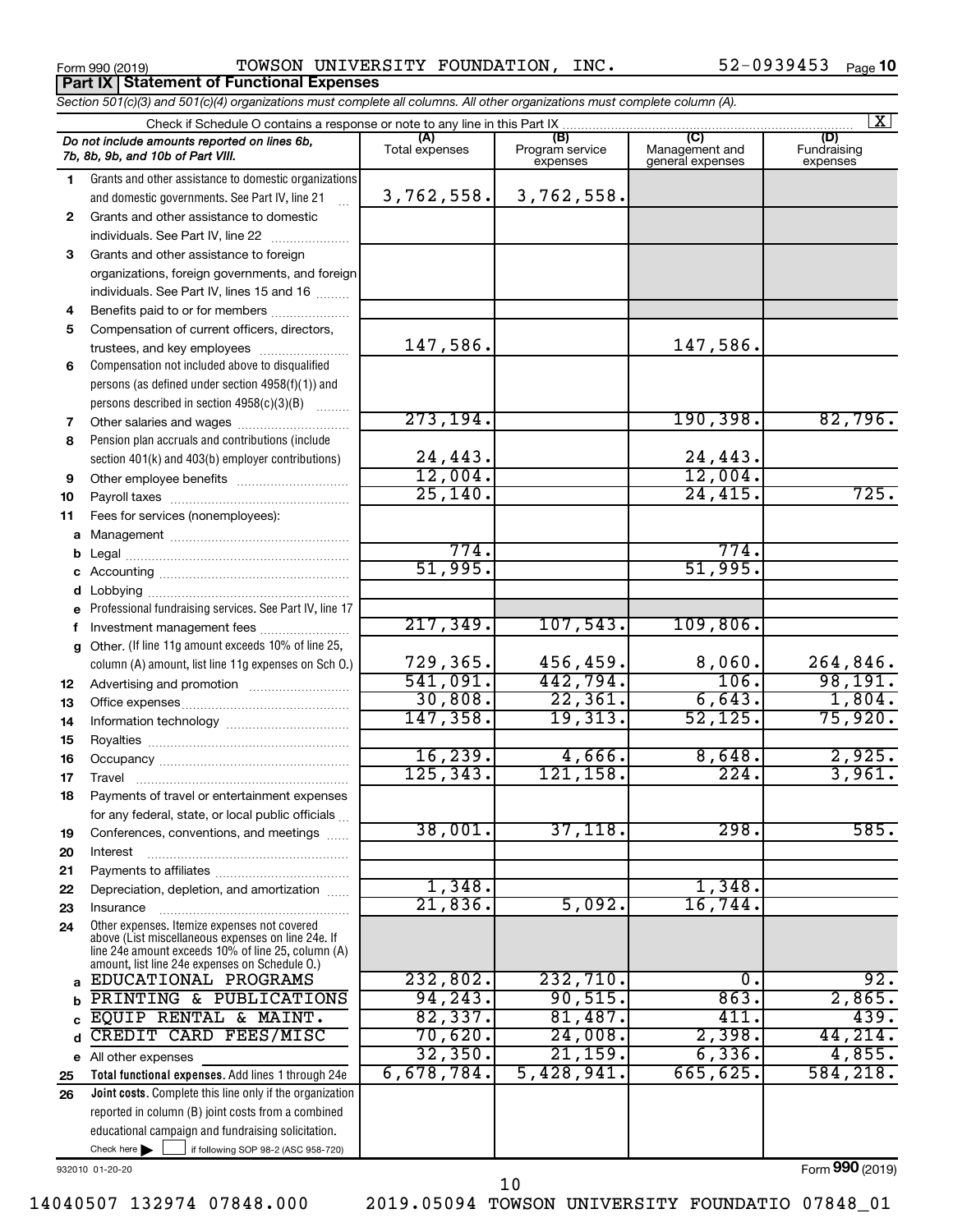Form 990 (2019)  $\nonumber$  TOWSON UNIVERSITY FOUNDATION, INC.  $52-0939453$   $_{\text{Page}}$ 

52-0939453 Page 11

|                             | א ומונ | השומו הפי הופכו                                                                                                                                                                                                                |               |                     |                          |                  |                    |
|-----------------------------|--------|--------------------------------------------------------------------------------------------------------------------------------------------------------------------------------------------------------------------------------|---------------|---------------------|--------------------------|------------------|--------------------|
|                             |        |                                                                                                                                                                                                                                |               |                     |                          |                  |                    |
|                             |        |                                                                                                                                                                                                                                |               |                     | (A)<br>Beginning of year |                  | (B)<br>End of year |
|                             | 1      | Cash - non-interest-bearing                                                                                                                                                                                                    |               |                     | 300.                     | $\mathbf{1}$     | 298.               |
|                             | 2      |                                                                                                                                                                                                                                |               | 3,799,008.          | $\mathbf{2}$             | 1,745,318.       |                    |
|                             | з      |                                                                                                                                                                                                                                |               |                     | 3,148,504.               | $\mathbf{3}$     | 2,343,785.         |
|                             | 4      |                                                                                                                                                                                                                                |               |                     |                          | 4                |                    |
|                             | 5      | Loans and other receivables from any current or former officer, director,                                                                                                                                                      |               |                     |                          |                  |                    |
|                             |        | trustee, key employee, creator or founder, substantial contributor, or 35%                                                                                                                                                     |               |                     |                          |                  |                    |
|                             |        | controlled entity or family member of any of these persons                                                                                                                                                                     |               |                     |                          | 5                |                    |
|                             | 6      | Loans and other receivables from other disqualified persons (as defined                                                                                                                                                        |               |                     |                          |                  |                    |
|                             |        | under section 4958(f)(1)), and persons described in section 4958(c)(3)(B)                                                                                                                                                      |               | 6                   |                          |                  |                    |
|                             | 7      |                                                                                                                                                                                                                                |               |                     |                          | $\overline{7}$   |                    |
| Assets                      | 8      |                                                                                                                                                                                                                                |               |                     |                          | 8                |                    |
|                             | 9      |                                                                                                                                                                                                                                |               |                     | 58,030.                  | $\boldsymbol{9}$ | 58,795.            |
|                             |        | <b>10a</b> Land, buildings, and equipment: cost or other                                                                                                                                                                       |               |                     |                          |                  |                    |
|                             |        | basis. Complete Part VI of Schedule D  10a                                                                                                                                                                                     |               | 62,518.             |                          |                  |                    |
|                             |        |                                                                                                                                                                                                                                |               | 61,525.             | 2,341.                   | 10 <sub>c</sub>  | 993.               |
|                             | 11     |                                                                                                                                                                                                                                | 64, 536, 249. | 11                  | 68, 351, 602.            |                  |                    |
|                             | 12     |                                                                                                                                                                                                                                | 14,595,782.   | 12                  | 13,604,173.              |                  |                    |
|                             | 13     |                                                                                                                                                                                                                                |               | 13                  |                          |                  |                    |
|                             | 14     | Intangible assets                                                                                                                                                                                                              |               | 14                  |                          |                  |                    |
|                             | 15     |                                                                                                                                                                                                                                |               |                     | 411,530.                 | 15               | 343, 373.          |
|                             | 16     |                                                                                                                                                                                                                                |               |                     | 86,551,744.              | 16               | 86, 448, 337.      |
|                             | 17     |                                                                                                                                                                                                                                |               |                     | 1,100,136.               | 17               | 571, 180.          |
|                             | 18     |                                                                                                                                                                                                                                | 343,533.      | 18                  | 202, 473.                |                  |                    |
|                             | 19     |                                                                                                                                                                                                                                |               |                     |                          | 19               |                    |
|                             | 20     | Tax-exempt bond liabilities [111] manufactures in the liabilities [11] manufactures in the liabilities [11] manufactures in the liabilities [11] manufactures in the liabilities [11] manufactures in the liabilities [11] man |               |                     |                          | 20               |                    |
|                             | 21     | Escrow or custodial account liability. Complete Part IV of Schedule D                                                                                                                                                          |               |                     |                          | 21               |                    |
|                             | 22     | Loans and other payables to any current or former officer, director,                                                                                                                                                           |               |                     |                          |                  |                    |
| Liabilities                 |        | trustee, key employee, creator or founder, substantial contributor, or 35%                                                                                                                                                     |               |                     |                          |                  |                    |
|                             |        | controlled entity or family member of any of these persons                                                                                                                                                                     |               |                     |                          | 22               |                    |
|                             | 23     | Secured mortgages and notes payable to unrelated third parties <i>manumum</i>                                                                                                                                                  |               |                     |                          | 23               |                    |
|                             | 24     |                                                                                                                                                                                                                                |               |                     |                          | 24               |                    |
|                             | 25     | Other liabilities (including federal income tax, payables to related third                                                                                                                                                     |               |                     |                          |                  |                    |
|                             |        | parties, and other liabilities not included on lines 17-24). Complete Part X<br>of Schedule D                                                                                                                                  |               |                     |                          | 25               |                    |
|                             | 26     | Total liabilities. Add lines 17 through 25                                                                                                                                                                                     |               |                     | 1,443,669.               | 26               | 773,653.           |
|                             |        | Organizations that follow FASB ASC 958, check here $\blacktriangleright \lfloor \underline{X} \rfloor$                                                                                                                         |               |                     |                          |                  |                    |
|                             |        | and complete lines 27, 28, 32, and 33.                                                                                                                                                                                         |               |                     |                          |                  |                    |
|                             | 27     | Net assets without donor restrictions                                                                                                                                                                                          |               |                     | 3,352,669.               | 27               | 3,450,755.         |
|                             | 28     |                                                                                                                                                                                                                                | 81,755,406.   | 28                  | 82, 223, 929.            |                  |                    |
|                             |        | Organizations that do not follow FASB ASC 958, check here $\blacktriangleright$                                                                                                                                                |               |                     |                          |                  |                    |
|                             |        | and complete lines 29 through 33.                                                                                                                                                                                              |               |                     |                          |                  |                    |
|                             | 29     |                                                                                                                                                                                                                                |               | 29                  |                          |                  |                    |
|                             | 30     | Paid-in or capital surplus, or land, building, or equipment fund                                                                                                                                                               |               |                     |                          | 30               |                    |
|                             | 31     | Retained earnings, endowment, accumulated income, or other funds                                                                                                                                                               |               | 1.1.1.1.1.1.1.1.1.1 |                          | 31               |                    |
| Net Assets or Fund Balances | 32     |                                                                                                                                                                                                                                |               |                     | 85, 108, 075.            | 32               | 85,674,684.        |
|                             | 33     |                                                                                                                                                                                                                                | 86,551,744.   | 33                  | 86,448,337.              |                  |                    |

Form (2019) **990**

## **Part 890 (2019)**<br>**Part X Balance Sheet**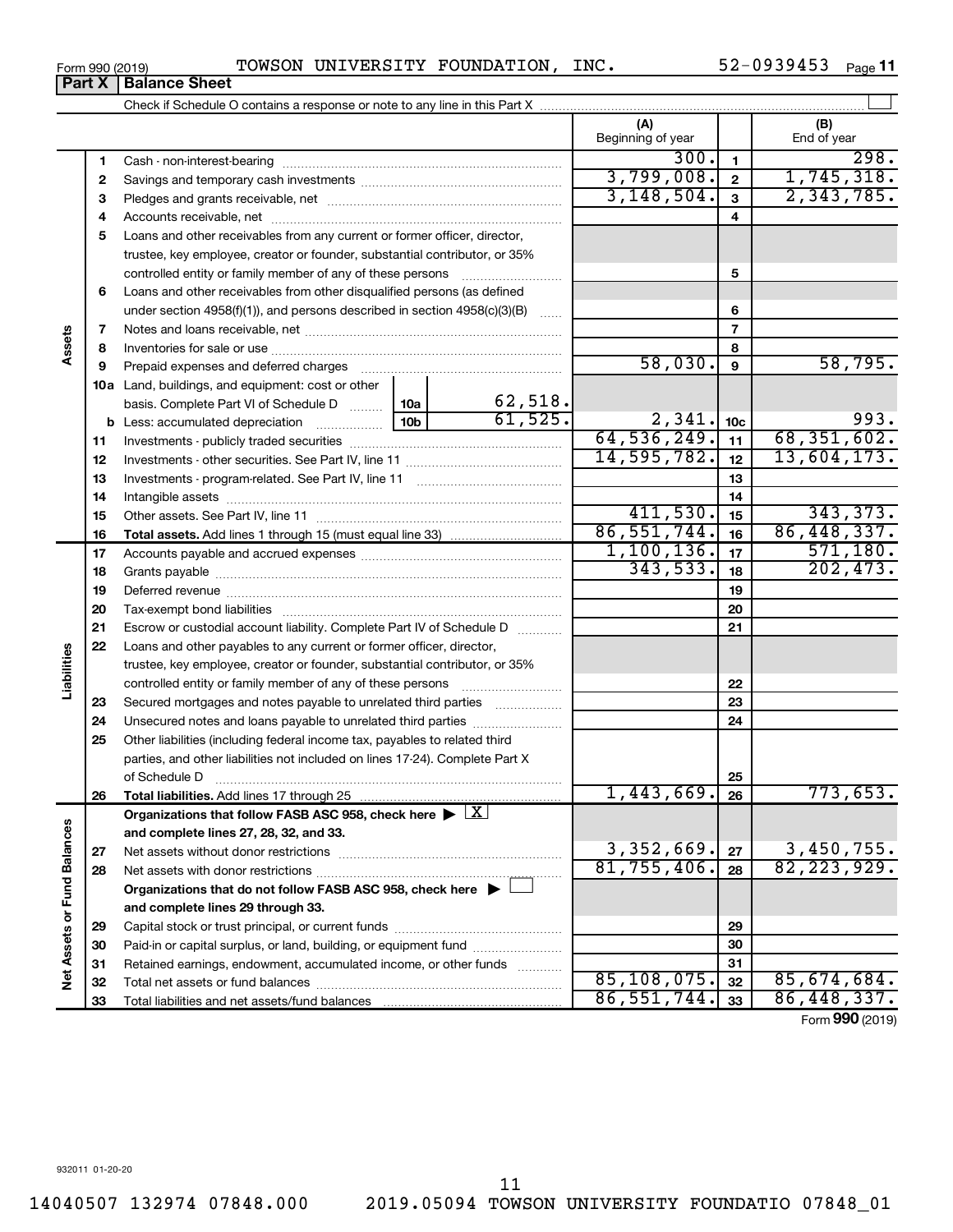|    | TOWSON UNIVERSITY FOUNDATION, INC.<br>Form 990 (2019)                                                                                                       |                         | 52-0939453     |     | Page 12              |  |  |  |
|----|-------------------------------------------------------------------------------------------------------------------------------------------------------------|-------------------------|----------------|-----|----------------------|--|--|--|
|    | Part XI   Reconciliation of Net Assets                                                                                                                      |                         |                |     |                      |  |  |  |
|    |                                                                                                                                                             |                         |                |     | $\boxed{\textbf{X}}$ |  |  |  |
|    |                                                                                                                                                             |                         |                |     |                      |  |  |  |
| 1  |                                                                                                                                                             | 1                       | 6,797,411.     |     |                      |  |  |  |
| 2  |                                                                                                                                                             | $\overline{2}$          | 6,678,784.     |     |                      |  |  |  |
| З  | Revenue less expenses. Subtract line 2 from line 1                                                                                                          | 3                       |                |     | 118,627.             |  |  |  |
| 4  |                                                                                                                                                             | $\overline{\mathbf{4}}$ | 85, 108, 075.  |     |                      |  |  |  |
| 5  |                                                                                                                                                             | 5                       |                |     | 439,386.             |  |  |  |
| 6  |                                                                                                                                                             | 6                       |                |     |                      |  |  |  |
| 7  |                                                                                                                                                             | $\overline{7}$          |                |     |                      |  |  |  |
| 8  |                                                                                                                                                             | 8                       |                |     |                      |  |  |  |
| 9  | Other changes in net assets or fund balances (explain on Schedule O) manufactured controller changes in net assets or fund balances (explain on Schedule O) | 9                       |                |     | 8,596.               |  |  |  |
| 10 | Net assets or fund balances at end of year. Combine lines 3 through 9 (must equal Part X, line 32,                                                          |                         |                |     |                      |  |  |  |
|    |                                                                                                                                                             | 10                      | 85,674,684.    |     |                      |  |  |  |
|    | Part XII Financial Statements and Reporting                                                                                                                 |                         |                |     |                      |  |  |  |
|    |                                                                                                                                                             |                         |                |     |                      |  |  |  |
|    |                                                                                                                                                             |                         |                | Yes | No                   |  |  |  |
| 1  | Accounting method used to prepare the Form 990: $\Box$ Cash $X$ Accrual<br>Other<br>$\sim$                                                                  |                         |                |     |                      |  |  |  |
|    | If the organization changed its method of accounting from a prior year or checked "Other," explain in Schedule O.                                           |                         |                |     |                      |  |  |  |
|    |                                                                                                                                                             |                         | 2a             |     | x                    |  |  |  |
|    | If "Yes," check a box below to indicate whether the financial statements for the year were compiled or reviewed on a                                        |                         |                |     |                      |  |  |  |
|    | separate basis, consolidated basis, or both:                                                                                                                |                         |                |     |                      |  |  |  |
|    | Both consolidated and separate basis<br>Separate basis<br>Consolidated basis                                                                                |                         |                |     |                      |  |  |  |
|    |                                                                                                                                                             |                         | 2 <sub>b</sub> | x   |                      |  |  |  |
|    | If "Yes," check a box below to indicate whether the financial statements for the year were audited on a separate basis,                                     |                         |                |     |                      |  |  |  |
|    | consolidated basis, or both:                                                                                                                                |                         |                |     |                      |  |  |  |
|    | $ \mathbf{X} $ Separate basis<br>Consolidated basis<br>Both consolidated and separate basis                                                                 |                         |                |     |                      |  |  |  |
|    | c If "Yes" to line 2a or 2b, does the organization have a committee that assumes responsibility for oversight of the audit,                                 |                         |                |     |                      |  |  |  |
|    |                                                                                                                                                             |                         | 2c             | х   |                      |  |  |  |
|    | If the organization changed either its oversight process or selection process during the tax year, explain on Schedule O.                                   |                         |                |     |                      |  |  |  |
|    | 3a As a result of a federal award, was the organization required to undergo an audit or audits as set forth in the Single Audit                             |                         |                |     |                      |  |  |  |
|    |                                                                                                                                                             |                         | 3a             |     | X                    |  |  |  |
|    | <b>b</b> If "Yes," did the organization undergo the required audit or audits? If the organization did not undergo the required audit                        |                         |                |     |                      |  |  |  |
|    |                                                                                                                                                             |                         | 3b             |     |                      |  |  |  |
|    |                                                                                                                                                             |                         |                |     | $000 \text{ days}$   |  |  |  |

Form (2019) **990**

932012 01-20-20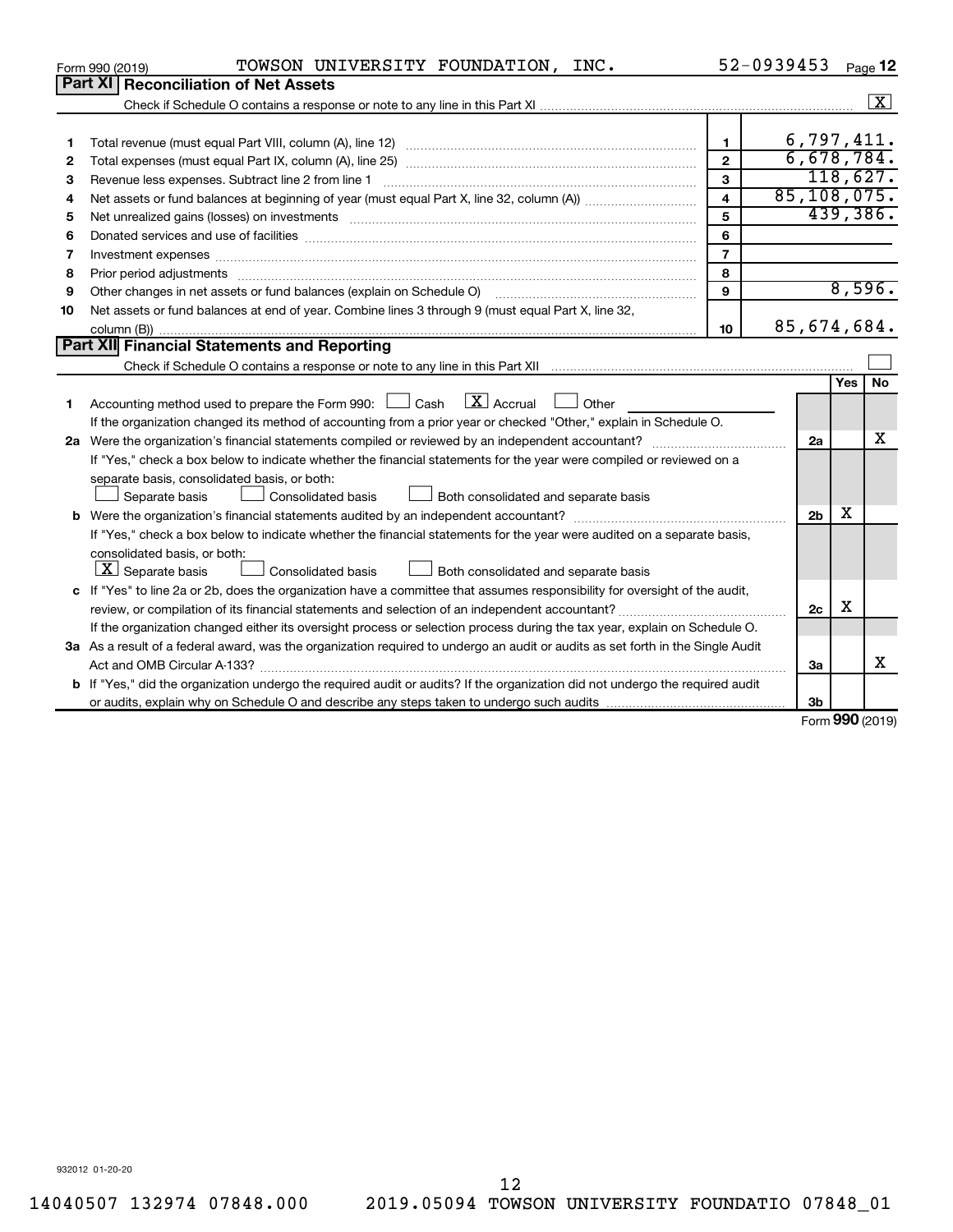**SCHEDULE A**

# **Public Charity Status and Public Support**<br> **Addition is a section 501(c)(3) organization or a section**<br>  $4947(a)(1)$  nonexempt charitable trust.

**(Form 990 or 990-EZ) Complete if the organization is a section 501(c)(3) organization or a section**

| OMB No 1545-0047                    |
|-------------------------------------|
| 019                                 |
| <b>Open to Public</b><br>Inspection |

 $\Box$ 

|       | Department of the Treasury<br>Attach to Form 990 or Form 990-EZ.<br>Internal Revenue Service<br>$\blacktriangleright$ Go to www.irs.gov/Form990 for instructions and the latest information. |                                                                                                                           |  |                                                                        |                                                                                                                                                                                                                                                                                  |     |                                                                | <b>Open to Public</b><br>Inspection |  |                                       |  |  |
|-------|----------------------------------------------------------------------------------------------------------------------------------------------------------------------------------------------|---------------------------------------------------------------------------------------------------------------------------|--|------------------------------------------------------------------------|----------------------------------------------------------------------------------------------------------------------------------------------------------------------------------------------------------------------------------------------------------------------------------|-----|----------------------------------------------------------------|-------------------------------------|--|---------------------------------------|--|--|
|       |                                                                                                                                                                                              | Name of the organization                                                                                                  |  |                                                                        |                                                                                                                                                                                                                                                                                  |     |                                                                |                                     |  | <b>Employer identification number</b> |  |  |
|       |                                                                                                                                                                                              |                                                                                                                           |  |                                                                        | TOWSON UNIVERSITY FOUNDATION, INC.                                                                                                                                                                                                                                               |     |                                                                |                                     |  | 52-0939453                            |  |  |
|       | Part I                                                                                                                                                                                       |                                                                                                                           |  |                                                                        | Reason for Public Charity Status (All organizations must complete this part.) See instructions.                                                                                                                                                                                  |     |                                                                |                                     |  |                                       |  |  |
|       |                                                                                                                                                                                              |                                                                                                                           |  |                                                                        | The organization is not a private foundation because it is: (For lines 1 through 12, check only one box.)                                                                                                                                                                        |     |                                                                |                                     |  |                                       |  |  |
| 1     |                                                                                                                                                                                              |                                                                                                                           |  |                                                                        | A church, convention of churches, or association of churches described in section 170(b)(1)(A)(i).                                                                                                                                                                               |     |                                                                |                                     |  |                                       |  |  |
| 2     |                                                                                                                                                                                              | A school described in section 170(b)(1)(A)(ii). (Attach Schedule E (Form 990 or 990-EZ).)                                 |  |                                                                        |                                                                                                                                                                                                                                                                                  |     |                                                                |                                     |  |                                       |  |  |
| 3     |                                                                                                                                                                                              |                                                                                                                           |  |                                                                        | A hospital or a cooperative hospital service organization described in section 170(b)(1)(A)(iii).                                                                                                                                                                                |     |                                                                |                                     |  |                                       |  |  |
| 4     |                                                                                                                                                                                              |                                                                                                                           |  |                                                                        | A medical research organization operated in conjunction with a hospital described in section 170(b)(1)(A)(iii). Enter the hospital's name,                                                                                                                                       |     |                                                                |                                     |  |                                       |  |  |
|       |                                                                                                                                                                                              | city, and state:                                                                                                          |  |                                                                        |                                                                                                                                                                                                                                                                                  |     |                                                                |                                     |  |                                       |  |  |
| 5.    | $\lfloor x \rfloor$                                                                                                                                                                          | An organization operated for the benefit of a college or university owned or operated by a governmental unit described in |  |                                                                        |                                                                                                                                                                                                                                                                                  |     |                                                                |                                     |  |                                       |  |  |
|       |                                                                                                                                                                                              |                                                                                                                           |  | section 170(b)(1)(A)(iv). (Complete Part II.)                          |                                                                                                                                                                                                                                                                                  |     |                                                                |                                     |  |                                       |  |  |
| 6     |                                                                                                                                                                                              |                                                                                                                           |  |                                                                        | A federal, state, or local government or governmental unit described in section 170(b)(1)(A)(v).                                                                                                                                                                                 |     |                                                                |                                     |  |                                       |  |  |
| 7     |                                                                                                                                                                                              |                                                                                                                           |  |                                                                        | An organization that normally receives a substantial part of its support from a governmental unit or from the general public described in                                                                                                                                        |     |                                                                |                                     |  |                                       |  |  |
|       |                                                                                                                                                                                              |                                                                                                                           |  | section 170(b)(1)(A)(vi). (Complete Part II.)                          |                                                                                                                                                                                                                                                                                  |     |                                                                |                                     |  |                                       |  |  |
| 8     |                                                                                                                                                                                              |                                                                                                                           |  |                                                                        | A community trust described in section 170(b)(1)(A)(vi). (Complete Part II.)                                                                                                                                                                                                     |     |                                                                |                                     |  |                                       |  |  |
| 9     |                                                                                                                                                                                              |                                                                                                                           |  |                                                                        | An agricultural research organization described in section 170(b)(1)(A)(ix) operated in conjunction with a land-grant college                                                                                                                                                    |     |                                                                |                                     |  |                                       |  |  |
|       |                                                                                                                                                                                              |                                                                                                                           |  |                                                                        | or university or a non-land-grant college of agriculture (see instructions). Enter the name, city, and state of the college or                                                                                                                                                   |     |                                                                |                                     |  |                                       |  |  |
|       |                                                                                                                                                                                              | university:                                                                                                               |  |                                                                        |                                                                                                                                                                                                                                                                                  |     |                                                                |                                     |  |                                       |  |  |
| 10    |                                                                                                                                                                                              |                                                                                                                           |  |                                                                        | An organization that normally receives: (1) more than 33 1/3% of its support from contributions, membership fees, and gross receipts from                                                                                                                                        |     |                                                                |                                     |  |                                       |  |  |
|       |                                                                                                                                                                                              |                                                                                                                           |  |                                                                        | activities related to its exempt functions - subject to certain exceptions, and (2) no more than 33 1/3% of its support from gross investment                                                                                                                                    |     |                                                                |                                     |  |                                       |  |  |
|       |                                                                                                                                                                                              |                                                                                                                           |  |                                                                        | income and unrelated business taxable income (less section 511 tax) from businesses acquired by the organization after June 30, 1975.                                                                                                                                            |     |                                                                |                                     |  |                                       |  |  |
|       |                                                                                                                                                                                              |                                                                                                                           |  | See section 509(a)(2). (Complete Part III.)                            |                                                                                                                                                                                                                                                                                  |     |                                                                |                                     |  |                                       |  |  |
| 11    |                                                                                                                                                                                              |                                                                                                                           |  |                                                                        | An organization organized and operated exclusively to test for public safety. See section 509(a)(4).                                                                                                                                                                             |     |                                                                |                                     |  |                                       |  |  |
| 12    |                                                                                                                                                                                              |                                                                                                                           |  |                                                                        | An organization organized and operated exclusively for the benefit of, to perform the functions of, or to carry out the purposes of one or<br>more publicly supported organizations described in section 509(a)(1) or section 509(a)(2). See section 509(a)(3). Check the box in |     |                                                                |                                     |  |                                       |  |  |
|       |                                                                                                                                                                                              |                                                                                                                           |  |                                                                        | lines 12a through 12d that describes the type of supporting organization and complete lines 12e, 12f, and 12g.                                                                                                                                                                   |     |                                                                |                                     |  |                                       |  |  |
| а     |                                                                                                                                                                                              |                                                                                                                           |  |                                                                        | Type I. A supporting organization operated, supervised, or controlled by its supported organization(s), typically by giving                                                                                                                                                      |     |                                                                |                                     |  |                                       |  |  |
|       |                                                                                                                                                                                              |                                                                                                                           |  |                                                                        | the supported organization(s) the power to regularly appoint or elect a majority of the directors or trustees of the supporting                                                                                                                                                  |     |                                                                |                                     |  |                                       |  |  |
|       |                                                                                                                                                                                              |                                                                                                                           |  | organization. You must complete Part IV, Sections A and B.             |                                                                                                                                                                                                                                                                                  |     |                                                                |                                     |  |                                       |  |  |
| b     |                                                                                                                                                                                              |                                                                                                                           |  |                                                                        | Type II. A supporting organization supervised or controlled in connection with its supported organization(s), by having                                                                                                                                                          |     |                                                                |                                     |  |                                       |  |  |
|       |                                                                                                                                                                                              |                                                                                                                           |  |                                                                        | control or management of the supporting organization vested in the same persons that control or manage the supported                                                                                                                                                             |     |                                                                |                                     |  |                                       |  |  |
|       |                                                                                                                                                                                              |                                                                                                                           |  | organization(s). You must complete Part IV, Sections A and C.          |                                                                                                                                                                                                                                                                                  |     |                                                                |                                     |  |                                       |  |  |
| с     |                                                                                                                                                                                              |                                                                                                                           |  |                                                                        | Type III functionally integrated. A supporting organization operated in connection with, and functionally integrated with,                                                                                                                                                       |     |                                                                |                                     |  |                                       |  |  |
|       |                                                                                                                                                                                              |                                                                                                                           |  |                                                                        | its supported organization(s) (see instructions). You must complete Part IV, Sections A, D, and E.                                                                                                                                                                               |     |                                                                |                                     |  |                                       |  |  |
| d     |                                                                                                                                                                                              |                                                                                                                           |  |                                                                        | Type III non-functionally integrated. A supporting organization operated in connection with its supported organization(s)                                                                                                                                                        |     |                                                                |                                     |  |                                       |  |  |
|       |                                                                                                                                                                                              |                                                                                                                           |  |                                                                        | that is not functionally integrated. The organization generally must satisfy a distribution requirement and an attentiveness                                                                                                                                                     |     |                                                                |                                     |  |                                       |  |  |
|       |                                                                                                                                                                                              |                                                                                                                           |  |                                                                        | requirement (see instructions). You must complete Part IV, Sections A and D, and Part V.                                                                                                                                                                                         |     |                                                                |                                     |  |                                       |  |  |
| е     |                                                                                                                                                                                              |                                                                                                                           |  |                                                                        | Check this box if the organization received a written determination from the IRS that it is a Type I, Type II, Type III                                                                                                                                                          |     |                                                                |                                     |  |                                       |  |  |
|       |                                                                                                                                                                                              |                                                                                                                           |  |                                                                        | functionally integrated, or Type III non-functionally integrated supporting organization.                                                                                                                                                                                        |     |                                                                |                                     |  |                                       |  |  |
| f     |                                                                                                                                                                                              |                                                                                                                           |  | Enter the number of supported organizations                            |                                                                                                                                                                                                                                                                                  |     |                                                                |                                     |  |                                       |  |  |
|       |                                                                                                                                                                                              |                                                                                                                           |  | Provide the following information about the supported organization(s). |                                                                                                                                                                                                                                                                                  |     |                                                                |                                     |  |                                       |  |  |
|       |                                                                                                                                                                                              | (i) Name of supported                                                                                                     |  | (ii) EIN                                                               | (iii) Type of organization<br>(described on lines 1-10                                                                                                                                                                                                                           |     | (iv) Is the organization listed<br>in your governing document? | (v) Amount of monetary              |  | (vi) Amount of other                  |  |  |
|       |                                                                                                                                                                                              | organization                                                                                                              |  |                                                                        | above (see instructions))                                                                                                                                                                                                                                                        | Yes | No                                                             | support (see instructions)          |  | support (see instructions)            |  |  |
|       |                                                                                                                                                                                              |                                                                                                                           |  |                                                                        |                                                                                                                                                                                                                                                                                  |     |                                                                |                                     |  |                                       |  |  |
|       |                                                                                                                                                                                              |                                                                                                                           |  |                                                                        |                                                                                                                                                                                                                                                                                  |     |                                                                |                                     |  |                                       |  |  |
|       |                                                                                                                                                                                              |                                                                                                                           |  |                                                                        |                                                                                                                                                                                                                                                                                  |     |                                                                |                                     |  |                                       |  |  |
|       |                                                                                                                                                                                              |                                                                                                                           |  |                                                                        |                                                                                                                                                                                                                                                                                  |     |                                                                |                                     |  |                                       |  |  |
|       |                                                                                                                                                                                              |                                                                                                                           |  |                                                                        |                                                                                                                                                                                                                                                                                  |     |                                                                |                                     |  |                                       |  |  |
|       |                                                                                                                                                                                              |                                                                                                                           |  |                                                                        |                                                                                                                                                                                                                                                                                  |     |                                                                |                                     |  |                                       |  |  |
|       |                                                                                                                                                                                              |                                                                                                                           |  |                                                                        |                                                                                                                                                                                                                                                                                  |     |                                                                |                                     |  |                                       |  |  |
|       |                                                                                                                                                                                              |                                                                                                                           |  |                                                                        |                                                                                                                                                                                                                                                                                  |     |                                                                |                                     |  |                                       |  |  |
|       |                                                                                                                                                                                              |                                                                                                                           |  |                                                                        |                                                                                                                                                                                                                                                                                  |     |                                                                |                                     |  |                                       |  |  |
|       |                                                                                                                                                                                              |                                                                                                                           |  |                                                                        |                                                                                                                                                                                                                                                                                  |     |                                                                |                                     |  |                                       |  |  |
| Total |                                                                                                                                                                                              |                                                                                                                           |  |                                                                        |                                                                                                                                                                                                                                                                                  |     |                                                                |                                     |  |                                       |  |  |

LHA For Paperwork Reduction Act Notice, see the Instructions for Form 990 or 990-EZ. 932021 09-25-19 Schedule A (Form 990 or 990-EZ) 2019 13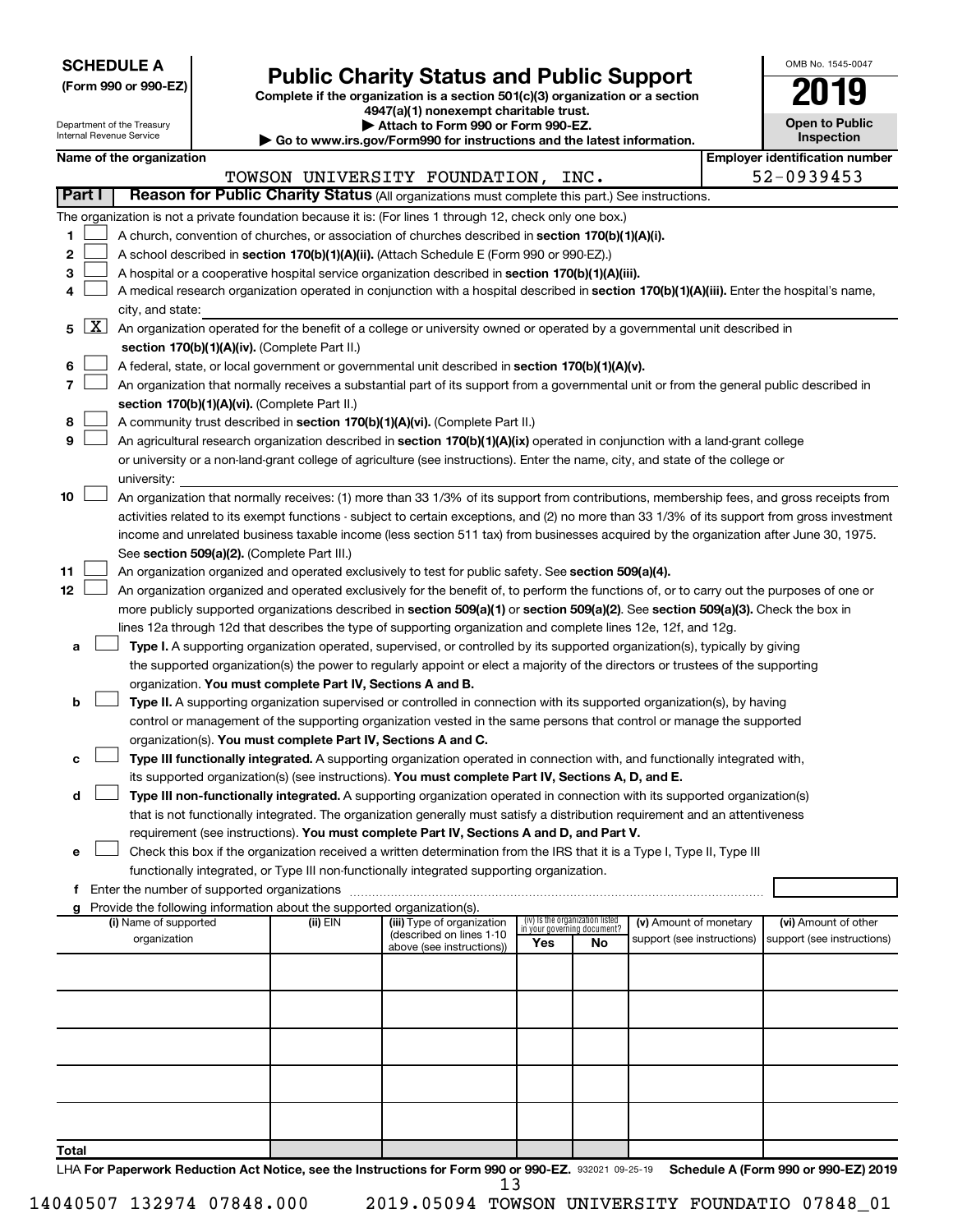### Schedule A (Form 990 or 990-EZ) 2019 Page TOWSON UNIVERSITY FOUNDATION, INC. 52-0939453 **Part II Support Schedule for Organizations Described in Sections 170(b)(1)(A)(iv) and 170(b)(1)(A)(vi)**

(Complete only if you checked the box on line 5, 7, or 8 of Part I or if the organization failed to qualify under Part III. If the organization fails to qualify under the tests listed below, please complete Part III.)

|    | <b>Section A. Public Support</b>                                                                                                                                                                                               |          |                       |                               |            |                 |                                      |
|----|--------------------------------------------------------------------------------------------------------------------------------------------------------------------------------------------------------------------------------|----------|-----------------------|-------------------------------|------------|-----------------|--------------------------------------|
|    | Calendar year (or fiscal year beginning in)                                                                                                                                                                                    | (a) 2015 | (b) 2016              | $(c)$ 2017                    | $(d)$ 2018 | (e) 2019        | (f) Total                            |
|    | 1 Gifts, grants, contributions, and                                                                                                                                                                                            |          |                       |                               |            |                 |                                      |
|    | membership fees received. (Do not                                                                                                                                                                                              |          |                       |                               |            |                 |                                      |
|    | include any "unusual grants.")                                                                                                                                                                                                 | 4217798. | 4906702.              | 5810149.                      | 6241344.   |                 | 3679084.24855077.                    |
|    | 2 Tax revenues levied for the organ-                                                                                                                                                                                           |          |                       |                               |            |                 |                                      |
|    | ization's benefit and either paid to                                                                                                                                                                                           |          |                       |                               |            |                 |                                      |
|    | or expended on its behalf                                                                                                                                                                                                      |          |                       |                               |            |                 |                                      |
|    | 3 The value of services or facilities                                                                                                                                                                                          |          |                       |                               |            |                 |                                      |
|    | furnished by a governmental unit to                                                                                                                                                                                            |          |                       |                               |            |                 |                                      |
|    | the organization without charge                                                                                                                                                                                                |          |                       |                               |            |                 |                                      |
|    | 4 Total. Add lines 1 through 3                                                                                                                                                                                                 | 4217798. | 4906702.              | 5810149.                      | 6241344.   |                 | 3679084.24855077.                    |
| 5  | The portion of total contributions                                                                                                                                                                                             |          |                       |                               |            |                 |                                      |
|    | by each person (other than a                                                                                                                                                                                                   |          |                       |                               |            |                 |                                      |
|    | governmental unit or publicly                                                                                                                                                                                                  |          |                       |                               |            |                 |                                      |
|    | supported organization) included                                                                                                                                                                                               |          |                       |                               |            |                 |                                      |
|    | on line 1 that exceeds 2% of the                                                                                                                                                                                               |          |                       |                               |            |                 |                                      |
|    | amount shown on line 11,                                                                                                                                                                                                       |          |                       |                               |            |                 |                                      |
|    | column (f)                                                                                                                                                                                                                     |          |                       |                               |            |                 | 1749703.                             |
|    | 6 Public support. Subtract line 5 from line 4.                                                                                                                                                                                 |          |                       |                               |            |                 | 23105374.                            |
|    | <b>Section B. Total Support</b>                                                                                                                                                                                                |          |                       |                               |            |                 |                                      |
|    | Calendar year (or fiscal year beginning in)                                                                                                                                                                                    | (a) 2015 | (b) 2016              |                               | $(d)$ 2018 | (e) 2019        | (f) Total                            |
|    | <b>7</b> Amounts from line 4                                                                                                                                                                                                   | 4217798. | 4906702.              | $\frac{$ (c) 2017<br>5810149. | 6241344    |                 | 3679084.24855077.                    |
| 8  | Gross income from interest,                                                                                                                                                                                                    |          |                       |                               |            |                 |                                      |
|    | dividends, payments received on                                                                                                                                                                                                |          |                       |                               |            |                 |                                      |
|    | securities loans, rents, royalties,                                                                                                                                                                                            |          |                       |                               |            |                 |                                      |
|    | and income from similar sources                                                                                                                                                                                                | 1591095. | 1576449.              | 1814419.                      | 2335986.   | 2206747.        | 9524696.                             |
| 9  | Net income from unrelated business                                                                                                                                                                                             |          |                       |                               |            |                 |                                      |
|    | activities, whether or not the                                                                                                                                                                                                 |          |                       |                               |            |                 |                                      |
|    | business is regularly carried on                                                                                                                                                                                               |          |                       |                               |            |                 |                                      |
|    | 10 Other income. Do not include gain                                                                                                                                                                                           |          |                       |                               |            |                 |                                      |
|    | or loss from the sale of capital                                                                                                                                                                                               |          |                       |                               |            |                 |                                      |
|    | assets (Explain in Part VI.)                                                                                                                                                                                                   |          | $686, 369.$ 689, 085. | 489, 228.                     | 568,984.   | 563,532.        | 2997198.                             |
|    | 11 Total support. Add lines 7 through 10                                                                                                                                                                                       |          |                       |                               |            |                 | 37376971.                            |
|    | <b>12</b> Gross receipts from related activities, etc. (see instructions)                                                                                                                                                      |          |                       |                               |            | 12 <sub>2</sub> | 2,997,198.                           |
|    | 13 First five years. If the Form 990 is for the organization's first, second, third, fourth, or fifth tax year as a section 501(c)(3)                                                                                          |          |                       |                               |            |                 |                                      |
|    |                                                                                                                                                                                                                                |          |                       |                               |            |                 |                                      |
|    | Section C. Computation of Public Support Percentage                                                                                                                                                                            |          |                       |                               |            |                 |                                      |
|    | 14 Public support percentage for 2019 (line 6, column (f) divided by line 11, column (f) <i>mummumumum</i>                                                                                                                     |          |                       |                               |            | 14              | 61.82<br>%                           |
|    |                                                                                                                                                                                                                                |          |                       |                               |            | 15              | 61.87<br>$\%$                        |
|    | 16a 33 1/3% support test - 2019. If the organization did not check the box on line 13, and line 14 is 33 1/3% or more, check this box and                                                                                      |          |                       |                               |            |                 |                                      |
|    | stop here. The organization qualifies as a publicly supported organization manufactured content and the content of the state of the state of the state of the state of the state of the state of the state of the state of the |          |                       |                               |            |                 | $\overline{\mathbf{X}}$              |
|    | b 33 1/3% support test - 2018. If the organization did not check a box on line 13 or 16a, and line 15 is 33 1/3% or more, check this box                                                                                       |          |                       |                               |            |                 |                                      |
|    |                                                                                                                                                                                                                                |          |                       |                               |            |                 |                                      |
|    | 17a 10% -facts-and-circumstances test - 2019. If the organization did not check a box on line 13, 16a, or 16b, and line 14 is 10% or more,                                                                                     |          |                       |                               |            |                 |                                      |
|    | and if the organization meets the "facts-and-circumstances" test, check this box and stop here. Explain in Part VI how the organization                                                                                        |          |                       |                               |            |                 |                                      |
|    | meets the "facts-and-circumstances" test. The organization qualifies as a publicly supported organization <i>manumumumumum</i>                                                                                                 |          |                       |                               |            |                 |                                      |
|    | b 10% -facts-and-circumstances test - 2018. If the organization did not check a box on line 13, 16a, 16b, or 17a, and line 15 is 10% or                                                                                        |          |                       |                               |            |                 |                                      |
|    | more, and if the organization meets the "facts-and-circumstances" test, check this box and stop here. Explain in Part VI how the                                                                                               |          |                       |                               |            |                 |                                      |
|    | organization meets the "facts-and-circumstances" test. The organization qualifies as a publicly supported organization                                                                                                         |          |                       |                               |            |                 |                                      |
| 18 | Private foundation. If the organization did not check a box on line 13, 16a, 16b, 17a, or 17b, check this box and see instructions                                                                                             |          |                       |                               |            |                 |                                      |
|    |                                                                                                                                                                                                                                |          |                       |                               |            |                 | Schedule A (Form 990 or 990-F7) 2019 |

**Schedule A (Form 990 or 990-EZ) 2019**

932022 09-25-19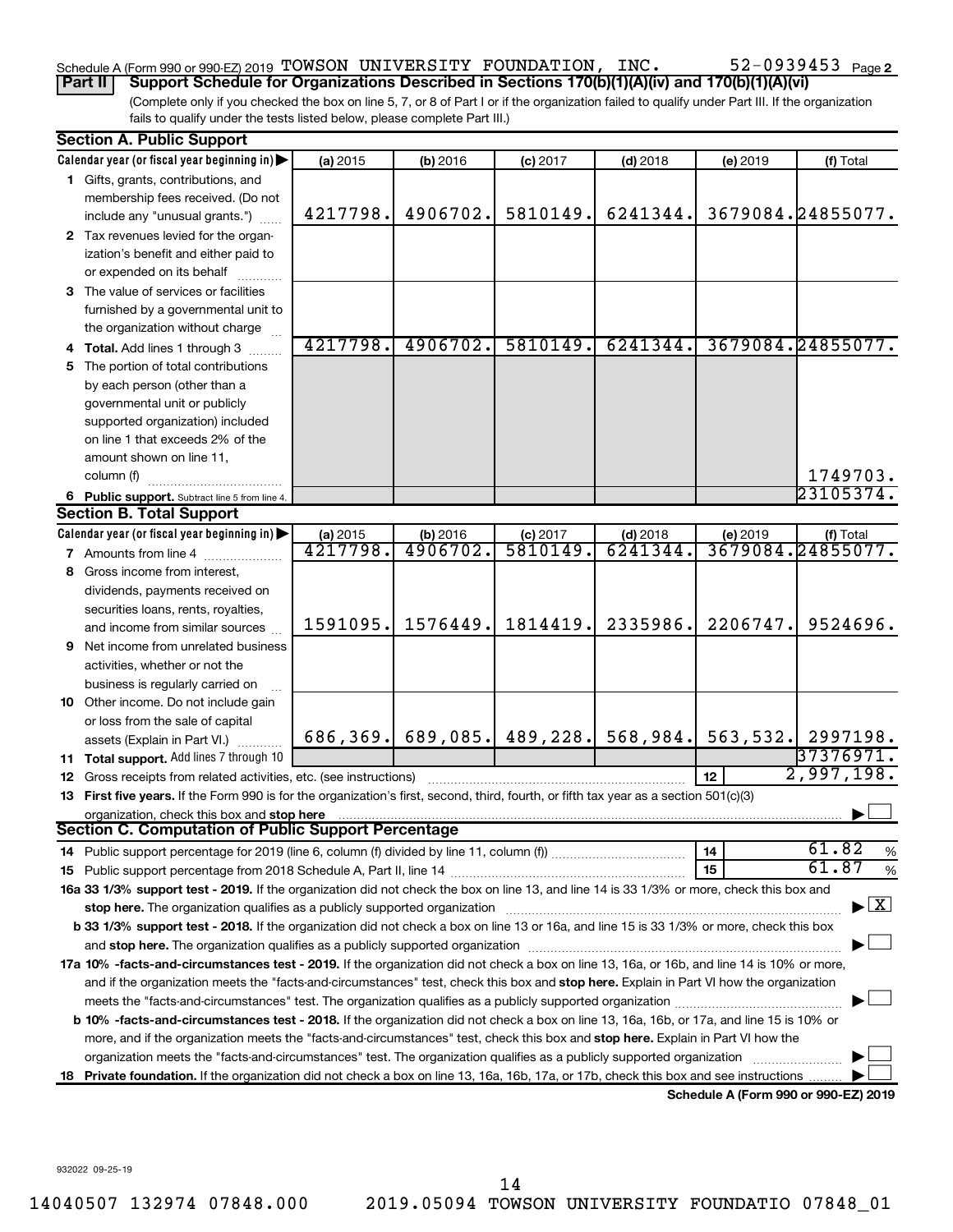### Schedule A (Form 990 or 990-EZ) 2019 Page TOWSON UNIVERSITY FOUNDATION, INC. 52-0939453 **Part III Support Schedule for Organizations Described in Section 509(a)(2)**

(Complete only if you checked the box on line 10 of Part I or if the organization failed to qualify under Part II. If the organization fails to qualify under the tests listed below, please complete Part II.)

| <b>Section A. Public Support</b>                                                                                                                                                                |          |          |            |            |          |                                      |
|-------------------------------------------------------------------------------------------------------------------------------------------------------------------------------------------------|----------|----------|------------|------------|----------|--------------------------------------|
| Calendar year (or fiscal year beginning in)                                                                                                                                                     | (a) 2015 | (b) 2016 | $(c)$ 2017 | $(d)$ 2018 | (e) 2019 | (f) Total                            |
| 1 Gifts, grants, contributions, and                                                                                                                                                             |          |          |            |            |          |                                      |
| membership fees received. (Do not                                                                                                                                                               |          |          |            |            |          |                                      |
| include any "unusual grants.")                                                                                                                                                                  |          |          |            |            |          |                                      |
| <b>2</b> Gross receipts from admissions,<br>merchandise sold or services per-<br>formed, or facilities furnished in<br>any activity that is related to the<br>organization's tax-exempt purpose |          |          |            |            |          |                                      |
| 3 Gross receipts from activities that                                                                                                                                                           |          |          |            |            |          |                                      |
| are not an unrelated trade or bus-                                                                                                                                                              |          |          |            |            |          |                                      |
|                                                                                                                                                                                                 |          |          |            |            |          |                                      |
| iness under section 513                                                                                                                                                                         |          |          |            |            |          |                                      |
| 4 Tax revenues levied for the organ-<br>ization's benefit and either paid to                                                                                                                    |          |          |            |            |          |                                      |
| or expended on its behalf                                                                                                                                                                       |          |          |            |            |          |                                      |
| 5 The value of services or facilities                                                                                                                                                           |          |          |            |            |          |                                      |
| furnished by a governmental unit to                                                                                                                                                             |          |          |            |            |          |                                      |
| the organization without charge                                                                                                                                                                 |          |          |            |            |          |                                      |
| 6 Total. Add lines 1 through 5                                                                                                                                                                  |          |          |            |            |          |                                      |
| 7a Amounts included on lines 1, 2, and                                                                                                                                                          |          |          |            |            |          |                                      |
| 3 received from disqualified persons                                                                                                                                                            |          |          |            |            |          |                                      |
| <b>b</b> Amounts included on lines 2 and 3 received<br>from other than disqualified persons that<br>exceed the greater of \$5,000 or 1% of the<br>amount on line 13 for the year                |          |          |            |            |          |                                      |
| c Add lines 7a and 7b                                                                                                                                                                           |          |          |            |            |          |                                      |
| 8 Public support. (Subtract line 7c from line 6.)                                                                                                                                               |          |          |            |            |          |                                      |
| <b>Section B. Total Support</b>                                                                                                                                                                 |          |          |            |            |          |                                      |
| Calendar year (or fiscal year beginning in)                                                                                                                                                     | (a) 2015 | (b) 2016 | $(c)$ 2017 | $(d)$ 2018 | (e) 2019 | (f) Total                            |
| 9 Amounts from line 6                                                                                                                                                                           |          |          |            |            |          |                                      |
| <b>10a</b> Gross income from interest,<br>dividends, payments received on<br>securities loans, rents, royalties,<br>and income from similar sources                                             |          |          |            |            |          |                                      |
| <b>b</b> Unrelated business taxable income                                                                                                                                                      |          |          |            |            |          |                                      |
| (less section 511 taxes) from businesses<br>acquired after June 30, 1975                                                                                                                        |          |          |            |            |          |                                      |
| c Add lines 10a and 10b                                                                                                                                                                         |          |          |            |            |          |                                      |
| <b>11</b> Net income from unrelated business<br>activities not included in line 10b.<br>whether or not the business is<br>regularly carried on                                                  |          |          |            |            |          |                                      |
| <b>12</b> Other income. Do not include gain<br>or loss from the sale of capital<br>assets (Explain in Part VI.)                                                                                 |          |          |            |            |          |                                      |
| <b>13</b> Total support. (Add lines 9, 10c, 11, and 12.)                                                                                                                                        |          |          |            |            |          |                                      |
| 14 First five years. If the Form 990 is for the organization's first, second, third, fourth, or fifth tax year as a section 501(c)(3) organization,                                             |          |          |            |            |          |                                      |
| check this box and stop here <b>contained and the contained and stop here</b> check this box and stop here <b>contained and stop here</b>                                                       |          |          |            |            |          |                                      |
| Section C. Computation of Public Support Percentage                                                                                                                                             |          |          |            |            |          |                                      |
| 15 Public support percentage for 2019 (line 8, column (f), divided by line 13, column (f) <i></i>                                                                                               |          |          |            |            | 15       | ℅                                    |
|                                                                                                                                                                                                 |          |          |            |            | 16       | %                                    |
| Section D. Computation of Investment Income Percentage                                                                                                                                          |          |          |            |            |          |                                      |
|                                                                                                                                                                                                 |          |          |            |            | 17       | %                                    |
| 18 Investment income percentage from 2018 Schedule A, Part III, line 17                                                                                                                         |          |          |            |            | 18       | %                                    |
| 19a 33 1/3% support tests - 2019. If the organization did not check the box on line 14, and line 15 is more than 33 1/3%, and line 17 is not                                                    |          |          |            |            |          |                                      |
| more than 33 1/3%, check this box and stop here. The organization qualifies as a publicly supported organization                                                                                |          |          |            |            |          |                                      |
| b 33 1/3% support tests - 2018. If the organization did not check a box on line 14 or line 19a, and line 16 is more than 33 1/3%, and                                                           |          |          |            |            |          |                                      |
| line 18 is not more than 33 1/3%, check this box and stop here. The organization qualifies as a publicly supported organization                                                                 |          |          |            |            |          |                                      |
|                                                                                                                                                                                                 |          |          |            |            |          |                                      |
| 932023 09-25-19                                                                                                                                                                                 |          |          |            |            |          | Schedule A (Form 990 or 990-EZ) 2019 |
|                                                                                                                                                                                                 |          |          | 15         |            |          |                                      |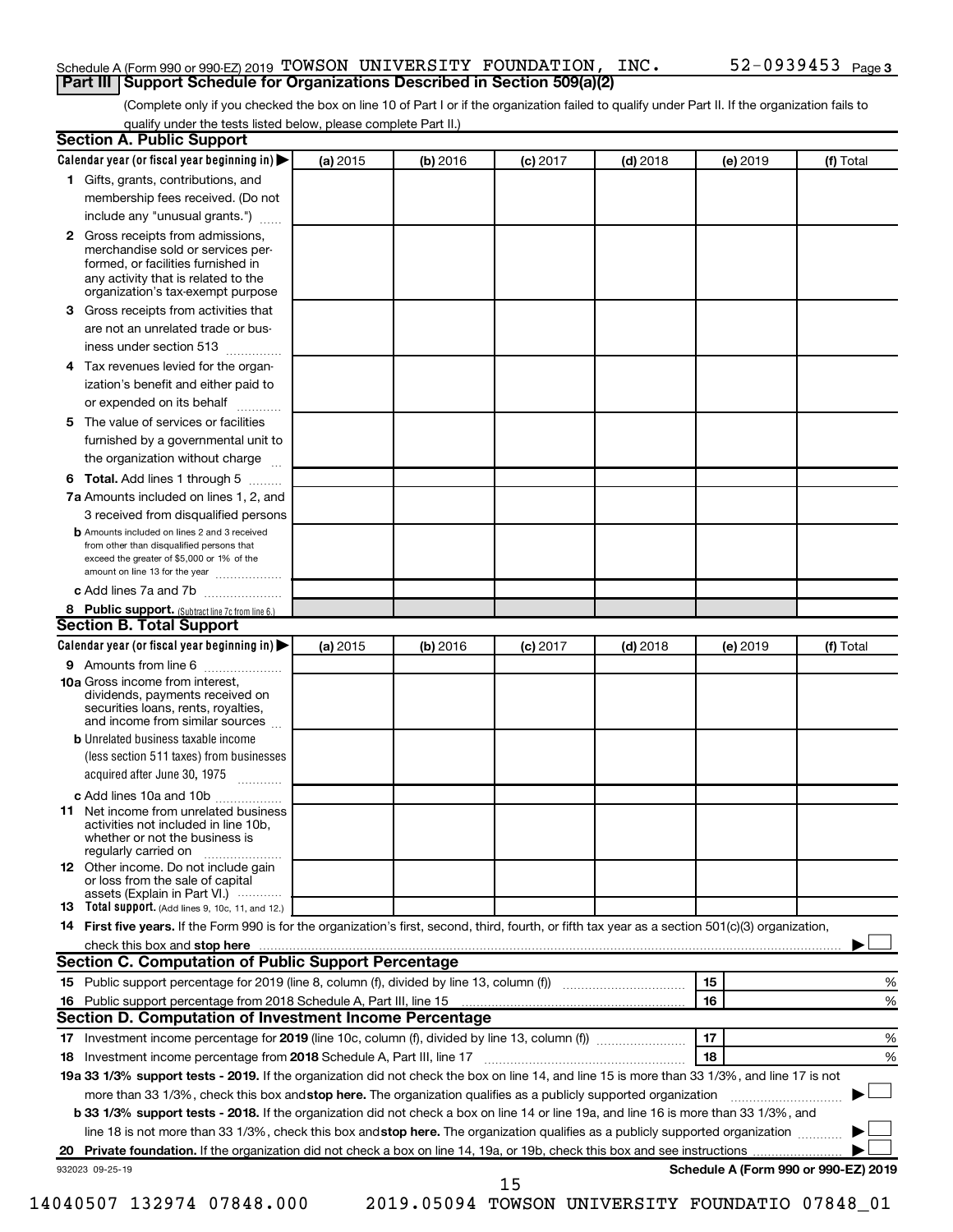**1**

**2**

**3a**

**3b**

**3c**

**4a**

**4b**

**4c**

**5a**

**5b 5c**

**6**

**7**

**8**

**9a**

**9b**

**9c**

**10a**

**10b**

**Yes No**

### **Part IV Supporting Organizations**

(Complete only if you checked a box in line 12 on Part I. If you checked 12a of Part I, complete Sections A and B. If you checked 12b of Part I, complete Sections A and C. If you checked 12c of Part I, complete Sections A, D, and E. If you checked 12d of Part I, complete Sections A and D, and complete Part V.)

### **Section A. All Supporting Organizations**

- **1** Are all of the organization's supported organizations listed by name in the organization's governing documents? If "No," describe in Part VI how the supported organizations are designated. If designated by *class or purpose, describe the designation. If historic and continuing relationship, explain.*
- **2** Did the organization have any supported organization that does not have an IRS determination of status under section 509(a)(1) or (2)? If "Yes," explain in Part **VI** how the organization determined that the supported *organization was described in section 509(a)(1) or (2).*
- **3a** Did the organization have a supported organization described in section 501(c)(4), (5), or (6)? If "Yes," answer *(b) and (c) below.*
- **b** Did the organization confirm that each supported organization qualified under section 501(c)(4), (5), or (6) and satisfied the public support tests under section 509(a)(2)? If "Yes," describe in Part VI when and how the *organization made the determination.*
- **c** Did the organization ensure that all support to such organizations was used exclusively for section 170(c)(2)(B) purposes? If "Yes," explain in Part VI what controls the organization put in place to ensure such use.
- **4 a** *If* Was any supported organization not organized in the United States ("foreign supported organization")? *"Yes," and if you checked 12a or 12b in Part I, answer (b) and (c) below.*
- **b** Did the organization have ultimate control and discretion in deciding whether to make grants to the foreign supported organization? If "Yes," describe in Part VI how the organization had such control and discretion *despite being controlled or supervised by or in connection with its supported organizations.*
- **c** Did the organization support any foreign supported organization that does not have an IRS determination under sections 501(c)(3) and 509(a)(1) or (2)? If "Yes," explain in Part VI what controls the organization used *to ensure that all support to the foreign supported organization was used exclusively for section 170(c)(2)(B) purposes.*
- **5a** Did the organization add, substitute, or remove any supported organizations during the tax year? If "Yes," answer (b) and (c) below (if applicable). Also, provide detail in **Part VI,** including (i) the names and EIN *numbers of the supported organizations added, substituted, or removed; (ii) the reasons for each such action; (iii) the authority under the organization's organizing document authorizing such action; and (iv) how the action was accomplished (such as by amendment to the organizing document).*
- **b Type I or Type II only.** Was any added or substituted supported organization part of a class already designated in the organization's organizing document?
- **c Substitutions only.**  Was the substitution the result of an event beyond the organization's control?
- **6** Did the organization provide support (whether in the form of grants or the provision of services or facilities) to **Part VI.** support or benefit one or more of the filing organization's supported organizations? If "Yes," provide detail in anyone other than (i) its supported organizations, (ii) individuals that are part of the charitable class benefited by one or more of its supported organizations, or (iii) other supporting organizations that also
- **7** Did the organization provide a grant, loan, compensation, or other similar payment to a substantial contributor regard to a substantial contributor? If "Yes," complete Part I of Schedule L (Form 990 or 990-EZ). (as defined in section 4958(c)(3)(C)), a family member of a substantial contributor, or a 35% controlled entity with
- **8** Did the organization make a loan to a disqualified person (as defined in section 4958) not described in line 7? *If "Yes," complete Part I of Schedule L (Form 990 or 990-EZ).*
- **9 a** Was the organization controlled directly or indirectly at any time during the tax year by one or more in section 509(a)(1) or (2))? If "Yes," provide detail in **Part VI.** disqualified persons as defined in section 4946 (other than foundation managers and organizations described
- **b** Did one or more disqualified persons (as defined in line 9a) hold a controlling interest in any entity in which the supporting organization had an interest? If "Yes," provide detail in Part VI.
- **c** Did a disqualified person (as defined in line 9a) have an ownership interest in, or derive any personal benefit from, assets in which the supporting organization also had an interest? If "Yes," provide detail in Part VI.
- **10 a** Was the organization subject to the excess business holdings rules of section 4943 because of section supporting organizations)? If "Yes," answer 10b below. 4943(f) (regarding certain Type II supporting organizations, and all Type III non-functionally integrated
	- **b** Did the organization have any excess business holdings in the tax year? (Use Schedule C, Form 4720, to *determine whether the organization had excess business holdings.)*

932024 09-25-19

**Schedule A (Form 990 or 990-EZ) 2019**

14040507 132974 07848.000 2019.05094 TOWSON UNIVERSITY FOUNDATIO 07848\_01

16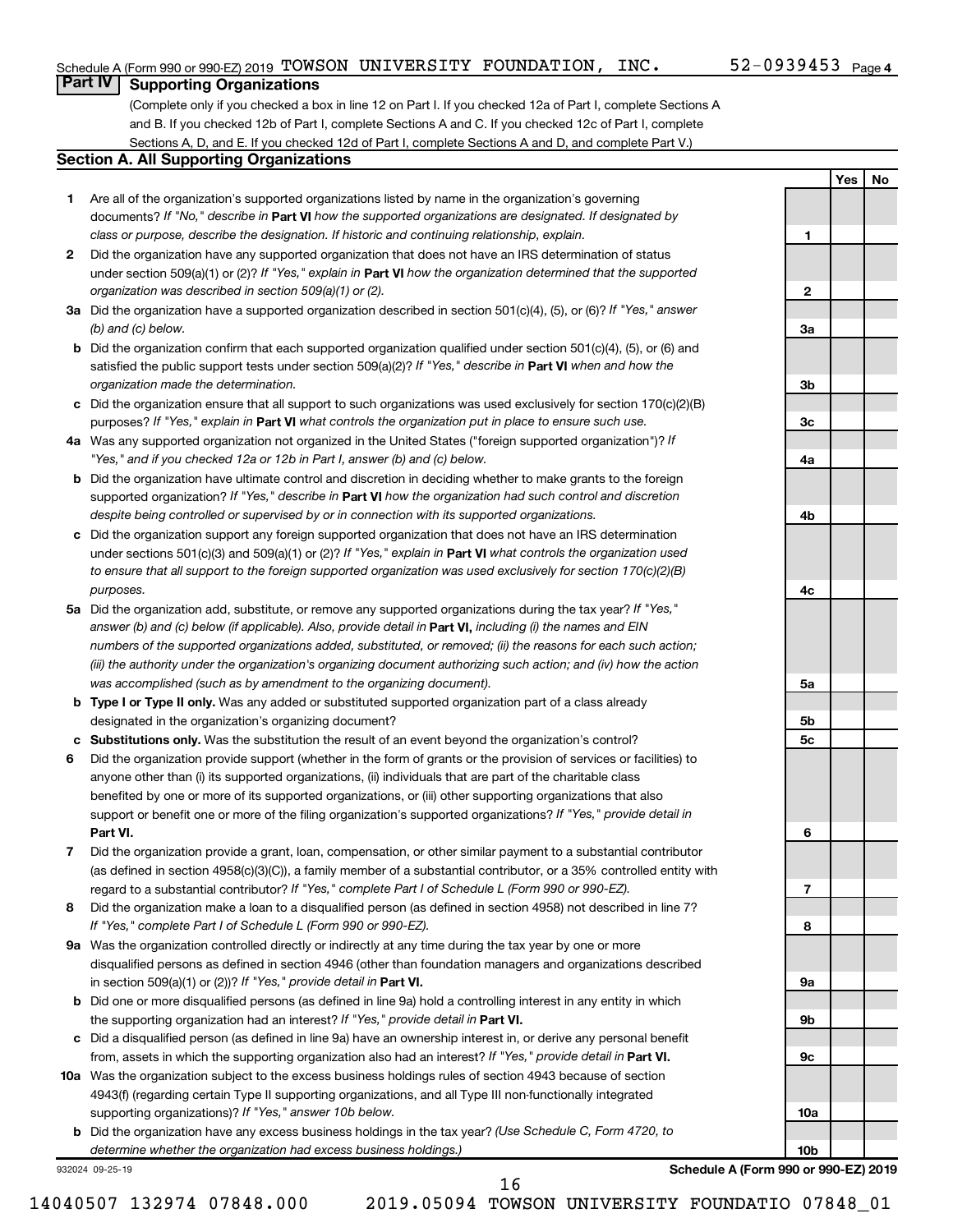#### Schedule A (Form 990 or 990-EZ) 2019 'LOWSON UNIVERSITY FOUNDATION,INC。 52-U939453 Page TOWSON UNIVERSITY FOUNDATION, INC. 52-0939453

|    | Part IV<br><b>Supporting Organizations (continued)</b>                                                                          |                 |     |    |
|----|---------------------------------------------------------------------------------------------------------------------------------|-----------------|-----|----|
|    |                                                                                                                                 |                 | Yes | No |
| 11 | Has the organization accepted a gift or contribution from any of the following persons?                                         |                 |     |    |
|    | a A person who directly or indirectly controls, either alone or together with persons described in (b) and (c)                  |                 |     |    |
|    | below, the governing body of a supported organization?                                                                          | 11a             |     |    |
|    | <b>b</b> A family member of a person described in (a) above?                                                                    | 11 <sub>b</sub> |     |    |
|    | c A 35% controlled entity of a person described in (a) or (b) above? If "Yes" to a, b, or c, provide detail in Part VI.         | 11c             |     |    |
|    | <b>Section B. Type I Supporting Organizations</b>                                                                               |                 |     |    |
|    |                                                                                                                                 |                 | Yes | No |
| 1  | Did the directors, trustees, or membership of one or more supported organizations have the power to                             |                 |     |    |
|    | regularly appoint or elect at least a majority of the organization's directors or trustees at all times during the              |                 |     |    |
|    | tax year? If "No," describe in Part VI how the supported organization(s) effectively operated, supervised, or                   |                 |     |    |
|    | controlled the organization's activities. If the organization had more than one supported organization,                         |                 |     |    |
|    | describe how the powers to appoint and/or remove directors or trustees were allocated among the supported                       |                 |     |    |
|    |                                                                                                                                 | 1               |     |    |
|    | organizations and what conditions or restrictions, if any, applied to such powers during the tax year.                          |                 |     |    |
| 2  | Did the organization operate for the benefit of any supported organization other than the supported                             |                 |     |    |
|    | organization(s) that operated, supervised, or controlled the supporting organization? If "Yes," explain in                      |                 |     |    |
|    | Part VI how providing such benefit carried out the purposes of the supported organization(s) that operated,                     |                 |     |    |
|    | supervised, or controlled the supporting organization.                                                                          | $\mathbf{2}$    |     |    |
|    | <b>Section C. Type II Supporting Organizations</b>                                                                              |                 |     |    |
|    |                                                                                                                                 |                 | Yes | No |
| 1. | Were a majority of the organization's directors or trustees during the tax year also a majority of the directors                |                 |     |    |
|    | or trustees of each of the organization's supported organization(s)? If "No," describe in Part VI how control                   |                 |     |    |
|    | or management of the supporting organization was vested in the same persons that controlled or managed                          |                 |     |    |
|    | the supported organization(s).                                                                                                  | 1               |     |    |
|    | <b>Section D. All Type III Supporting Organizations</b>                                                                         |                 |     |    |
|    |                                                                                                                                 |                 | Yes | No |
| 1  | Did the organization provide to each of its supported organizations, by the last day of the fifth month of the                  |                 |     |    |
|    | organization's tax year, (i) a written notice describing the type and amount of support provided during the prior tax           |                 |     |    |
|    | year, (ii) a copy of the Form 990 that was most recently filed as of the date of notification, and (iii) copies of the          |                 |     |    |
|    | organization's governing documents in effect on the date of notification, to the extent not previously provided?                | 1               |     |    |
| 2  | Were any of the organization's officers, directors, or trustees either (i) appointed or elected by the supported                |                 |     |    |
|    | organization(s) or (ii) serving on the governing body of a supported organization? If "No," explain in Part VI how              |                 |     |    |
|    | the organization maintained a close and continuous working relationship with the supported organization(s).                     | $\mathbf{2}$    |     |    |
| 3  | By reason of the relationship described in (2), did the organization's supported organizations have a                           |                 |     |    |
|    | significant voice in the organization's investment policies and in directing the use of the organization's                      |                 |     |    |
|    | income or assets at all times during the tax year? If "Yes," describe in Part VI the role the organization's                    |                 |     |    |
|    | supported organizations played in this regard.                                                                                  | з               |     |    |
|    | Section E. Type III Functionally Integrated Supporting Organizations                                                            |                 |     |    |
| 1  | Check the box next to the method that the organization used to satisfy the Integral Part Test during the yealsee instructions). |                 |     |    |
| a  | The organization satisfied the Activities Test. Complete line 2 below.                                                          |                 |     |    |
| b  | The organization is the parent of each of its supported organizations. Complete line 3 below.                                   |                 |     |    |
| с  | The organization supported a governmental entity. Describe in Part VI how you supported a government entity (see instructions). |                 |     |    |
| 2  | Activities Test. Answer (a) and (b) below.                                                                                      |                 | Yes | No |
| а  | Did substantially all of the organization's activities during the tax year directly further the exempt purposes of              |                 |     |    |
|    | the supported organization(s) to which the organization was responsive? If "Yes," then in Part VI identify                      |                 |     |    |
|    | those supported organizations and explain how these activities directly furthered their exempt purposes,                        |                 |     |    |
|    | how the organization was responsive to those supported organizations, and how the organization determined                       |                 |     |    |
|    | that these activities constituted substantially all of its activities.                                                          | 2a              |     |    |
|    | b Did the activities described in (a) constitute activities that, but for the organization's involvement, one or more           |                 |     |    |
|    | of the organization's supported organization(s) would have been engaged in? If "Yes," explain in Part VI the                    |                 |     |    |
|    | reasons for the organization's position that its supported organization(s) would have engaged in these                          |                 |     |    |
|    | activities but for the organization's involvement.                                                                              | 2b              |     |    |
| з  | Parent of Supported Organizations. Answer (a) and (b) below.                                                                    |                 |     |    |
| а  | Did the organization have the power to regularly appoint or elect a majority of the officers, directors, or                     |                 |     |    |
|    | trustees of each of the supported organizations? Provide details in Part VI.                                                    | За              |     |    |
|    | <b>b</b> Did the organization exercise a substantial degree of direction over the policies, programs, and activities of each    |                 |     |    |
|    | of its supported organizations? If "Yes," describe in Part VI the role played by the organization in this regard.               | 3b              |     |    |
|    | Schedule A (Form 990 or 990-EZ) 2019<br>932025 09-25-19                                                                         |                 |     |    |
|    | 17                                                                                                                              |                 |     |    |

<sup>14040507 132974 07848.000 2019.05094</sup> TOWSON UNIVERSITY FOUNDATIO 07848\_01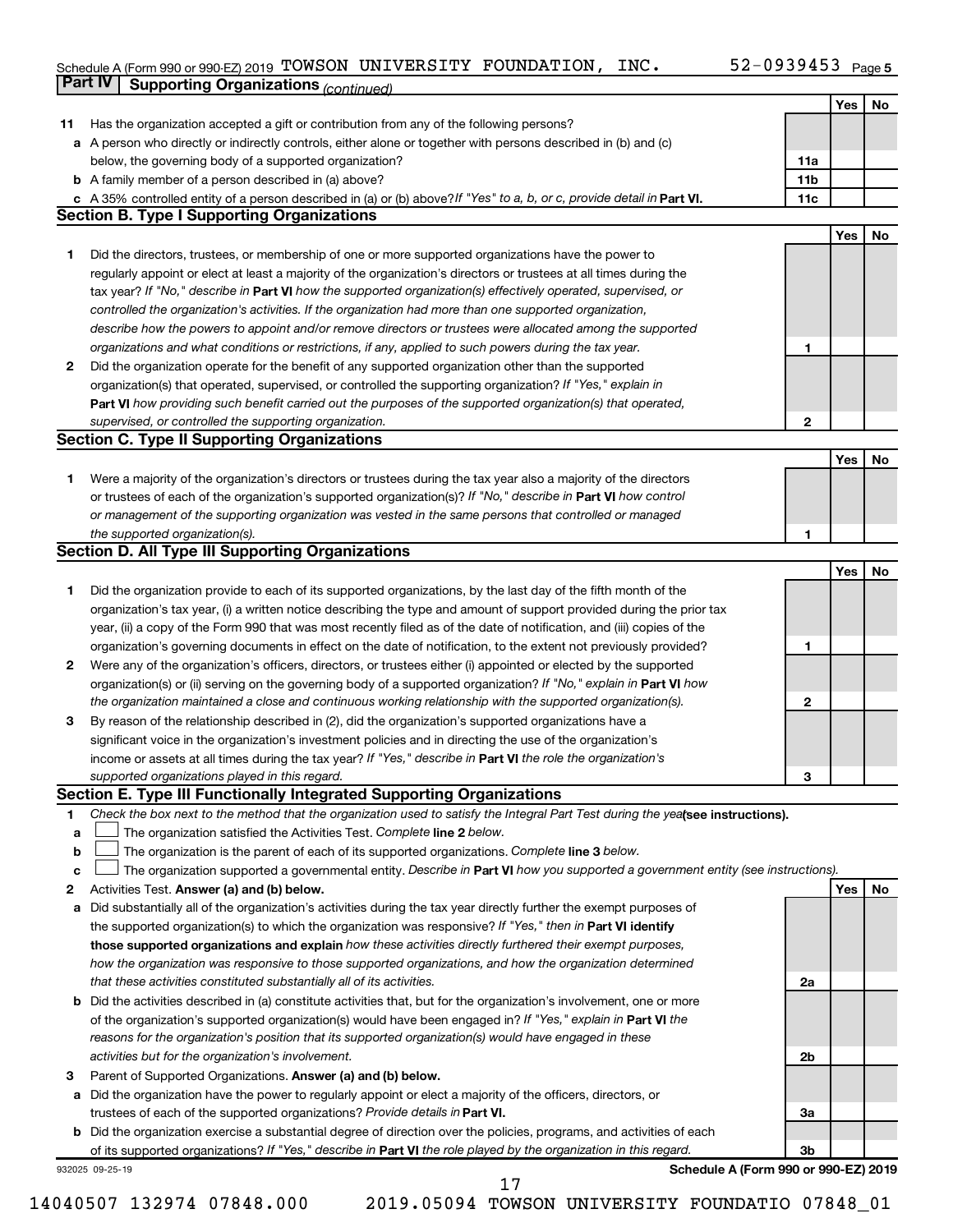| Schedule A (Form 990 or 990-EZ) 2019 TOWSON UNIVERSITY FOUNDATION, INC.                 |  |  | $52-0939453$ $_{\text{Page 6}}$ |  |
|-----------------------------------------------------------------------------------------|--|--|---------------------------------|--|
| <b>Part V</b>   Type III Non-Functionally Integrated 509(a)(3) Supporting Organizations |  |  |                                 |  |

1 **Letter See instructions.** All Check here if the organization satisfied the Integral Part Test as a qualifying trust on Nov. 20, 1970 (explain in Part VI). See instructions. All other Type III non-functionally integrated supporting organizations must complete Sections A through E.

|              | Section A - Adjusted Net Income                                              | (A) Prior Year | (B) Current Year<br>(optional) |                                |
|--------------|------------------------------------------------------------------------------|----------------|--------------------------------|--------------------------------|
| 1            | Net short-term capital gain                                                  | 1              |                                |                                |
| $\mathbf{2}$ | Recoveries of prior-year distributions                                       | $\mathbf{2}$   |                                |                                |
| 3            | Other gross income (see instructions)                                        | 3              |                                |                                |
| 4            | Add lines 1 through 3.                                                       | 4              |                                |                                |
| 5            | Depreciation and depletion                                                   | 5              |                                |                                |
| 6            | Portion of operating expenses paid or incurred for production or             |                |                                |                                |
|              | collection of gross income or for management, conservation, or               |                |                                |                                |
|              | maintenance of property held for production of income (see instructions)     | 6              |                                |                                |
| 7            | Other expenses (see instructions)                                            | $\overline{7}$ |                                |                                |
| 8            | Adjusted Net Income (subtract lines 5, 6, and 7 from line 4)                 | 8              |                                |                                |
|              | <b>Section B - Minimum Asset Amount</b>                                      |                | (A) Prior Year                 | (B) Current Year<br>(optional) |
| 1.           | Aggregate fair market value of all non-exempt-use assets (see                |                |                                |                                |
|              | instructions for short tax year or assets held for part of year):            |                |                                |                                |
|              | a Average monthly value of securities                                        | 1a             |                                |                                |
|              | <b>b</b> Average monthly cash balances                                       | 1b             |                                |                                |
|              | c Fair market value of other non-exempt-use assets                           | 1c             |                                |                                |
|              | <b>d</b> Total (add lines 1a, 1b, and 1c)                                    | 1d             |                                |                                |
|              | e Discount claimed for blockage or other                                     |                |                                |                                |
|              | factors (explain in detail in <b>Part VI</b> ):                              |                |                                |                                |
| 2            | Acquisition indebtedness applicable to non-exempt-use assets                 | $\mathbf{2}$   |                                |                                |
| 3            | Subtract line 2 from line 1d.                                                | 3              |                                |                                |
| 4            | Cash deemed held for exempt use. Enter 1-1/2% of line 3 (for greater amount, |                |                                |                                |
|              | see instructions).                                                           | 4              |                                |                                |
| 5            | Net value of non-exempt-use assets (subtract line 4 from line 3)             | 5              |                                |                                |
| 6            | Multiply line 5 by .035.                                                     | 6              |                                |                                |
| 7            | Recoveries of prior-year distributions                                       | $\overline{7}$ |                                |                                |
| 8            | <b>Minimum Asset Amount (add line 7 to line 6)</b>                           | 8              |                                |                                |
|              | <b>Section C - Distributable Amount</b>                                      |                |                                | <b>Current Year</b>            |
| 1            | Adjusted net income for prior year (from Section A, line 8, Column A)        | 1              |                                |                                |
| $\mathbf{2}$ | Enter 85% of line 1.                                                         | $\mathbf{2}$   |                                |                                |
| 3            | Minimum asset amount for prior year (from Section B, line 8, Column A)       | 3              |                                |                                |
| 4            | Enter greater of line 2 or line 3.                                           | 4              |                                |                                |
| 5            | Income tax imposed in prior year                                             | 5              |                                |                                |
| 6            | Distributable Amount. Subtract line 5 from line 4, unless subject to         |                |                                |                                |
|              | emergency temporary reduction (see instructions).                            | 6              |                                |                                |
|              |                                                                              |                |                                |                                |

**7** Check here if the current year is the organization's first as a non-functionally integrated Type III supporting organization (see † instructions).

**Schedule A (Form 990 or 990-EZ) 2019**

932026 09-25-19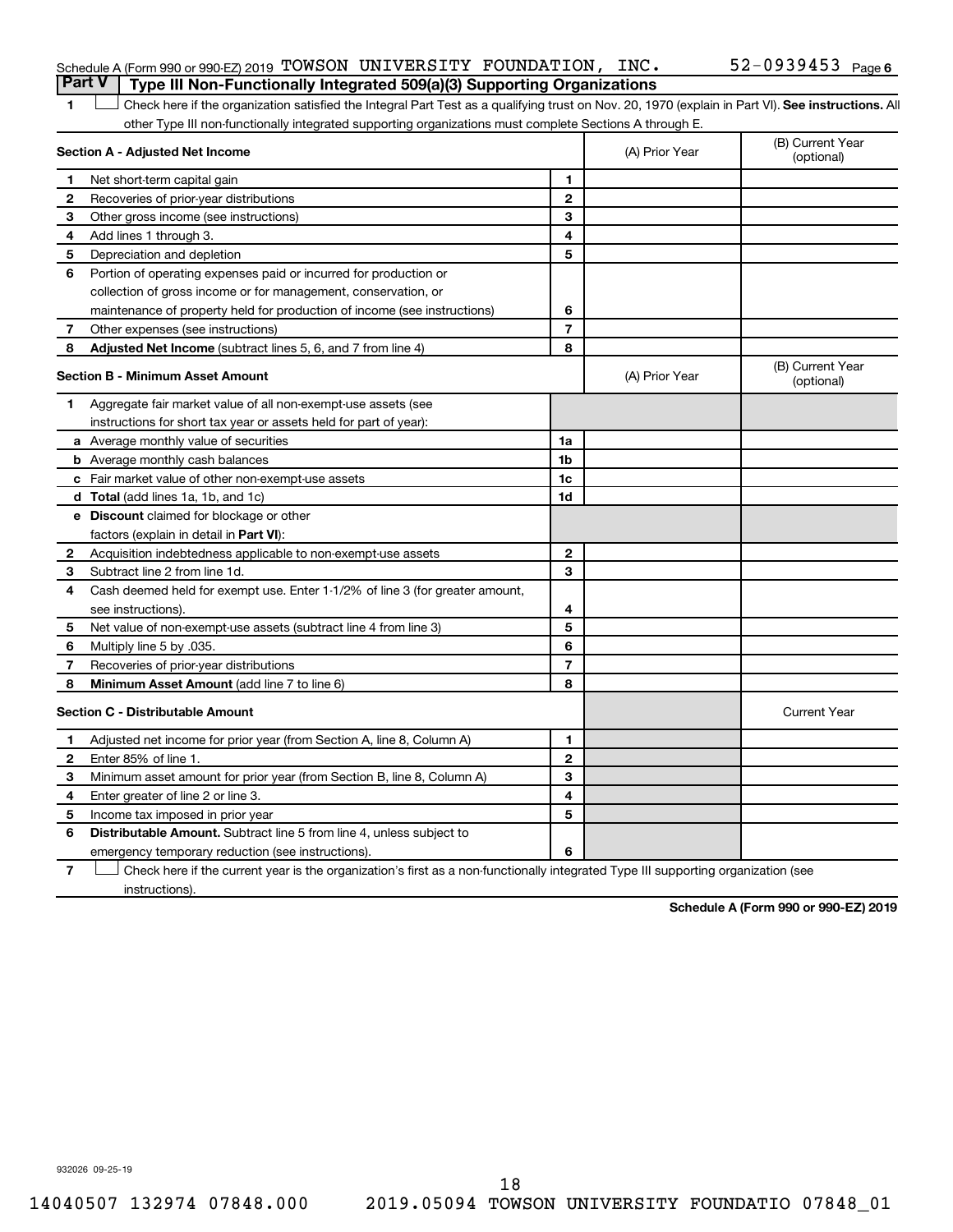#### Schedule A (Form 990 or 990-EZ) 2019 'LOWSON UNIVERSITY FOUNDATION,INC。 52-U939453 Page TOWSON UNIVERSITY FOUNDATION, INC. 52-0939453

| <b>Part V</b><br>Type III Non-Functionally Integrated 509(a)(3) Supporting Organizations (continued) |                                                                                            |                             |                                       |                                                |  |  |  |  |  |
|------------------------------------------------------------------------------------------------------|--------------------------------------------------------------------------------------------|-----------------------------|---------------------------------------|------------------------------------------------|--|--|--|--|--|
|                                                                                                      | <b>Current Year</b><br><b>Section D - Distributions</b>                                    |                             |                                       |                                                |  |  |  |  |  |
| 1                                                                                                    | Amounts paid to supported organizations to accomplish exempt purposes                      |                             |                                       |                                                |  |  |  |  |  |
| $\mathbf{2}$                                                                                         | Amounts paid to perform activity that directly furthers exempt purposes of supported       |                             |                                       |                                                |  |  |  |  |  |
|                                                                                                      | organizations, in excess of income from activity                                           |                             |                                       |                                                |  |  |  |  |  |
| 3                                                                                                    | Administrative expenses paid to accomplish exempt purposes of supported organizations      |                             |                                       |                                                |  |  |  |  |  |
| 4                                                                                                    | Amounts paid to acquire exempt-use assets                                                  |                             |                                       |                                                |  |  |  |  |  |
| 5                                                                                                    | Qualified set-aside amounts (prior IRS approval required)                                  |                             |                                       |                                                |  |  |  |  |  |
| 6                                                                                                    | Other distributions (describe in <b>Part VI</b> ). See instructions.                       |                             |                                       |                                                |  |  |  |  |  |
| 7                                                                                                    | Total annual distributions. Add lines 1 through 6.                                         |                             |                                       |                                                |  |  |  |  |  |
| 8                                                                                                    | Distributions to attentive supported organizations to which the organization is responsive |                             |                                       |                                                |  |  |  |  |  |
|                                                                                                      | (provide details in Part VI). See instructions.                                            |                             |                                       |                                                |  |  |  |  |  |
| 9                                                                                                    | Distributable amount for 2019 from Section C, line 6                                       |                             |                                       |                                                |  |  |  |  |  |
| 10                                                                                                   | Line 8 amount divided by line 9 amount                                                     |                             |                                       |                                                |  |  |  |  |  |
|                                                                                                      |                                                                                            | (i)                         | (ii)                                  | (iii)                                          |  |  |  |  |  |
|                                                                                                      | <b>Section E - Distribution Allocations (see instructions)</b>                             | <b>Excess Distributions</b> | <b>Underdistributions</b><br>Pre-2019 | <b>Distributable</b><br><b>Amount for 2019</b> |  |  |  |  |  |
| 1                                                                                                    | Distributable amount for 2019 from Section C, line 6                                       |                             |                                       |                                                |  |  |  |  |  |
| $\mathbf{2}$                                                                                         | Underdistributions, if any, for years prior to 2019 (reason-                               |                             |                                       |                                                |  |  |  |  |  |
|                                                                                                      | able cause required-explain in Part VI). See instructions.                                 |                             |                                       |                                                |  |  |  |  |  |
| 3                                                                                                    | Excess distributions carryover, if any, to 2019                                            |                             |                                       |                                                |  |  |  |  |  |
|                                                                                                      | <b>a</b> From 2014                                                                         |                             |                                       |                                                |  |  |  |  |  |
|                                                                                                      | $b$ From 2015                                                                              |                             |                                       |                                                |  |  |  |  |  |
|                                                                                                      | c From 2016                                                                                |                             |                                       |                                                |  |  |  |  |  |
|                                                                                                      | d From 2017                                                                                |                             |                                       |                                                |  |  |  |  |  |
|                                                                                                      | e From 2018                                                                                |                             |                                       |                                                |  |  |  |  |  |
|                                                                                                      | f Total of lines 3a through e                                                              |                             |                                       |                                                |  |  |  |  |  |
|                                                                                                      | <b>g</b> Applied to underdistributions of prior years                                      |                             |                                       |                                                |  |  |  |  |  |
|                                                                                                      | h Applied to 2019 distributable amount                                                     |                             |                                       |                                                |  |  |  |  |  |
| Ť.                                                                                                   | Carryover from 2014 not applied (see instructions)                                         |                             |                                       |                                                |  |  |  |  |  |
|                                                                                                      | Remainder. Subtract lines 3g, 3h, and 3i from 3f.                                          |                             |                                       |                                                |  |  |  |  |  |
| 4                                                                                                    | Distributions for 2019 from Section D,                                                     |                             |                                       |                                                |  |  |  |  |  |
|                                                                                                      | line $7:$                                                                                  |                             |                                       |                                                |  |  |  |  |  |
|                                                                                                      | a Applied to underdistributions of prior years                                             |                             |                                       |                                                |  |  |  |  |  |
|                                                                                                      | <b>b</b> Applied to 2019 distributable amount                                              |                             |                                       |                                                |  |  |  |  |  |
| c                                                                                                    | Remainder. Subtract lines 4a and 4b from 4.                                                |                             |                                       |                                                |  |  |  |  |  |
| 5                                                                                                    | Remaining underdistributions for years prior to 2019, if                                   |                             |                                       |                                                |  |  |  |  |  |
|                                                                                                      | any. Subtract lines 3g and 4a from line 2. For result greater                              |                             |                                       |                                                |  |  |  |  |  |
|                                                                                                      | than zero, explain in Part VI. See instructions.                                           |                             |                                       |                                                |  |  |  |  |  |
| 6                                                                                                    | Remaining underdistributions for 2019. Subtract lines 3h                                   |                             |                                       |                                                |  |  |  |  |  |
|                                                                                                      | and 4b from line 1. For result greater than zero, explain in                               |                             |                                       |                                                |  |  |  |  |  |
|                                                                                                      | <b>Part VI.</b> See instructions.                                                          |                             |                                       |                                                |  |  |  |  |  |
| $\overline{7}$                                                                                       | Excess distributions carryover to 2020. Add lines 3j                                       |                             |                                       |                                                |  |  |  |  |  |
|                                                                                                      | and 4c.                                                                                    |                             |                                       |                                                |  |  |  |  |  |
| 8                                                                                                    | Breakdown of line 7:                                                                       |                             |                                       |                                                |  |  |  |  |  |
|                                                                                                      | a Excess from 2015                                                                         |                             |                                       |                                                |  |  |  |  |  |
|                                                                                                      | <b>b</b> Excess from 2016                                                                  |                             |                                       |                                                |  |  |  |  |  |
|                                                                                                      | c Excess from 2017                                                                         |                             |                                       |                                                |  |  |  |  |  |
|                                                                                                      | d Excess from 2018                                                                         |                             |                                       |                                                |  |  |  |  |  |
|                                                                                                      | e Excess from 2019                                                                         |                             |                                       |                                                |  |  |  |  |  |

**Schedule A (Form 990 or 990-EZ) 2019**

932027 09-25-19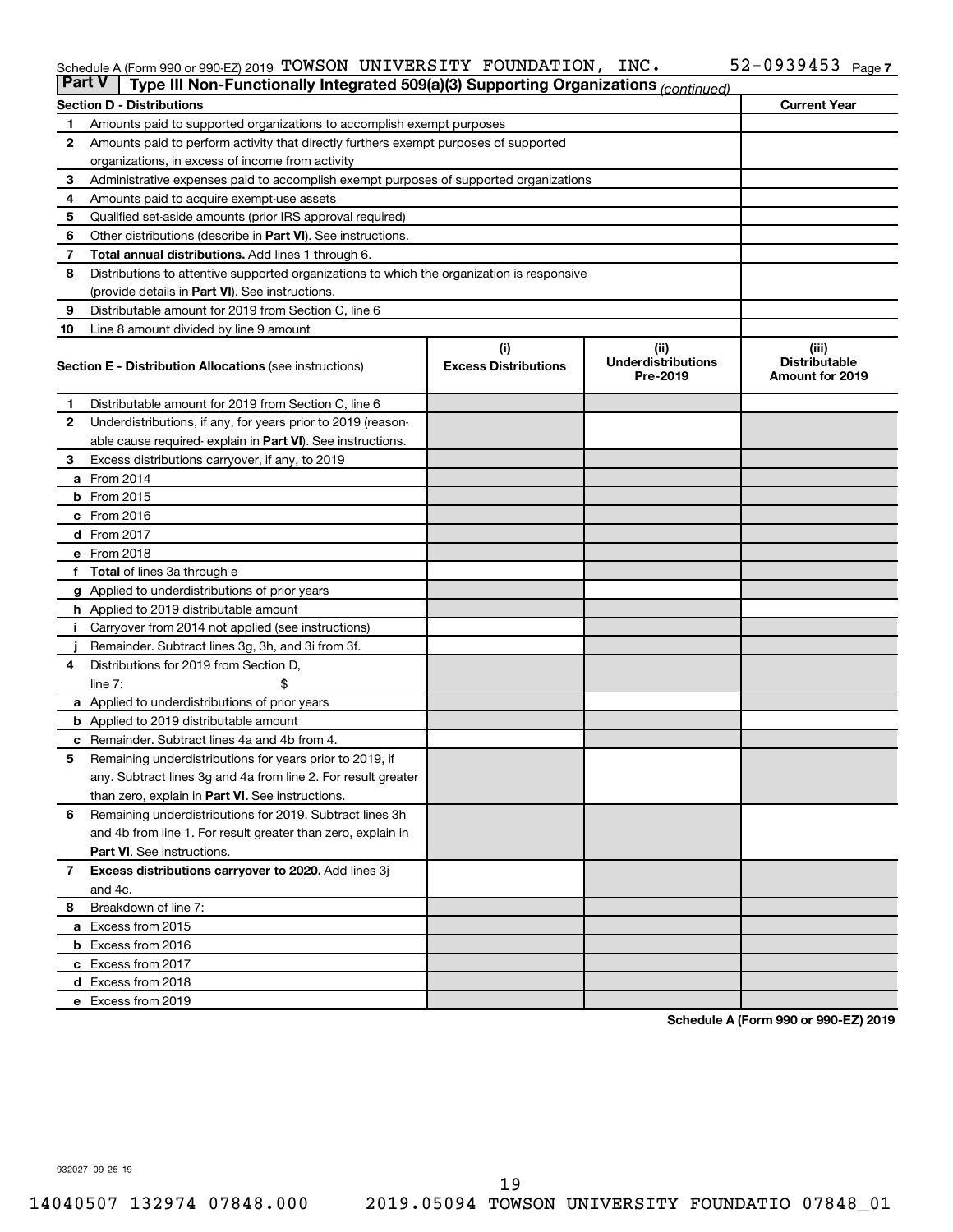| <b>Part VI</b>  | Schedule A (Form 990 or 990-EZ) 2019 TOWSON UNIVERSITY FOUNDATION, INC.<br>Supplemental Information. Provide the explanations required by Part II, line 10; Part II, line 17a or 17b; Part III, line 12;                                                                            |    | 52-0939453 Page 8                               |
|-----------------|-------------------------------------------------------------------------------------------------------------------------------------------------------------------------------------------------------------------------------------------------------------------------------------|----|-------------------------------------------------|
|                 | Part IV, Section A, lines 1, 2, 3b, 3c, 4b, 4c, 5a, 6, 9a, 9b, 9c, 11a, 11b, and 11c; Part IV, Section B, lines 1 and 2; Part IV, Section C,                                                                                                                                        |    |                                                 |
|                 | line 1; Part IV, Section D, lines 2 and 3; Part IV, Section E, lines 1c, 2a, 2b, 3a, and 3b; Part V, line 1; Part V, Section B, line 1e; Part V,<br>Section D, lines 5, 6, and 8; and Part V, Section E, lines 2, 5, and 6. Also complete this part for any additional information. |    |                                                 |
|                 | (See instructions.)                                                                                                                                                                                                                                                                 |    |                                                 |
|                 |                                                                                                                                                                                                                                                                                     |    |                                                 |
|                 |                                                                                                                                                                                                                                                                                     |    |                                                 |
|                 |                                                                                                                                                                                                                                                                                     |    |                                                 |
|                 |                                                                                                                                                                                                                                                                                     |    |                                                 |
|                 |                                                                                                                                                                                                                                                                                     |    |                                                 |
|                 |                                                                                                                                                                                                                                                                                     |    |                                                 |
|                 |                                                                                                                                                                                                                                                                                     |    |                                                 |
|                 |                                                                                                                                                                                                                                                                                     |    |                                                 |
|                 |                                                                                                                                                                                                                                                                                     |    |                                                 |
|                 |                                                                                                                                                                                                                                                                                     |    |                                                 |
|                 |                                                                                                                                                                                                                                                                                     |    |                                                 |
|                 |                                                                                                                                                                                                                                                                                     |    |                                                 |
|                 |                                                                                                                                                                                                                                                                                     |    |                                                 |
|                 |                                                                                                                                                                                                                                                                                     |    |                                                 |
|                 |                                                                                                                                                                                                                                                                                     |    |                                                 |
|                 |                                                                                                                                                                                                                                                                                     |    |                                                 |
|                 |                                                                                                                                                                                                                                                                                     |    |                                                 |
|                 |                                                                                                                                                                                                                                                                                     |    |                                                 |
|                 |                                                                                                                                                                                                                                                                                     |    |                                                 |
|                 |                                                                                                                                                                                                                                                                                     |    |                                                 |
|                 |                                                                                                                                                                                                                                                                                     |    |                                                 |
|                 |                                                                                                                                                                                                                                                                                     |    |                                                 |
|                 |                                                                                                                                                                                                                                                                                     |    |                                                 |
|                 |                                                                                                                                                                                                                                                                                     |    |                                                 |
|                 |                                                                                                                                                                                                                                                                                     |    |                                                 |
|                 |                                                                                                                                                                                                                                                                                     |    |                                                 |
|                 |                                                                                                                                                                                                                                                                                     |    |                                                 |
|                 |                                                                                                                                                                                                                                                                                     |    |                                                 |
|                 |                                                                                                                                                                                                                                                                                     |    |                                                 |
|                 |                                                                                                                                                                                                                                                                                     |    |                                                 |
|                 |                                                                                                                                                                                                                                                                                     |    |                                                 |
|                 |                                                                                                                                                                                                                                                                                     |    |                                                 |
|                 |                                                                                                                                                                                                                                                                                     |    |                                                 |
|                 |                                                                                                                                                                                                                                                                                     |    |                                                 |
|                 |                                                                                                                                                                                                                                                                                     |    |                                                 |
|                 |                                                                                                                                                                                                                                                                                     |    |                                                 |
|                 |                                                                                                                                                                                                                                                                                     |    |                                                 |
|                 |                                                                                                                                                                                                                                                                                     |    |                                                 |
|                 |                                                                                                                                                                                                                                                                                     |    |                                                 |
|                 |                                                                                                                                                                                                                                                                                     |    |                                                 |
|                 |                                                                                                                                                                                                                                                                                     |    |                                                 |
|                 |                                                                                                                                                                                                                                                                                     |    |                                                 |
|                 |                                                                                                                                                                                                                                                                                     |    |                                                 |
|                 |                                                                                                                                                                                                                                                                                     |    |                                                 |
|                 |                                                                                                                                                                                                                                                                                     |    |                                                 |
|                 |                                                                                                                                                                                                                                                                                     |    |                                                 |
|                 |                                                                                                                                                                                                                                                                                     |    |                                                 |
|                 |                                                                                                                                                                                                                                                                                     |    |                                                 |
|                 |                                                                                                                                                                                                                                                                                     |    |                                                 |
| 932028 09-25-19 |                                                                                                                                                                                                                                                                                     | 20 | Schedule A (Form 990 or 990-EZ) 2019            |
|                 | 14040507 132974 07848.000                                                                                                                                                                                                                                                           |    | 2019.05094 TOWSON UNIVERSITY FOUNDATIO 07848_01 |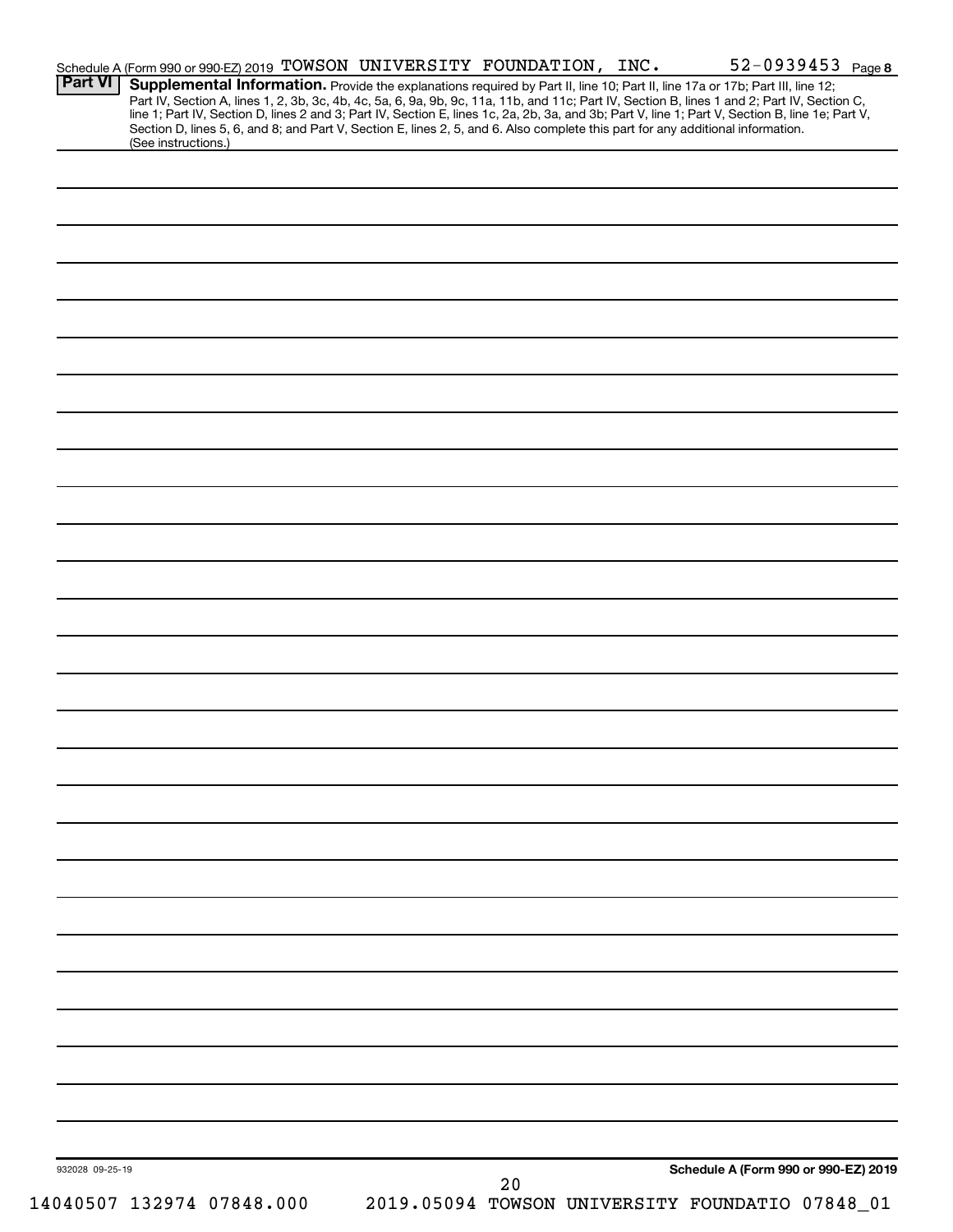Internal Revenue Service

### **Schedule B Schedule of Contributors**

**or 990-PF) | Attach to Form 990, Form 990-EZ, or Form 990-PF. | Go to www.irs.gov/Form990 for the latest information.** OMB No. 1545-0047

**2019**

**Employer identification number**

| Name of the organization       |                                                                             | <b>Employer identification</b> |
|--------------------------------|-----------------------------------------------------------------------------|--------------------------------|
|                                | TOWSON UNIVERSITY FOUNDATION, INC.                                          | 52-0939453                     |
| Organization type (check one): |                                                                             |                                |
| Filers of:                     | Section:                                                                    |                                |
| Form 990 or 990-EZ             | $\lfloor x \rfloor$ 501(c)( 3) (enter number) organization                  |                                |
|                                | $4947(a)(1)$ nonexempt charitable trust not treated as a private foundation |                                |
|                                | 527 political organization                                                  |                                |
| Form 990-PF                    | 501(c)(3) exempt private foundation                                         |                                |
|                                | 4947(a)(1) nonexempt charitable trust treated as a private foundation       |                                |
|                                | 501(c)(3) taxable private foundation                                        |                                |
|                                |                                                                             |                                |

Check if your organization is covered by the General Rule or a Special Rule. **Note:**  Only a section 501(c)(7), (8), or (10) organization can check boxes for both the General Rule and a Special Rule. See instructions.

### **General Rule**

 $\Box$ 

For an organization filing Form 990, 990-EZ, or 990-PF that received, during the year, contributions totaling \$5,000 or more (in money or property) from any one contributor. Complete Parts I and II. See instructions for determining a contributor's total contributions.

### **Special Rules**

any one contributor, during the year, total contributions of the greater of (1) \$5,000; or (2) 2% of the amount on (i) Form 990, Part VIII, line 1h;  $\boxed{\text{X}}$  For an organization described in section 501(c)(3) filing Form 990 or 990-EZ that met the 33 1/3% support test of the regulations under sections 509(a)(1) and 170(b)(1)(A)(vi), that checked Schedule A (Form 990 or 990-EZ), Part II, line 13, 16a, or 16b, and that received from or (ii) Form 990-EZ, line 1. Complete Parts I and II.

year, total contributions of more than \$1,000 *exclusively* for religious, charitable, scientific, literary, or educational purposes, or for the For an organization described in section 501(c)(7), (8), or (10) filing Form 990 or 990-EZ that received from any one contributor, during the prevention of cruelty to children or animals. Complete Parts I, II, and III.  $\Box$ 

purpose. Don't complete any of the parts unless the General Rule applies to this organization because it received nonexclusively year, contributions exclusively for religious, charitable, etc., purposes, but no such contributions totaled more than \$1,000. If this box is checked, enter here the total contributions that were received during the year for an exclusively religious, charitable, etc., For an organization described in section 501(c)(7), (8), or (10) filing Form 990 or 990-EZ that received from any one contributor, during the religious, charitable, etc., contributions totaling \$5,000 or more during the year  $\ldots$  $\ldots$  $\ldots$  $\ldots$  $\ldots$  $\ldots$  $\Box$ 

**Caution:**  An organization that isn't covered by the General Rule and/or the Special Rules doesn't file Schedule B (Form 990, 990-EZ, or 990-PF),  **must** but it answer "No" on Part IV, line 2, of its Form 990; or check the box on line H of its Form 990-EZ or on its Form 990-PF, Part I, line 2, to certify that it doesn't meet the filing requirements of Schedule B (Form 990, 990-EZ, or 990-PF).

**For Paperwork Reduction Act Notice, see the instructions for Form 990, 990-EZ, or 990-PF. Schedule B (Form 990, 990-EZ, or 990-PF) (2019)** LHA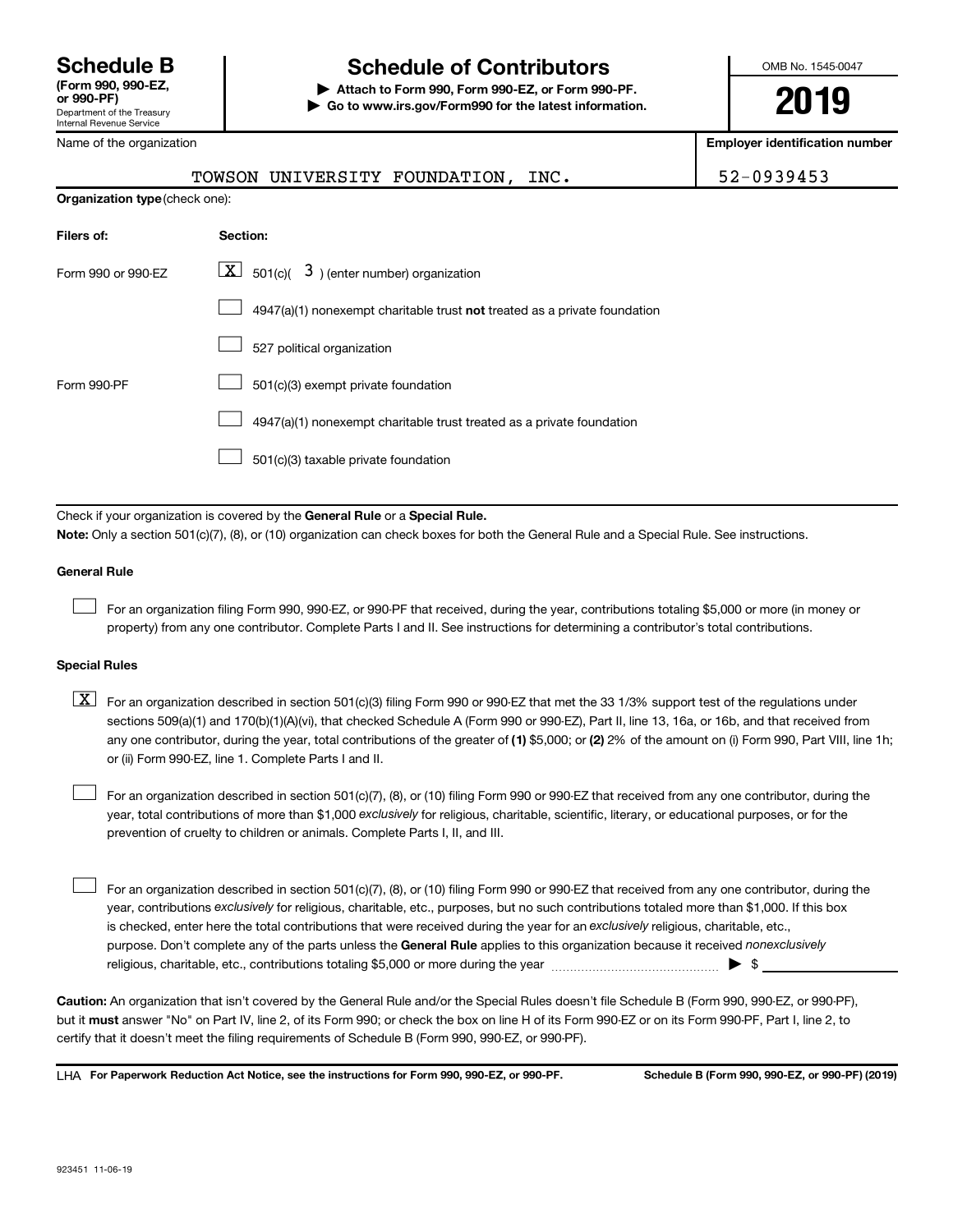Department of the Treasury Internal Revenue Service

| (Form 990) |  |
|------------|--|
|------------|--|

## **SCHEDULE D Supplemental Financial Statements**<br> **Form 990 2019**<br> **Part IV** line 6.7.8.9.10, 11a, 11b, 11d, 11d, 11d, 11d, 11d, 12a, 0r, 12b

**(Form 990) | Complete if the organization answered "Yes" on Form 990, Part IV, line 6, 7, 8, 9, 10, 11a, 11b, 11c, 11d, 11e, 11f, 12a, or 12b.**

**| Attach to Form 990. |Go to www.irs.gov/Form990 for instructions and the latest information.**



| Name of the organization |  |
|--------------------------|--|
|--------------------------|--|

TOWSON UNIVERSITY FOUNDATION, INC.

**Employer identification number**<br>52 – 09 3 9 4 5 3

|    |                                                                                                                                                                                                                               | (a) Donor advised funds | (b) Funds and other accounts                       |
|----|-------------------------------------------------------------------------------------------------------------------------------------------------------------------------------------------------------------------------------|-------------------------|----------------------------------------------------|
| 1  |                                                                                                                                                                                                                               |                         |                                                    |
| 2  | Aggregate value of contributions to (during year)                                                                                                                                                                             |                         |                                                    |
| З  |                                                                                                                                                                                                                               |                         |                                                    |
| 4  |                                                                                                                                                                                                                               |                         |                                                    |
| 5  | Did the organization inform all donors and donor advisors in writing that the assets held in donor advised funds                                                                                                              |                         |                                                    |
|    |                                                                                                                                                                                                                               |                         | Yes                                                |
| 6  | Did the organization inform all grantees, donors, and donor advisors in writing that grant funds can be used only                                                                                                             |                         |                                                    |
|    | for charitable purposes and not for the benefit of the donor or donor advisor, or for any other purpose conferring                                                                                                            |                         |                                                    |
|    |                                                                                                                                                                                                                               |                         | Yes                                                |
|    | Part II<br>Conservation Easements. Complete if the organization answered "Yes" on Form 990, Part IV, line 7.                                                                                                                  |                         |                                                    |
| 1. | Purpose(s) of conservation easements held by the organization (check all that apply).                                                                                                                                         |                         |                                                    |
|    | Preservation of land for public use (for example, recreation or education)                                                                                                                                                    |                         | Preservation of a historically important land area |
|    | Protection of natural habitat                                                                                                                                                                                                 |                         | Preservation of a certified historic structure     |
|    | Preservation of open space                                                                                                                                                                                                    |                         |                                                    |
| 2  | Complete lines 2a through 2d if the organization held a qualified conservation contribution in the form of a conservation easement on the last                                                                                |                         |                                                    |
|    | day of the tax year.                                                                                                                                                                                                          |                         | Held at the End of the Tax Year                    |
| а  |                                                                                                                                                                                                                               |                         | 2a                                                 |
|    |                                                                                                                                                                                                                               |                         | 2 <sub>b</sub>                                     |
|    |                                                                                                                                                                                                                               |                         | 2c                                                 |
| d  | Number of conservation easements included in (c) acquired after 7/25/06, and not on a historic structure                                                                                                                      |                         |                                                    |
|    | listed in the National Register [111] Marshall Register [11] Marshall Register [11] Marshall Register [11] Marshall Register [11] Marshall Register [11] Marshall Register [11] Marshall Register [11] Marshall Register [11] |                         | 2d                                                 |
| 3  | Number of conservation easements modified, transferred, released, extinguished, or terminated by the organization during the tax                                                                                              |                         |                                                    |
|    | year                                                                                                                                                                                                                          |                         |                                                    |
| 4  | Number of states where property subject to conservation easement is located >                                                                                                                                                 |                         |                                                    |
| 5  | Does the organization have a written policy regarding the periodic monitoring, inspection, handling of                                                                                                                        |                         |                                                    |
|    |                                                                                                                                                                                                                               |                         | Yes                                                |
| 6  | Staff and volunteer hours devoted to monitoring, inspecting, handling of violations, and enforcing conservation easements during the year                                                                                     |                         |                                                    |
|    |                                                                                                                                                                                                                               |                         |                                                    |
|    |                                                                                                                                                                                                                               |                         |                                                    |
| 7  | Amount of expenses incurred in monitoring, inspecting, handling of violations, and enforcing conservation easements during the year                                                                                           |                         |                                                    |
|    | $\blacktriangleright$ \$                                                                                                                                                                                                      |                         |                                                    |
| 8  | Does each conservation easement reported on line 2(d) above satisfy the requirements of section 170(h)(4)(B)(i)                                                                                                               |                         |                                                    |
|    |                                                                                                                                                                                                                               |                         | Yes                                                |
| 9  | In Part XIII, describe how the organization reports conservation easements in its revenue and expense statement and                                                                                                           |                         |                                                    |
|    | balance sheet, and include, if applicable, the text of the footnote to the organization's financial statements that describes the                                                                                             |                         |                                                    |
|    | organization's accounting for conservation easements.                                                                                                                                                                         |                         |                                                    |
|    | Organizations Maintaining Collections of Art, Historical Treasures, or Other Similar Assets.<br>Part III                                                                                                                      |                         |                                                    |
|    | Complete if the organization answered "Yes" on Form 990, Part IV, line 8.                                                                                                                                                     |                         |                                                    |
|    | 1a If the organization elected, as permitted under FASB ASC 958, not to report in its revenue statement and balance sheet works                                                                                               |                         |                                                    |
|    | of art, historical treasures, or other similar assets held for public exhibition, education, or research in furtherance of public                                                                                             |                         |                                                    |
|    | service, provide in Part XIII the text of the footnote to its financial statements that describes these items.                                                                                                                |                         |                                                    |
|    | b If the organization elected, as permitted under FASB ASC 958, to report in its revenue statement and balance sheet works of                                                                                                 |                         |                                                    |
|    | art, historical treasures, or other similar assets held for public exhibition, education, or research in furtherance of public service,                                                                                       |                         |                                                    |
|    | provide the following amounts relating to these items:                                                                                                                                                                        |                         |                                                    |
|    |                                                                                                                                                                                                                               |                         |                                                    |
|    | (ii) Assets included in Form 990, Part X                                                                                                                                                                                      |                         | $\blacktriangleright$ \$                           |
| 2  | If the organization received or held works of art, historical treasures, or other similar assets for financial gain, provide                                                                                                  |                         |                                                    |
|    | the following amounts required to be reported under FASB ASC 958 relating to these items:                                                                                                                                     |                         |                                                    |
| а  |                                                                                                                                                                                                                               |                         | $\blacktriangleright$ \$                           |
|    |                                                                                                                                                                                                                               |                         | $\blacktriangleright$ s                            |
|    | b Assets included in Form 990, Part X [11, 120] Marten and March 2014 March 2015 (120) March 2015 (120) March 2015<br>LHA For Paperwork Reduction Act Notice, see the Instructions for Form 990.                              |                         | Schedule D (Form 990) 2019                         |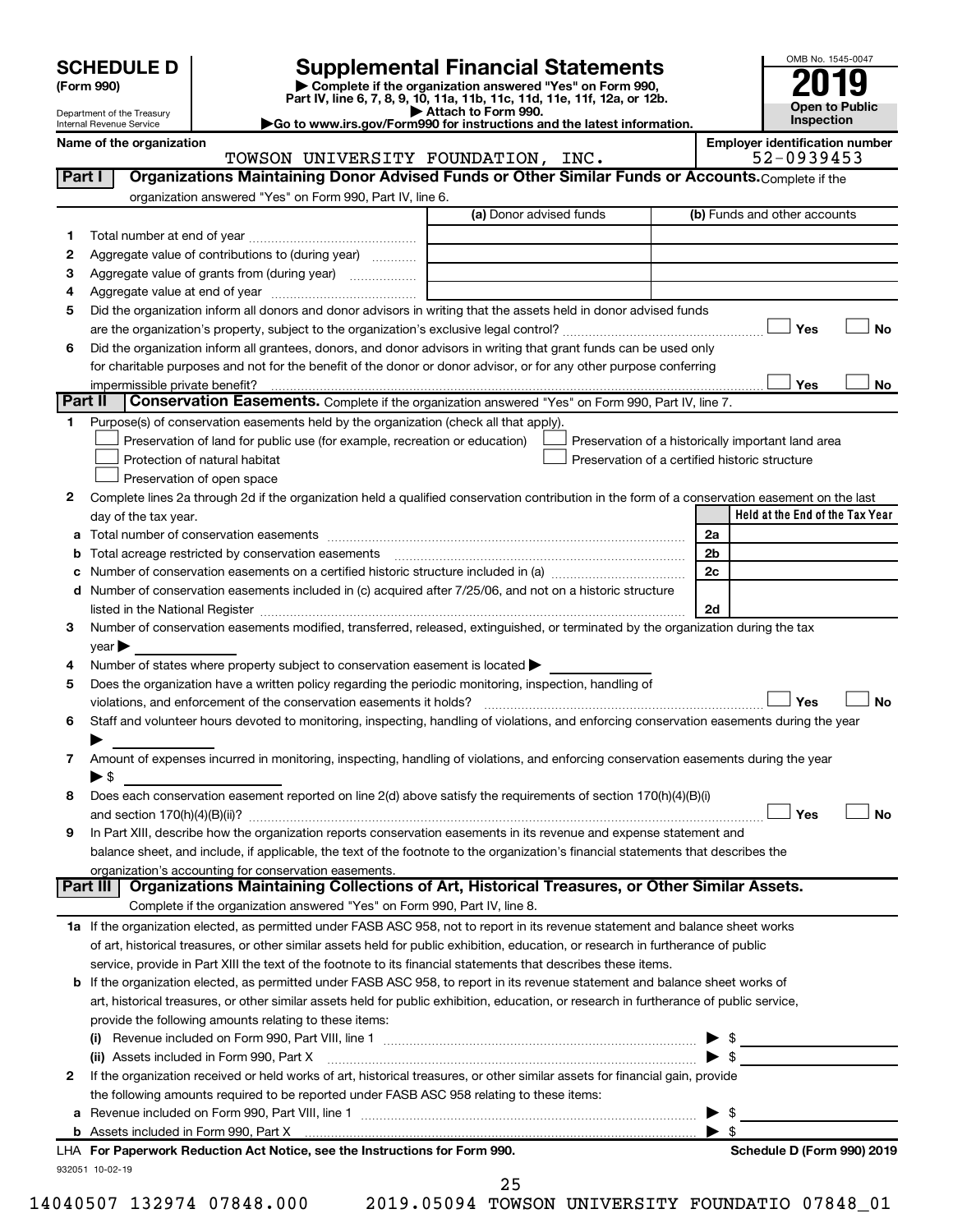|   | Schedule D (Form 990) 2019                                                                                                                                                                                                     | TOWSON UNIVERSITY FOUNDATION, INC.                                               |                                              |                                           |               |                 | 52-0939453 Page 2                          |                |               |                          |
|---|--------------------------------------------------------------------------------------------------------------------------------------------------------------------------------------------------------------------------------|----------------------------------------------------------------------------------|----------------------------------------------|-------------------------------------------|---------------|-----------------|--------------------------------------------|----------------|---------------|--------------------------|
|   | Part III   Organizations Maintaining Collections of Art, Historical Treasures, or Other Similar Assets (continued)                                                                                                             |                                                                                  |                                              |                                           |               |                 |                                            |                |               |                          |
| 3 | Using the organization's acquisition, accession, and other records, check any of the following that make significant use of its                                                                                                |                                                                                  |                                              |                                           |               |                 |                                            |                |               |                          |
|   | collection items (check all that apply):                                                                                                                                                                                       |                                                                                  |                                              |                                           |               |                 |                                            |                |               |                          |
| a | $\lfloor \underline{X} \rfloor$ Public exhibition                                                                                                                                                                              | d                                                                                | $\lfloor x \rfloor$ Loan or exchange program |                                           |               |                 |                                            |                |               |                          |
| b | $\boxed{\textbf{X}}$ Scholarly research                                                                                                                                                                                        | e                                                                                | Other                                        | <u> 1989 - Jan Barat III, president p</u> |               |                 |                                            |                |               |                          |
| c | $X$ Preservation for future generations                                                                                                                                                                                        |                                                                                  |                                              |                                           |               |                 |                                            |                |               |                          |
| 4 | Provide a description of the organization's collections and explain how they further the organization's exempt purpose in Part XIII.                                                                                           |                                                                                  |                                              |                                           |               |                 |                                            |                |               |                          |
| 5 | During the year, did the organization solicit or receive donations of art, historical treasures, or other similar assets                                                                                                       |                                                                                  |                                              |                                           |               |                 |                                            |                |               |                          |
|   |                                                                                                                                                                                                                                |                                                                                  |                                              |                                           |               |                 |                                            | Yes            |               | $\overline{\text{X}}$ No |
|   | <b>Part IV</b><br>Escrow and Custodial Arrangements. Complete if the organization answered "Yes" on Form 990, Part IV, line 9, or                                                                                              |                                                                                  |                                              |                                           |               |                 |                                            |                |               |                          |
|   | reported an amount on Form 990, Part X, line 21.                                                                                                                                                                               |                                                                                  |                                              |                                           |               |                 |                                            |                |               |                          |
|   | 1a Is the organization an agent, trustee, custodian or other intermediary for contributions or other assets not included                                                                                                       |                                                                                  |                                              |                                           |               |                 |                                            |                |               |                          |
|   |                                                                                                                                                                                                                                |                                                                                  |                                              |                                           |               |                 |                                            | Yes            |               | <b>No</b>                |
|   | b If "Yes," explain the arrangement in Part XIII and complete the following table:                                                                                                                                             |                                                                                  |                                              |                                           |               |                 |                                            |                |               |                          |
|   |                                                                                                                                                                                                                                |                                                                                  |                                              |                                           |               |                 |                                            | Amount         |               |                          |
|   | c Beginning balance measurements and the contract of the contract of the contract of the contract of the contract of the contract of the contract of the contract of the contract of the contract of the contract of the contr |                                                                                  |                                              |                                           |               | 1c              |                                            |                |               |                          |
|   |                                                                                                                                                                                                                                |                                                                                  |                                              |                                           |               | 1d              |                                            |                |               |                          |
|   | e Distributions during the year manufactured and an account of the year manufactured and account of the year                                                                                                                   |                                                                                  |                                              |                                           |               | 1e              |                                            |                |               |                          |
| f |                                                                                                                                                                                                                                |                                                                                  |                                              |                                           |               | 1f              |                                            |                |               |                          |
|   | 2a Did the organization include an amount on Form 990, Part X, line 21, for escrow or custodial account liability?                                                                                                             |                                                                                  |                                              |                                           |               |                 |                                            | Yes            |               | No                       |
|   | b If "Yes," explain the arrangement in Part XIII. Check here if the explanation has been provided on Part XIII<br>Endowment Funds. Complete if the organization answered "Yes" on Form 990, Part IV, line 10.<br><b>Part V</b> |                                                                                  |                                              |                                           |               |                 |                                            |                |               |                          |
|   |                                                                                                                                                                                                                                | (a) Current year                                                                 | (b) Prior year                               | (c) Two years back                        |               |                 | (d) Three years back   (e) Four years back |                |               |                          |
|   | 1a Beginning of year balance                                                                                                                                                                                                   | 66, 918, 493.                                                                    | 63,760,138.                                  |                                           | 59, 116, 240. |                 | 52,651,831.                                |                | 53, 421, 810. |                          |
|   |                                                                                                                                                                                                                                | 784,895.                                                                         | 1,623,275.                                   |                                           |               |                 |                                            |                | 1,040,464.    |                          |
| с | Net investment earnings, gains, and losses                                                                                                                                                                                     | 1,971,981.<br>1,731,693.<br>2,013,116.<br>3,841,885.<br>5,075,250.<br>6,726,683. |                                              |                                           |               |                 |                                            | 106, 503.      |               |                          |
|   |                                                                                                                                                                                                                                | 1,263,989.                                                                       | 1, 147, 295.                                 |                                           |               | 974,561.        |                                            |                |               | 991,511.                 |
|   | 1,013,966.<br>e Other expenditures for facilities                                                                                                                                                                              |                                                                                  |                                              |                                           |               |                 |                                            |                |               |                          |
|   | and programs                                                                                                                                                                                                                   | 911, 131.                                                                        | 733, 327.                                    |                                           | 1,003,739.    |                 | 727,993.                                   |                |               | 746,254.                 |
|   | f Administrative expenses                                                                                                                                                                                                      | 588,268.                                                                         | 426, 183.                                    |                                           | 385,628.      |                 | 291, 413.                                  |                |               | 179,181.                 |
| g |                                                                                                                                                                                                                                | 66, 953, 116.                                                                    | 66,918,493.                                  |                                           | 63,760,138.   |                 | 59, 116, 240.                              |                | 52,651,831.   |                          |
| 2 | Provide the estimated percentage of the current year end balance (line 1g, column (a)) held as:                                                                                                                                |                                                                                  |                                              |                                           |               |                 |                                            |                |               |                          |
|   | a Board designated or quasi-endowment >                                                                                                                                                                                        |                                                                                  | %                                            |                                           |               |                 |                                            |                |               |                          |
| b | Permanent endowment > 67.52                                                                                                                                                                                                    | %                                                                                |                                              |                                           |               |                 |                                            |                |               |                          |
| c | Term endowment $\triangleright$ 32.48 %                                                                                                                                                                                        |                                                                                  |                                              |                                           |               |                 |                                            |                |               |                          |
|   | The percentages on lines 2a, 2b, and 2c should equal 100%.                                                                                                                                                                     |                                                                                  |                                              |                                           |               |                 |                                            |                |               |                          |
|   | 3a Are there endowment funds not in the possession of the organization that are held and administered for the organization                                                                                                     |                                                                                  |                                              |                                           |               |                 |                                            |                |               |                          |
|   | by:                                                                                                                                                                                                                            |                                                                                  |                                              |                                           |               |                 |                                            |                | Yes           | No                       |
|   | (i)                                                                                                                                                                                                                            |                                                                                  |                                              |                                           |               |                 |                                            | 3a(i)          |               | X                        |
|   |                                                                                                                                                                                                                                |                                                                                  |                                              |                                           |               |                 |                                            | 3a(ii)         |               | х                        |
|   |                                                                                                                                                                                                                                |                                                                                  |                                              |                                           |               |                 |                                            | 3b             |               |                          |
| 4 | Describe in Part XIII the intended uses of the organization's endowment funds.                                                                                                                                                 |                                                                                  |                                              |                                           |               |                 |                                            |                |               |                          |
|   | Part VI   Land, Buildings, and Equipment.                                                                                                                                                                                      |                                                                                  |                                              |                                           |               |                 |                                            |                |               |                          |
|   | Complete if the organization answered "Yes" on Form 990, Part IV, line 11a. See Form 990, Part X, line 10.                                                                                                                     |                                                                                  |                                              |                                           |               |                 |                                            |                |               |                          |
|   | Description of property                                                                                                                                                                                                        | (a) Cost or other                                                                |                                              | (b) Cost or other                         |               | (c) Accumulated |                                            | (d) Book value |               |                          |
|   |                                                                                                                                                                                                                                | basis (investment)                                                               |                                              | basis (other)                             |               | depreciation    |                                            |                |               |                          |
|   |                                                                                                                                                                                                                                |                                                                                  |                                              |                                           |               |                 |                                            |                |               |                          |
| b |                                                                                                                                                                                                                                |                                                                                  |                                              |                                           |               |                 |                                            |                |               |                          |
| c | Leasehold improvements                                                                                                                                                                                                         |                                                                                  |                                              |                                           |               |                 |                                            |                |               |                          |
|   |                                                                                                                                                                                                                                |                                                                                  |                                              | 62,518.                                   |               | 61,525.         |                                            |                |               | 993.                     |
|   |                                                                                                                                                                                                                                |                                                                                  |                                              |                                           |               |                 |                                            |                |               |                          |
|   | Total. Add lines 1a through 1e. (Column (d) must equal Form 990, Part X, column (B), line 10c.)                                                                                                                                |                                                                                  |                                              |                                           |               |                 |                                            |                |               | 993.                     |
|   |                                                                                                                                                                                                                                |                                                                                  |                                              |                                           |               |                 | Schedule D (Form 990) 2019                 |                |               |                          |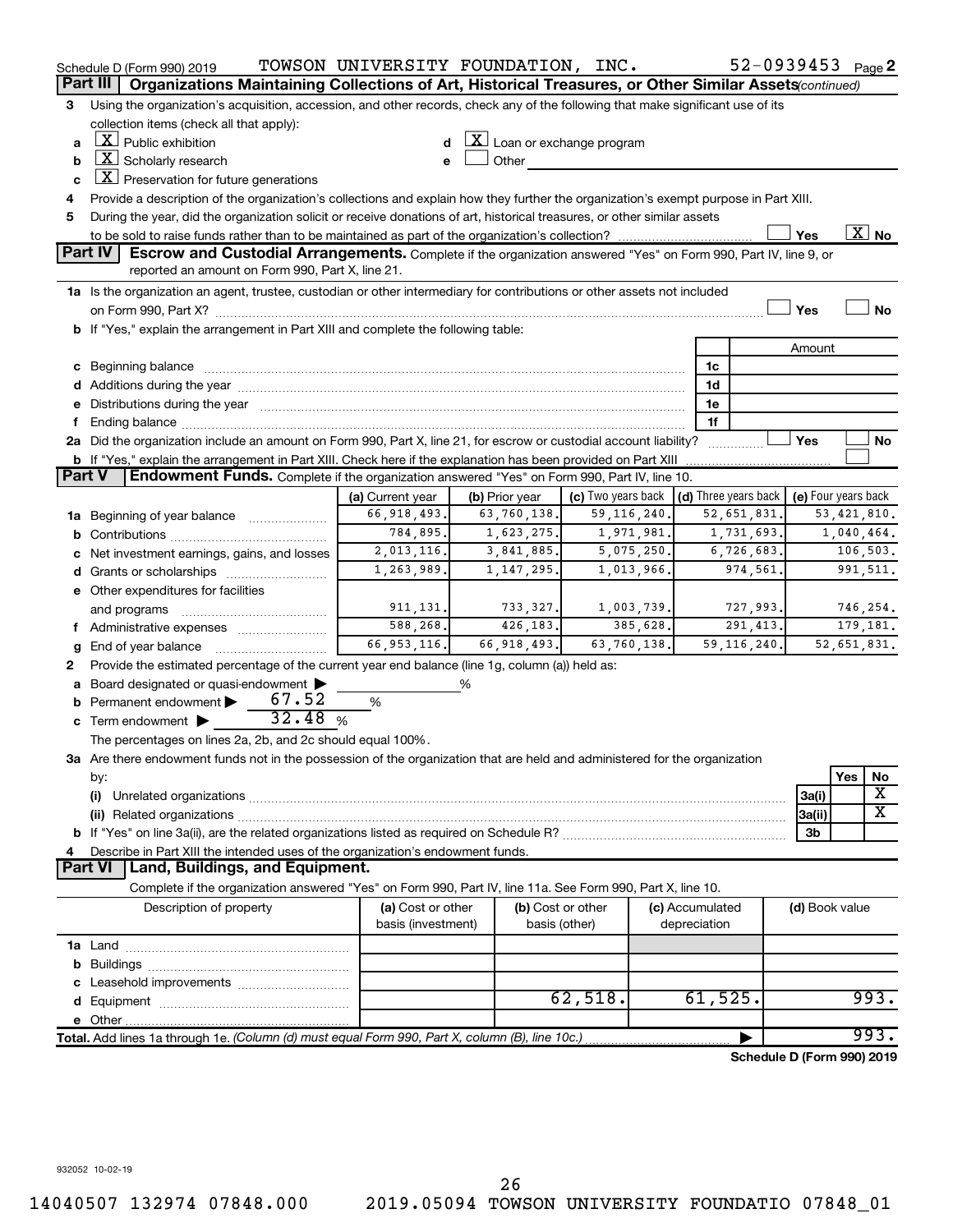| Schedule D (Form 990) 2019                                                                                                                           | TOWSON UNIVERSITY FOUNDATION, INC. |                    | 52-0939453 Page 3                                         |
|------------------------------------------------------------------------------------------------------------------------------------------------------|------------------------------------|--------------------|-----------------------------------------------------------|
| <b>Investments - Other Securities.</b><br>Part VIII                                                                                                  |                                    |                    |                                                           |
| Complete if the organization answered "Yes" on Form 990, Part IV, line 11b. See Form 990, Part X, line 12.                                           |                                    |                    |                                                           |
| (a) Description of security or category (including name of security)                                                                                 | (b) Book value                     |                    | (c) Method of valuation: Cost or end-of-year market value |
| (1) Financial derivatives                                                                                                                            |                                    |                    |                                                           |
| (2) Closely held equity interests                                                                                                                    |                                    |                    |                                                           |
| (3) Other                                                                                                                                            |                                    |                    |                                                           |
| COMMINGLED FUND INTEREST<br>(A)<br>CLO DEBT FUND                                                                                                     | 9,583,235.<br>3,189,837.           |                    | END-OF-YEAR MARKET VALUE<br>END-OF-YEAR MARKET VALUE      |
| (B)<br>CERTIFICATES OF DEPOSITS                                                                                                                      | 831,101.                           | END-OF-YEAR MARKET | <b>VALUE</b>                                              |
| (C)                                                                                                                                                  |                                    |                    |                                                           |
| (D)                                                                                                                                                  |                                    |                    |                                                           |
| (E)                                                                                                                                                  |                                    |                    |                                                           |
| (F)<br>(G)                                                                                                                                           |                                    |                    |                                                           |
| (H)                                                                                                                                                  |                                    |                    |                                                           |
| Total. (Col. (b) must equal Form 990, Part X, col. (B) line 12.)                                                                                     | 13,604,173.                        |                    |                                                           |
| Part VIII Investments - Program Related.                                                                                                             |                                    |                    |                                                           |
| Complete if the organization answered "Yes" on Form 990, Part IV, line 11c. See Form 990, Part X, line 13.                                           |                                    |                    |                                                           |
| (a) Description of investment                                                                                                                        | (b) Book value                     |                    | (c) Method of valuation: Cost or end-of-year market value |
| (1)                                                                                                                                                  |                                    |                    |                                                           |
| (2)                                                                                                                                                  |                                    |                    |                                                           |
| (3)                                                                                                                                                  |                                    |                    |                                                           |
| (4)                                                                                                                                                  |                                    |                    |                                                           |
| (5)                                                                                                                                                  |                                    |                    |                                                           |
| (6)                                                                                                                                                  |                                    |                    |                                                           |
| (7)                                                                                                                                                  |                                    |                    |                                                           |
| (8)                                                                                                                                                  |                                    |                    |                                                           |
| (9)                                                                                                                                                  |                                    |                    |                                                           |
| Total. (Col. (b) must equal Form 990, Part X, col. (B) line $13.$ )                                                                                  |                                    |                    |                                                           |
| Part IX<br><b>Other Assets.</b>                                                                                                                      |                                    |                    |                                                           |
| Complete if the organization answered "Yes" on Form 990, Part IV, line 11d. See Form 990, Part X, line 15.                                           |                                    |                    |                                                           |
|                                                                                                                                                      | (a) Description                    |                    | (b) Book value                                            |
| (1)                                                                                                                                                  |                                    |                    |                                                           |
| (2)                                                                                                                                                  |                                    |                    |                                                           |
| (3)                                                                                                                                                  |                                    |                    |                                                           |
| (4)                                                                                                                                                  |                                    |                    |                                                           |
| (5)                                                                                                                                                  |                                    |                    |                                                           |
| (6)<br>(7)                                                                                                                                           |                                    |                    |                                                           |
| (8)                                                                                                                                                  |                                    |                    |                                                           |
| (9)                                                                                                                                                  |                                    |                    |                                                           |
| Total. (Column (b) must equal Form 990, Part X, col. (B) line 15.)                                                                                   |                                    |                    |                                                           |
| <b>Other Liabilities.</b><br>Part X                                                                                                                  |                                    |                    |                                                           |
| Complete if the organization answered "Yes" on Form 990, Part IV, line 11e or 11f. See Form 990, Part X, line 25.                                    |                                    |                    |                                                           |
| (a) Description of liability<br>1.                                                                                                                   |                                    |                    | (b) Book value                                            |
| Federal income taxes<br>(1)                                                                                                                          |                                    |                    |                                                           |
| (2)                                                                                                                                                  |                                    |                    |                                                           |
| (3)                                                                                                                                                  |                                    |                    |                                                           |
| (4)                                                                                                                                                  |                                    |                    |                                                           |
| (5)                                                                                                                                                  |                                    |                    |                                                           |
| (6)                                                                                                                                                  |                                    |                    |                                                           |
| (7)                                                                                                                                                  |                                    |                    |                                                           |
| (8)                                                                                                                                                  |                                    |                    |                                                           |
| (9)                                                                                                                                                  |                                    |                    |                                                           |
|                                                                                                                                                      |                                    |                    |                                                           |
| 2. Liability for uncertain tax positions. In Part XIII, provide the text of the footnote to the organization's financial statements that reports the |                                    |                    |                                                           |
| organization's liability for uncertain tax positions under FASB ASC 740. Check here if the text of the footnote has been provided in Part XIII.      |                                    |                    | $\lfloor x \rfloor$                                       |

932053 10-02-19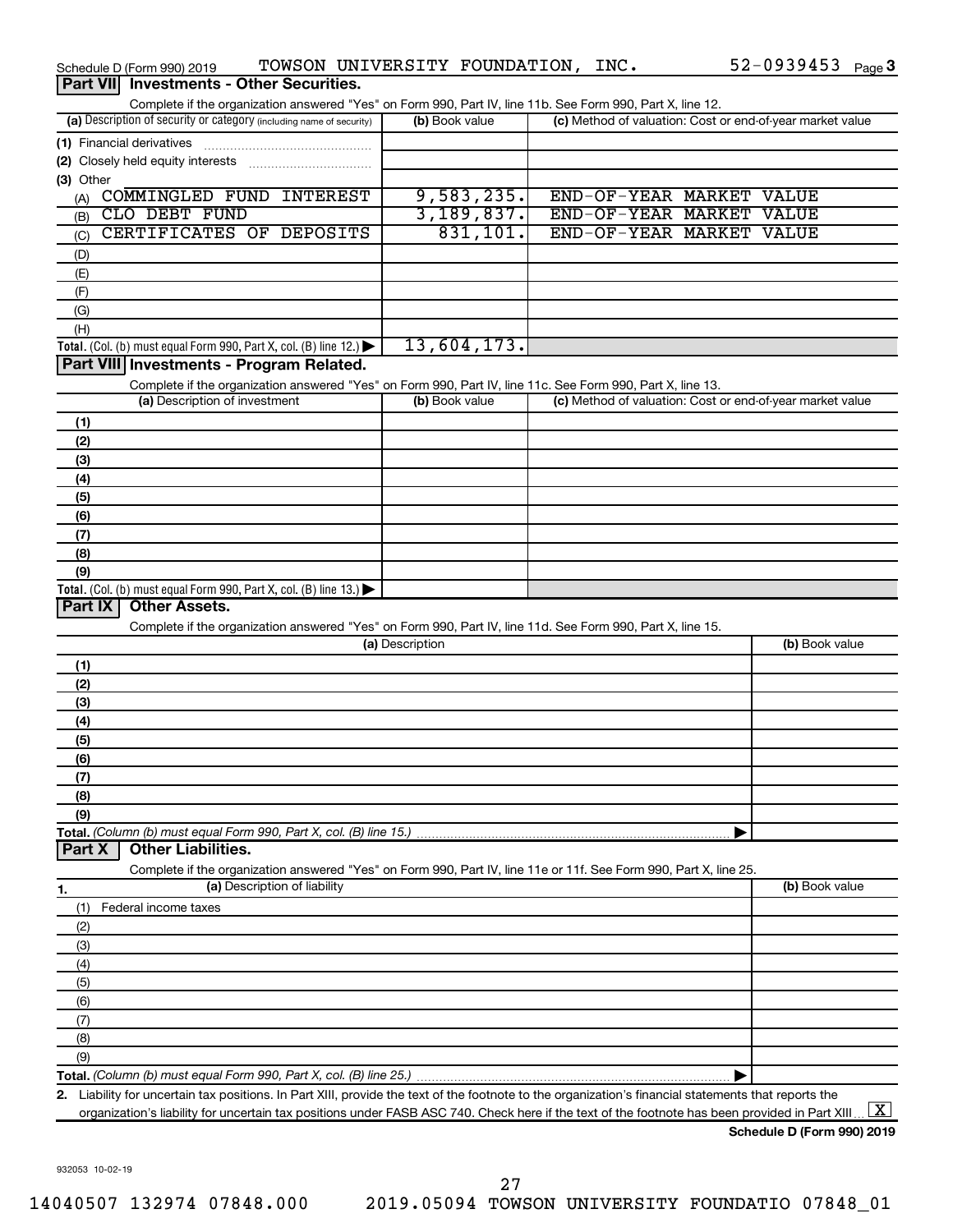|    | TOWSON UNIVERSITY FOUNDATION, INC.<br>Schedule D (Form 990) 2019                                                                                                                                                                    |                |           |                      | 52-0939453 $_{Page 4}$ |
|----|-------------------------------------------------------------------------------------------------------------------------------------------------------------------------------------------------------------------------------------|----------------|-----------|----------------------|------------------------|
|    | Reconciliation of Revenue per Audited Financial Statements With Revenue per Return.<br>Part XI                                                                                                                                      |                |           |                      |                        |
|    | Complete if the organization answered "Yes" on Form 990, Part IV, line 12a.                                                                                                                                                         |                |           |                      |                        |
| 1  | Total revenue, gains, and other support per audited financial statements [[[[[[[[[[[[[[[[[[[[[[[[]]]]]]]]]]]]                                                                                                                       |                |           | $\overline{1}$       | 7, 195, 919.           |
| 2  | Amounts included on line 1 but not on Form 990, Part VIII, line 12:                                                                                                                                                                 |                |           |                      |                        |
| a  |                                                                                                                                                                                                                                     | 2a             | 439,386.  |                      |                        |
| b  |                                                                                                                                                                                                                                     | 2 <sub>b</sub> |           |                      |                        |
| c  |                                                                                                                                                                                                                                     | 2 <sub>c</sub> |           |                      |                        |
| d  |                                                                                                                                                                                                                                     | 2d             | 126, 152. |                      |                        |
| е  | Add lines 2a through 2d                                                                                                                                                                                                             |                |           | 2e                   | 565,538.               |
| З  |                                                                                                                                                                                                                                     |                |           | 3                    | 6,630,381.             |
| 4  | Amounts included on Form 990, Part VIII, line 12, but not on line 1:                                                                                                                                                                |                |           |                      |                        |
|    | Investment expenses not included on Form 990, Part VIII, line 7b [11, 11, 11, 11, 11, 11]                                                                                                                                           | – 4a │         | 167,030.  |                      |                        |
| b  | Other (Describe in Part XIII.) (2000) (2000) (2000) (2010) (2010) (2010) (2010) (2010) (2010) (2010) (2010) (20                                                                                                                     | 4 <sub>h</sub> |           |                      |                        |
| c. | Add lines 4a and 4b                                                                                                                                                                                                                 |                |           | 4c                   | 167,030.               |
|    |                                                                                                                                                                                                                                     |                |           | 5                    | 6,797,411.             |
|    |                                                                                                                                                                                                                                     |                |           |                      |                        |
|    | Part XII   Reconciliation of Expenses per Audited Financial Statements With Expenses per Return.                                                                                                                                    |                |           |                      |                        |
|    | Complete if the organization answered "Yes" on Form 990, Part IV, line 12a.                                                                                                                                                         |                |           |                      |                        |
| 1  |                                                                                                                                                                                                                                     |                |           | $\blacktriangleleft$ | 6,629,310.             |
| 2  | Amounts included on line 1 but not on Form 990, Part IX, line 25:                                                                                                                                                                   |                |           |                      |                        |
| a  |                                                                                                                                                                                                                                     | 2a             |           |                      |                        |
| b  |                                                                                                                                                                                                                                     | 2 <sub>b</sub> |           |                      |                        |
| c  |                                                                                                                                                                                                                                     | 2 <sub>c</sub> |           |                      |                        |
| d  |                                                                                                                                                                                                                                     | 2d             | 117,556.  |                      |                        |
| е  | Add lines 2a through 2d <b>contained a contained a contained a contained a</b> contained a contained a contained a contained a contained a contained a contained a contained a contained a contained a contained a contained a cont |                |           | 2e                   | 117,556.               |
| З  |                                                                                                                                                                                                                                     |                |           | 3                    | 6, 511, 754.           |
| 4  | Amounts included on Form 990, Part IX, line 25, but not on line 1:                                                                                                                                                                  |                |           |                      |                        |
| a  |                                                                                                                                                                                                                                     | 4a l           | 167,030.  |                      |                        |
| b  | Other (Describe in Part XIII.) <b>Construction (COSET ACTES)</b> (Describe in Part XIII.)                                                                                                                                           | 4 <sub>h</sub> |           |                      |                        |
| c. | Add lines 4a and 4b                                                                                                                                                                                                                 |                |           | 4c                   | 167,030.               |
|    | Part XIII Supplemental Information.                                                                                                                                                                                                 |                |           | 5                    | 6,678,784.             |

Provide the descriptions required for Part II, lines 3, 5, and 9; Part III, lines 1a and 4; Part IV, lines 1b and 2b; Part V, line 4; Part X, line 2; Part XI, lines 2d and 4b; and Part XII, lines 2d and 4b. Also complete this part to provide any additional information.

### PART III, LINE 1A:

| THE FOUNDATION'S COLLECTIONS CONSIST OF ART OBJECTS AND ANTIQUES HELD FOR       |
|---------------------------------------------------------------------------------|
| EDUCATIONAL, RESEARCH, SCIENTIFIC AND CURATORIAL PURPOSES. EACH OF THE          |
| ITEMS IS CATALOGUED, PRESERVED, AND CARED FOR, AND ACTIVITIES VERIFYING         |
| ITS EXISTENCE AND ASSESSING ITS CONDITION ARE PERFORMED PERIODICALLY.<br>THE    |
| FOUNDATION ESTIMATES THE VALUE OF THE COLLECTIONS AT APPROXIMATELY              |
| \$2,253,000. THE COLLECTIONS, WHICH WERE ACQUIRED THROUGH CONTRIBUTIONS         |
| SINCE THE FOUNDATION'S INCEPTION, ARE NOT RECOGNIZED AS ASSETS ON THE           |
| STATEMENTS OF FINANCIAL POSITION. PURCHASES OF COLLECTION ITEMS ARE             |
| RECORDED AS DECREASES IN UNRESTRICTED NET ASSETS IN THE YEAR IN<br>WHICH<br>THE |
| ITEMS ARE ACQUIRED OR AS DECREASES IN TEMPORARILY RESTRICTED NET ASSETS IF      |
| THE NET ASSETS USED TO PURCHASE THE ITEMS ARE RESTRICTED BY DONORS.             |
| Schedule D (Form 990) 2019<br>932054 10-02-19<br>28                             |
| 14040507 132974 07848.000  2019.05094 TOWSON UNIVERSITY FOUNDATIO  07848_01     |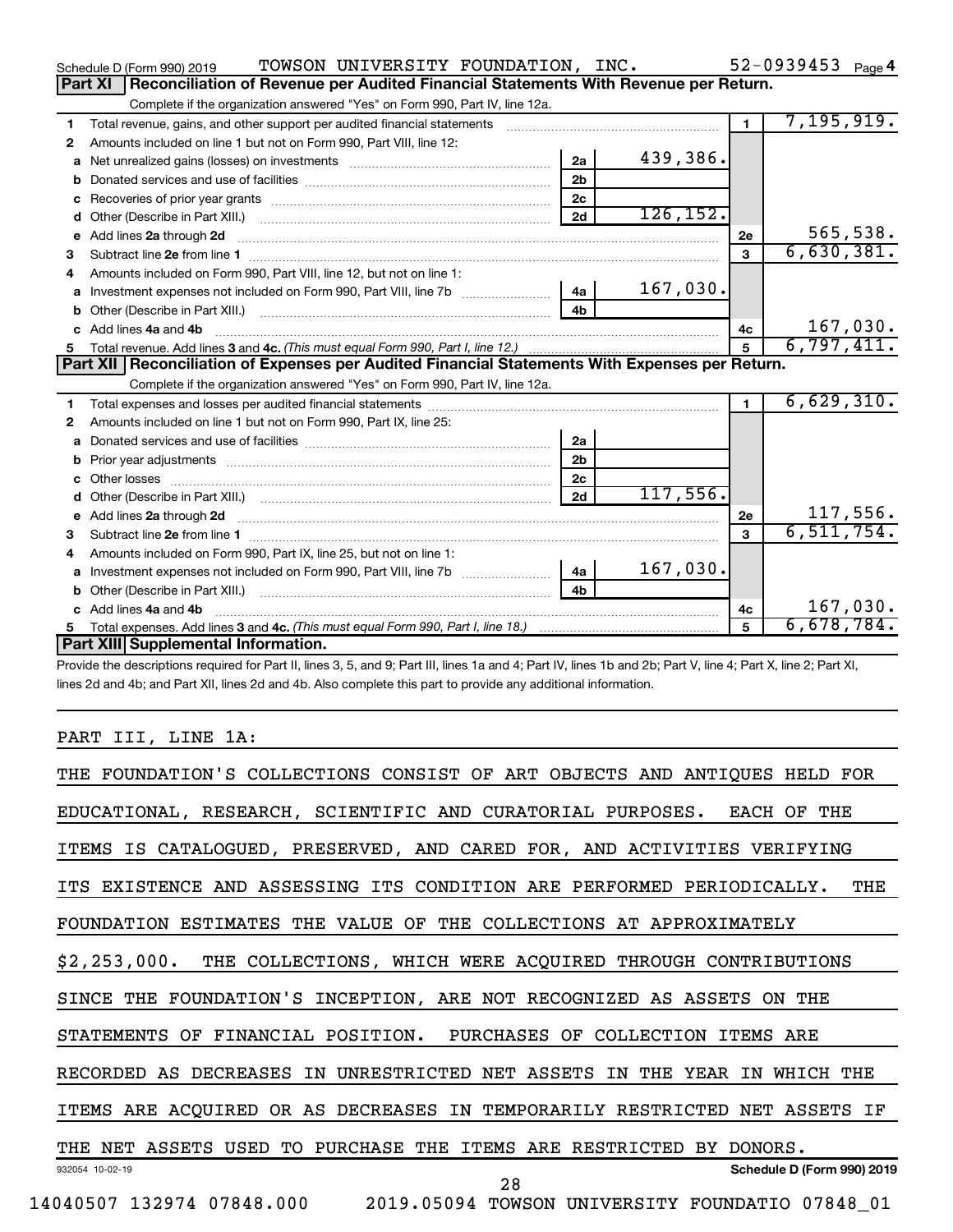52-0939453 <sub>Page 5</sub> *(continued)* **Part XIII Supplemental Information**  Schedule D (Form 990) 2019 Page TOWSON UNIVERSITY FOUNDATION, INC. 52-0939453 CONTRIBUTIONS OF COLLECTION ITEMS ARE NOT REFLECTED IN THE FINANCIAL STATEMENTS. PROCEEDS FROM DEACCESSIONS OR INSURANCE RECOVERIES ARE REFLECTED AS INCREASES IN THE APPROPRIATE NET ASSET CLASSES.

PART III, LINE 4:

THE ART COLLECTION AT TOWSON UNIVERSITY IS A FOCAL POINT FOR THE PROMOTION OF THE ARTS AND CULTURES OF THE WORLD TO ITS STUDENTS, FACULTY, LOCAL, NATIONAL AND INTERNATIONAL CONSTITUENCIES. IT A) PRESENTS VISUAL AND PERFORMING ARTS, B) COLLECTS AND EXHIBITS REPRESENTATIVE ARTIFACTS AND C) OFFERS SELECT EDUCATIONAL OPPORTUNITIES, WHICH ALLOW THOSE DIVERSE CONSTITUENCIES TO EXPERIENCE AND BETTER UNDERSTAND THE AESTHETICS AND ACHIEVEMENTS OF VARIOUS CULTURES.

THE EDUCATIONAL GOAL OF THE FOUNDATION IS TO PROVIDE VISITORS WITH AN UNDERSTANDING AND APPRECIATION OF THE BREADTH AND DEPTH OF ARTS AND CULTURE, WITH PRIORITY GIVEN TO: 1) MAKING THE COLLECTIONS AND THEIR RESOURCES AVAILABLE TO THE GENERAL PUBLIC, 2) PROVIDING A MOTIVATING ENVIRONMENT FOR STUDENTS OF ALL AGES TO GAIN AN UNDERSTANDING OF THE ARTS AND CULTURE, 3) SUPPORTING ARTISTS/ORGANIZATIONS WHO SHARE THE GOAL OF PRESERVING FOR FUTURE GENERATIONS SIGNIFICANT MILESTONE ACHIEVEMENTS IN ART AND, 4) DEMONSTRATING TO THE COMMUNITY, THROUGH STIMULATING EXHIBITS, ITS HISTORIC HERITAGE AND HEIGHTENING THE OVERALL AWARENESS OF AND PRIDE IN ITS CONTRIBUTIONS TO THE COMMUNITY'S QUALITY OF LIFE.

PART V, LINE 4:

THE ENDOWMENT ASSETS ARE UTILIZED BY THE FOUNDATION IN ACCORDANCE WITH THE WISHES OF THE DONORS. THE FOUNDATION HAS ESTABLISHED INVESTMENT AND SPENDING POLICIES FOR ENDOWMENT ASSETS THAT ATTEMPT TO PROVIDE A

**Schedule D (Form 990) 2019**

932055 10-02-19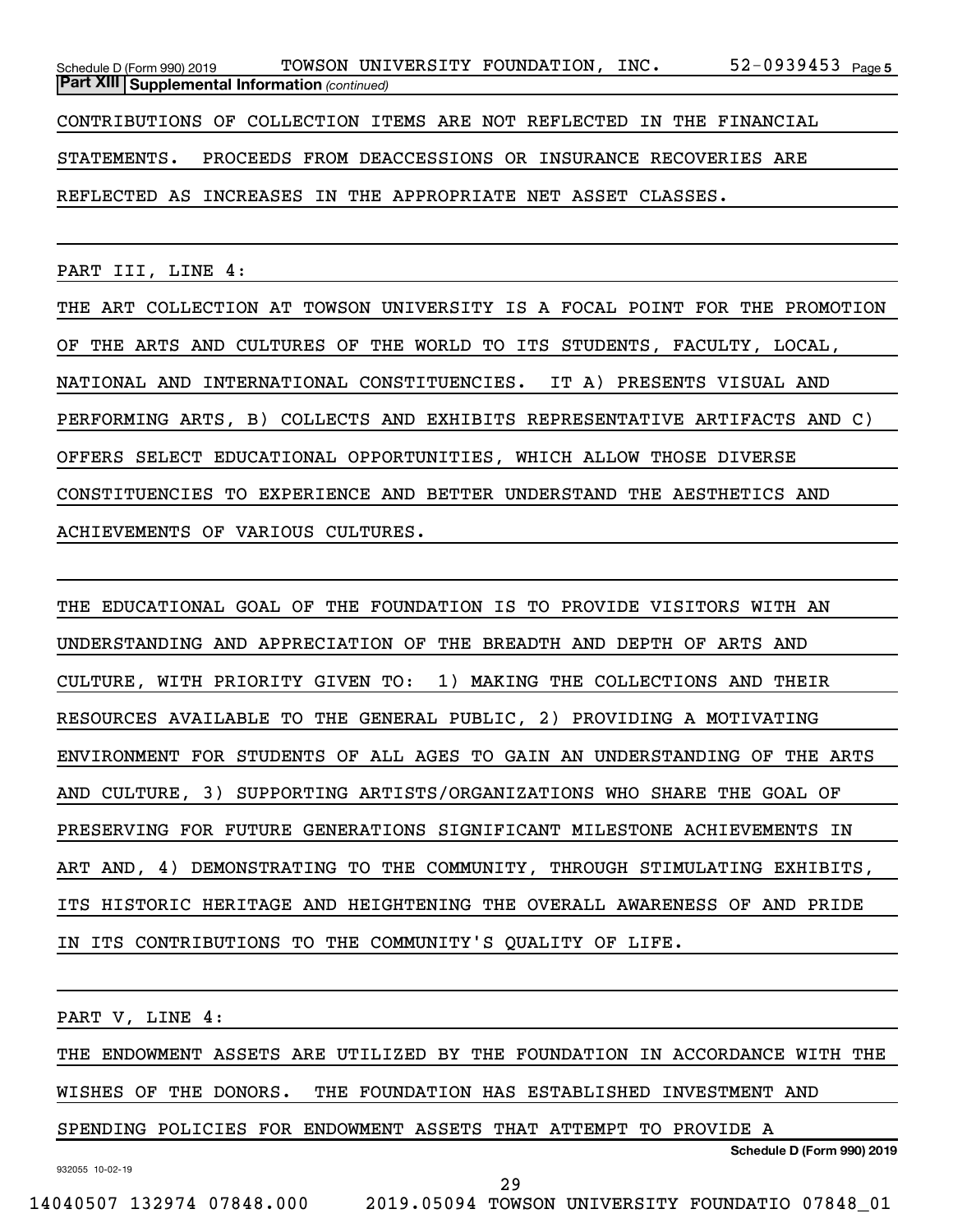52-0939453 Page 5 *(continued)* **Part XIII Supplemental Information**  Schedule D (Form 990) 2019 Page TOWSON UNIVERSITY FOUNDATION, INC. 52-0939453 PREDICTABLE STREAM OF FUNDING TO PROGRAMS SUPPORTED BY ITS ENDOWMENT WHILE

SEEKING TO PRESERVE THE PURCHASING POWER OF THE ENDOWMENT ASSETS.

PART X, LINE 2:

THE FOUNDATION FOLLOWS THE PROVISIONS OF ACCOUNTING FOR UNCERTAINTY IN INCOME TAXES UNDER THE INCOME TAXES TOPIC OF THE CODIFICATION. THE CODIFICATION REQUIRES THE EVALUATION OF TAX POSITIONS, WHICH INCLUDE MAINTAINING ITS TAX-EXEMPT STATUS AND THE TAXABILITY OF ANY UNRELATED BUSINESS INCOME, AND DOES NOT ALLOW RECOGNITION OF TAX POSITIONS WHICH DO NOT MEET A "MORE-LIKELY-THAN-NOT" THRESHOLD OF BEING SUSTAINED BY THE APPLICABLE TAX AUTHORITY. MANAGEMENT DOES NOT BELIEVE IT HAS TAKEN ANY TAX POSITIONS THAT WOULD NOT MEET THIS THRESHOLD.

| PART XI, LINE 2D - OTHER ADJUSTMENTS:      |           |
|--------------------------------------------|-----------|
| CHANGE IN VALUE OF CHARITABLE GIFT ANNUITY | 8,596.    |
| FUNDRAISING EXPENSES RECORDED WITH REVENUE | 117,556.  |
| TOTAL TO SCHEDULE D, PART XI, LINE 2D      | 126, 152. |
|                                            |           |
| PART XII, LINE 2D - OTHER ADJUSTMENTS:     |           |
| FUNDRAISING EXPENSE RECORDED WITH REVENUE  | 117,556.  |
|                                            |           |

PART XI, LINE 4B AND PART XII, LINE 2D

FUNDRAISING EXPENSES OF \$117,556 ARE RECORDED ON THE ORGANIZATION'S

EXPENSE SECTION OF THE AUDITED FINANCIAL STATEMENTS, BUT ARE INCLUDED IN

THE REVENUE SECTION OF THE FORM 990.

**Schedule D (Form 990) 2019**

932055 10-02-19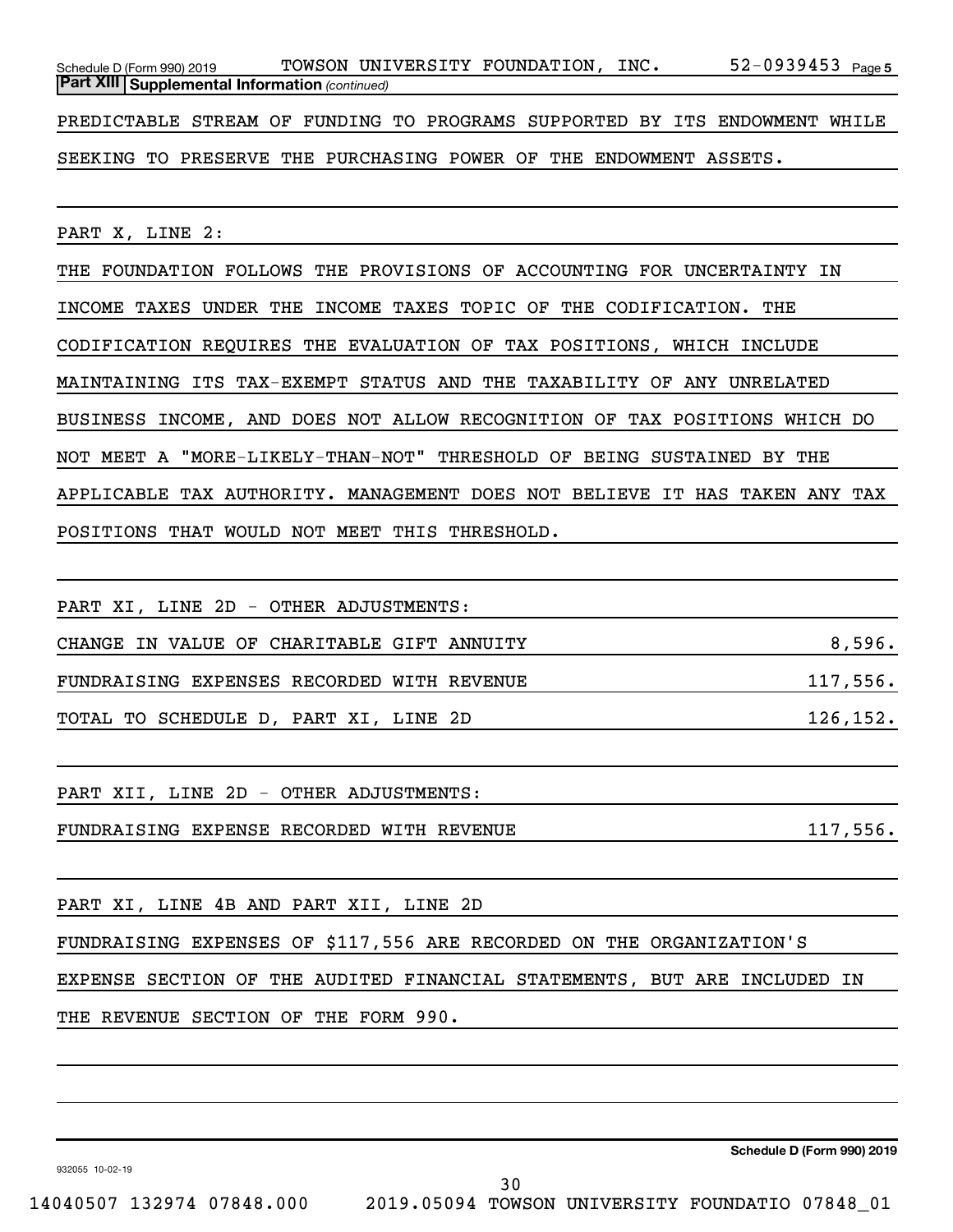| <b>SCHEDULE G</b>                                                                        |                                                                                                                                                                     | <b>Supplemental Information Regarding Fundraising or Gaming Activities</b>                                                                                                                                                                                                                                                                                                                                |                                                                            |    |                                                                            |  |                                                                            | OMB No. 1545-0047                                       |  |
|------------------------------------------------------------------------------------------|---------------------------------------------------------------------------------------------------------------------------------------------------------------------|-----------------------------------------------------------------------------------------------------------------------------------------------------------------------------------------------------------------------------------------------------------------------------------------------------------------------------------------------------------------------------------------------------------|----------------------------------------------------------------------------|----|----------------------------------------------------------------------------|--|----------------------------------------------------------------------------|---------------------------------------------------------|--|
| (Form 990 or 990-EZ)                                                                     | Complete if the organization answered "Yes" on Form 990, Part IV, line 17, 18, or 19, or if the<br>organization entered more than \$15,000 on Form 990-EZ, line 6a. |                                                                                                                                                                                                                                                                                                                                                                                                           |                                                                            |    |                                                                            |  |                                                                            |                                                         |  |
| Department of the Treasury                                                               |                                                                                                                                                                     |                                                                                                                                                                                                                                                                                                                                                                                                           | <b>Open to Public</b><br>Inspection                                        |    |                                                                            |  |                                                                            |                                                         |  |
| Internal Revenue Service                                                                 | ► Go to www.irs.gov/Form990 for instructions and the latest information.                                                                                            |                                                                                                                                                                                                                                                                                                                                                                                                           |                                                                            |    |                                                                            |  |                                                                            |                                                         |  |
| Name of the organization                                                                 |                                                                                                                                                                     | TOWSON UNIVERSITY FOUNDATION, INC.                                                                                                                                                                                                                                                                                                                                                                        |                                                                            |    |                                                                            |  | 52-0939453                                                                 | <b>Employer identification number</b>                   |  |
| Part I                                                                                   | required to complete this part.                                                                                                                                     | Fundraising Activities. Complete if the organization answered "Yes" on Form 990, Part IV, line 17. Form 990-EZ filers are not                                                                                                                                                                                                                                                                             |                                                                            |    |                                                                            |  |                                                                            |                                                         |  |
| Mail solicitations<br>a<br>b<br>Phone solicitations<br>с<br>In-person solicitations<br>d | Internet and email solicitations                                                                                                                                    | 1 Indicate whether the organization raised funds through any of the following activities. Check all that apply.<br>е<br>f<br>Special fundraising events<br>g<br>2 a Did the organization have a written or oral agreement with any individual (including officers, directors, trustees, or<br>key employees listed in Form 990, Part VII) or entity in connection with professional fundraising services? |                                                                            |    | Solicitation of non-government grants<br>Solicitation of government grants |  | Yes                                                                        | <b>No</b>                                               |  |
| compensated at least \$5,000 by the organization.                                        |                                                                                                                                                                     | b If "Yes," list the 10 highest paid individuals or entities (fundraisers) pursuant to agreements under which the fundraiser is to be                                                                                                                                                                                                                                                                     |                                                                            |    |                                                                            |  |                                                                            |                                                         |  |
| (i) Name and address of individual<br>or entity (fundraiser)                             |                                                                                                                                                                     | (ii) Activity                                                                                                                                                                                                                                                                                                                                                                                             | (iii) Did<br>fundraiser<br>have custody<br>or control of<br>contributions? |    | (iv) Gross receipts<br>from activity                                       |  | (v) Amount paid<br>to (or retained by)<br>fundraiser<br>listed in col. (i) | (vi) Amount paid<br>to (or retained by)<br>organization |  |
|                                                                                          |                                                                                                                                                                     |                                                                                                                                                                                                                                                                                                                                                                                                           | Yes                                                                        | No |                                                                            |  |                                                                            |                                                         |  |
|                                                                                          |                                                                                                                                                                     |                                                                                                                                                                                                                                                                                                                                                                                                           |                                                                            |    |                                                                            |  |                                                                            |                                                         |  |
|                                                                                          |                                                                                                                                                                     |                                                                                                                                                                                                                                                                                                                                                                                                           |                                                                            |    |                                                                            |  |                                                                            |                                                         |  |
|                                                                                          |                                                                                                                                                                     |                                                                                                                                                                                                                                                                                                                                                                                                           |                                                                            |    |                                                                            |  |                                                                            |                                                         |  |
|                                                                                          |                                                                                                                                                                     |                                                                                                                                                                                                                                                                                                                                                                                                           |                                                                            |    |                                                                            |  |                                                                            |                                                         |  |
|                                                                                          |                                                                                                                                                                     |                                                                                                                                                                                                                                                                                                                                                                                                           |                                                                            |    |                                                                            |  |                                                                            |                                                         |  |
|                                                                                          |                                                                                                                                                                     |                                                                                                                                                                                                                                                                                                                                                                                                           |                                                                            |    |                                                                            |  |                                                                            |                                                         |  |
|                                                                                          |                                                                                                                                                                     |                                                                                                                                                                                                                                                                                                                                                                                                           |                                                                            |    |                                                                            |  |                                                                            |                                                         |  |
|                                                                                          |                                                                                                                                                                     |                                                                                                                                                                                                                                                                                                                                                                                                           |                                                                            |    |                                                                            |  |                                                                            |                                                         |  |
|                                                                                          |                                                                                                                                                                     |                                                                                                                                                                                                                                                                                                                                                                                                           |                                                                            |    |                                                                            |  |                                                                            |                                                         |  |
| Total                                                                                    |                                                                                                                                                                     |                                                                                                                                                                                                                                                                                                                                                                                                           |                                                                            |    |                                                                            |  |                                                                            |                                                         |  |
| or licensing.                                                                            |                                                                                                                                                                     | 3 List all states in which the organization is registered or licensed to solicit contributions or has been notified it is exempt from registration                                                                                                                                                                                                                                                        |                                                                            |    |                                                                            |  |                                                                            |                                                         |  |
|                                                                                          |                                                                                                                                                                     |                                                                                                                                                                                                                                                                                                                                                                                                           |                                                                            |    |                                                                            |  |                                                                            |                                                         |  |
|                                                                                          |                                                                                                                                                                     |                                                                                                                                                                                                                                                                                                                                                                                                           |                                                                            |    |                                                                            |  |                                                                            |                                                         |  |
|                                                                                          |                                                                                                                                                                     |                                                                                                                                                                                                                                                                                                                                                                                                           |                                                                            |    |                                                                            |  |                                                                            |                                                         |  |
|                                                                                          |                                                                                                                                                                     |                                                                                                                                                                                                                                                                                                                                                                                                           |                                                                            |    |                                                                            |  |                                                                            |                                                         |  |
|                                                                                          |                                                                                                                                                                     |                                                                                                                                                                                                                                                                                                                                                                                                           |                                                                            |    |                                                                            |  |                                                                            |                                                         |  |
|                                                                                          |                                                                                                                                                                     |                                                                                                                                                                                                                                                                                                                                                                                                           |                                                                            |    |                                                                            |  |                                                                            |                                                         |  |
|                                                                                          |                                                                                                                                                                     |                                                                                                                                                                                                                                                                                                                                                                                                           |                                                                            |    |                                                                            |  |                                                                            |                                                         |  |

**For Paperwork Reduction Act Notice, see the Instructions for Form 990 or 990-EZ. Schedule G (Form 990 or 990-EZ) 2019** LHA

932081 09-11-19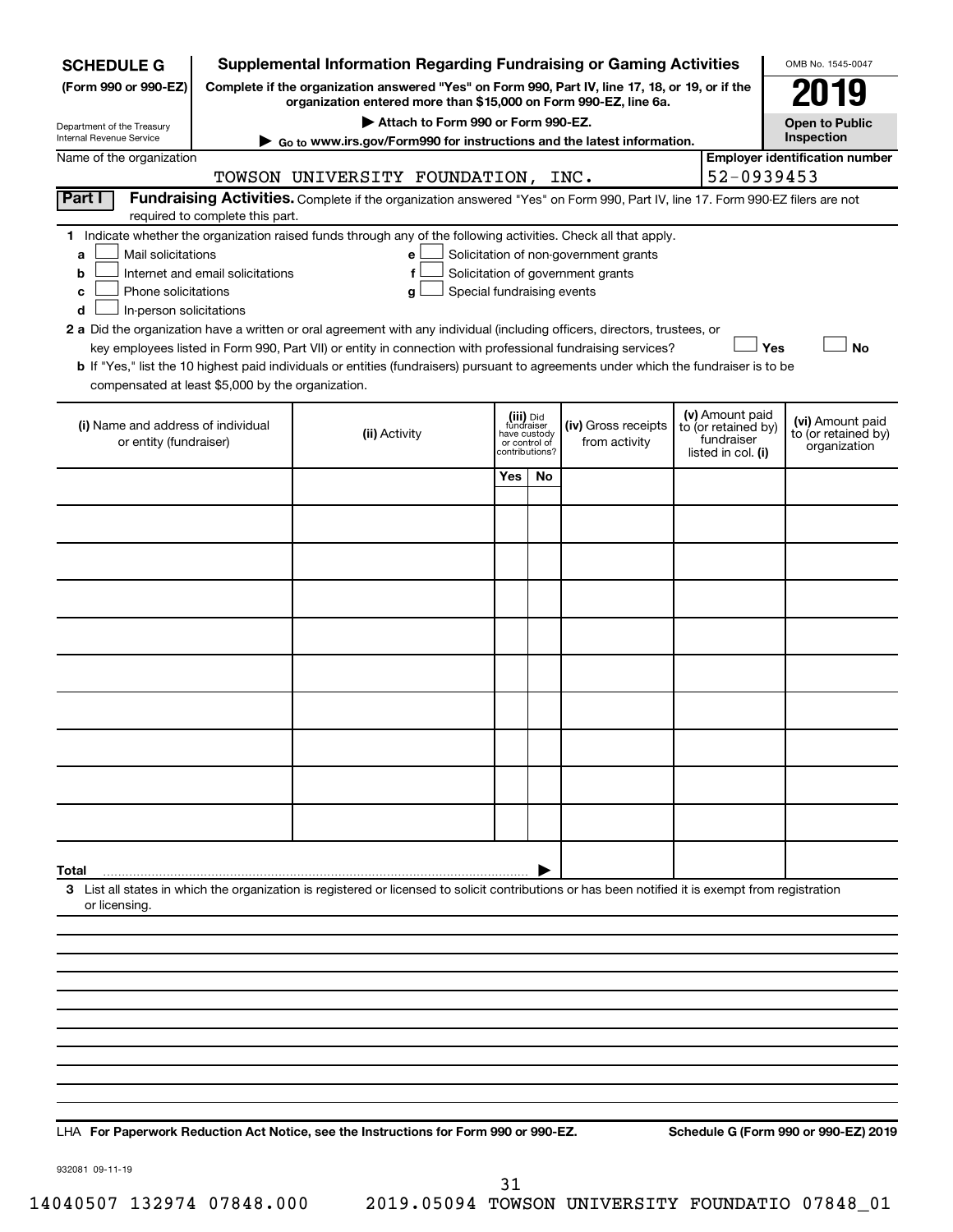52-0939453 Page 2 Schedule G (Form 990 or 990-EZ) 2019 Page TOWSON UNIVERSITY FOUNDATION, INC. 52-0939453 Part II | Fundraising Events. Complete if the organization answered "Yes" on Form 990, Part IV, line 18, or reported more than \$15,000

of fundraising event contributions and gross income on Form 990-EZ, lines 1 and 6b. List events with gross receipts greater than \$5,000.

|                        |    |                                                                                                          | $(a)$ Event #1           | $(b)$ Event #2          | (c) Other events | (d) Total events                     |
|------------------------|----|----------------------------------------------------------------------------------------------------------|--------------------------|-------------------------|------------------|--------------------------------------|
|                        |    |                                                                                                          | M'S LAX BULLBLACK & GOLD |                         |                  | (add col. (a) through                |
|                        |    |                                                                                                          | ROAST & RIN HOF GOLF TO  |                         | 8                | col. (c)                             |
|                        |    |                                                                                                          | (event type)             | (event type)            | (total number)   |                                      |
| Revenue                |    |                                                                                                          |                          |                         |                  |                                      |
|                        |    |                                                                                                          | 61,720.                  | 33,985.                 | 88,445.          | 184,150.                             |
|                        |    |                                                                                                          |                          |                         |                  |                                      |
|                        |    |                                                                                                          | 21,370.                  | 4,980.                  | 31,652.          | 58,002.                              |
|                        |    |                                                                                                          |                          |                         |                  |                                      |
|                        |    | 3 Gross income (line 1 minus line 2)                                                                     | 40,350.                  | 29,005.                 | 56,793.          | 126,148.                             |
|                        |    |                                                                                                          |                          |                         |                  |                                      |
|                        |    |                                                                                                          |                          |                         |                  |                                      |
|                        |    |                                                                                                          |                          |                         |                  |                                      |
|                        |    |                                                                                                          |                          |                         |                  |                                      |
|                        | 5. |                                                                                                          |                          |                         |                  |                                      |
|                        |    |                                                                                                          |                          |                         |                  |                                      |
|                        |    |                                                                                                          | 8,958.                   |                         | 988.             | 9,946.                               |
|                        |    |                                                                                                          |                          |                         |                  |                                      |
| <b>Direct Expenses</b> |    | 7 Food and beverages                                                                                     |                          |                         |                  |                                      |
|                        |    |                                                                                                          |                          |                         |                  |                                      |
|                        | 8. |                                                                                                          | 23,776.                  | 16, 723.                | 21, 733.         | 62,232.                              |
|                        | 9  |                                                                                                          | 3,850.                   | 865.                    | 3, 203.          | 7,918.                               |
|                        |    | 10 Direct expense summary. Add lines 4 through 9 in column (d)                                           |                          |                         |                  | 80,096.                              |
|                        |    |                                                                                                          |                          |                         |                  | 46,052.                              |
| <b>Part III</b>        |    | Gaming. Complete if the organization answered "Yes" on Form 990, Part IV, line 19, or reported more than |                          |                         |                  |                                      |
|                        |    | \$15,000 on Form 990-EZ, line 6a.                                                                        |                          |                         |                  |                                      |
|                        |    |                                                                                                          |                          | (b) Pull tabs/instant   |                  | (d) Total gaming (add                |
| Revenue                |    |                                                                                                          | (a) Bingo                | bingo/progressive bingo | (c) Other gaming | col. (a) through col. (c))           |
|                        |    |                                                                                                          |                          |                         |                  |                                      |
|                        |    |                                                                                                          |                          |                         |                  |                                      |
|                        |    |                                                                                                          |                          |                         |                  |                                      |
|                        |    |                                                                                                          |                          |                         |                  |                                      |
|                        |    |                                                                                                          |                          |                         |                  |                                      |
| <b>Direct Expenses</b> |    |                                                                                                          |                          |                         |                  |                                      |
|                        |    |                                                                                                          |                          |                         |                  |                                      |
|                        |    |                                                                                                          |                          |                         |                  |                                      |
|                        |    |                                                                                                          |                          |                         |                  |                                      |
|                        |    |                                                                                                          |                          |                         |                  |                                      |
|                        |    |                                                                                                          |                          |                         |                  |                                      |
|                        |    |                                                                                                          |                          |                         |                  |                                      |
|                        |    |                                                                                                          | Yes<br>%                 | Yes<br>%                | Yes<br>℅         |                                      |
|                        | 6. | Volunteer labor                                                                                          | No                       | No                      | No               |                                      |
|                        |    |                                                                                                          |                          |                         |                  |                                      |
|                        | 7  | Direct expense summary. Add lines 2 through 5 in column (d)                                              |                          |                         |                  |                                      |
|                        |    |                                                                                                          |                          |                         |                  |                                      |
|                        | 8  |                                                                                                          |                          |                         |                  |                                      |
|                        |    |                                                                                                          |                          |                         |                  |                                      |
| 9                      |    | Enter the state(s) in which the organization conducts gaming activities:                                 |                          |                         |                  |                                      |
|                        |    |                                                                                                          |                          |                         |                  | Yes<br><b>No</b>                     |
|                        |    | <b>b</b> If "No," explain:                                                                               |                          |                         |                  |                                      |
|                        |    |                                                                                                          |                          |                         |                  |                                      |
|                        |    |                                                                                                          |                          |                         |                  |                                      |
|                        |    |                                                                                                          |                          |                         |                  | Yes<br>No                            |
|                        |    |                                                                                                          |                          |                         |                  |                                      |
|                        |    | <b>b</b> If "Yes," explain:                                                                              |                          |                         |                  |                                      |
|                        |    |                                                                                                          |                          |                         |                  |                                      |
|                        |    |                                                                                                          |                          |                         |                  |                                      |
|                        |    | 932082 09-11-19                                                                                          |                          |                         |                  | Schedule G (Form 990 or 990-EZ) 2019 |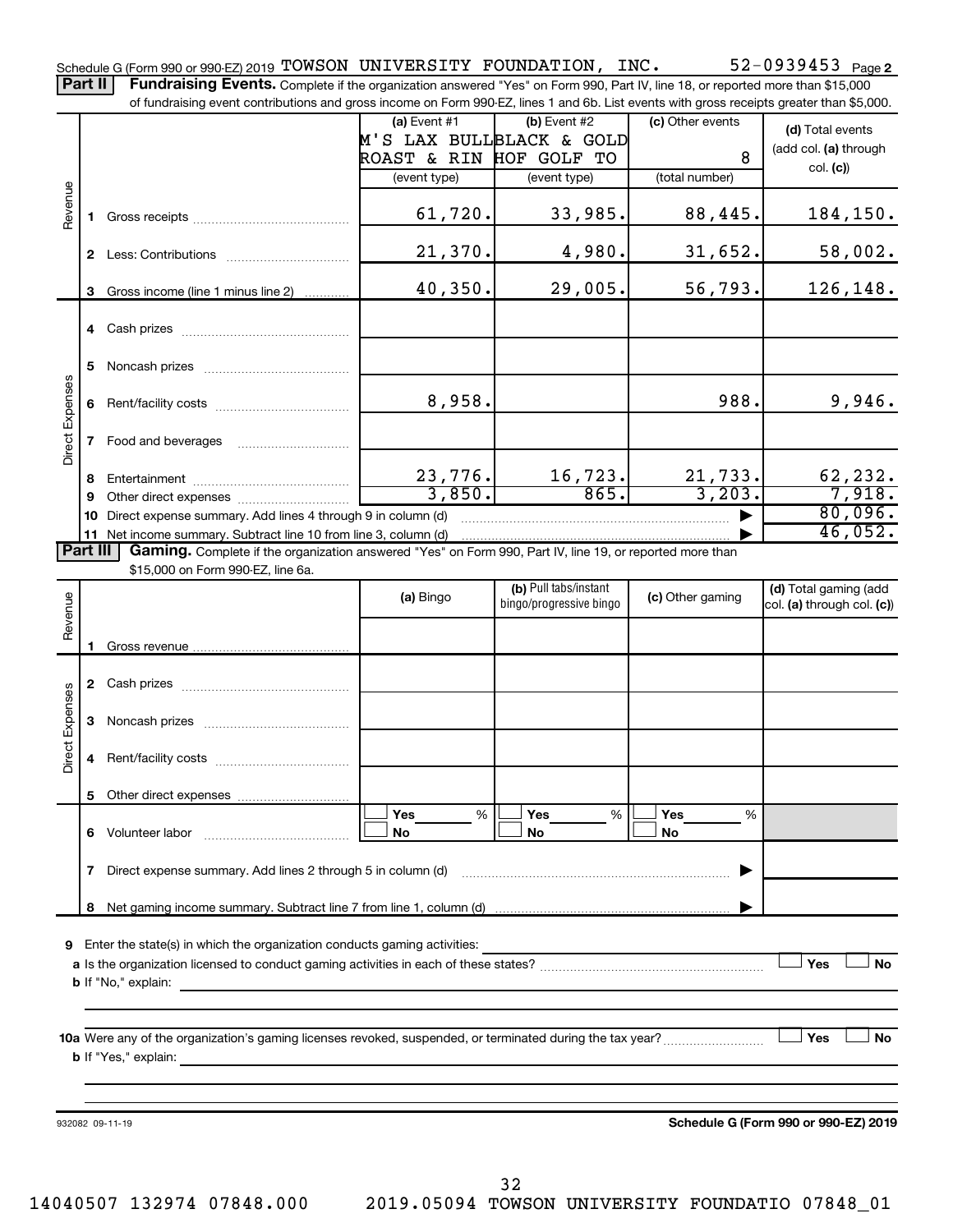| Schedule G (Form 990 or 990-EZ) 2019 TOWSON UNIVERSITY FOUNDATION, INC.                                                                                  | 52-0939453           | Page 3    |
|----------------------------------------------------------------------------------------------------------------------------------------------------------|----------------------|-----------|
|                                                                                                                                                          | ∣ Yes                | <b>No</b> |
| 12 Is the organization a grantor, beneficiary or trustee of a trust, or a member of a partnership or other entity formed                                 |                      |           |
|                                                                                                                                                          | <b>」Yes</b>          | <b>No</b> |
| <b>13</b> Indicate the percentage of gaming activity conducted in:                                                                                       |                      |           |
|                                                                                                                                                          |                      | %<br>%    |
|                                                                                                                                                          | 13 <sub>b</sub>      |           |
| 14 Enter the name and address of the person who prepares the organization's gaming/special events books and records:                                     |                      |           |
|                                                                                                                                                          |                      |           |
| Address ><br><u> 1989 - Johann Stein, marwolaethau a bhann an t-Amhainn an t-Amhainn an t-Amhainn an t-Amhainn an t-Amhainn an</u>                       |                      |           |
|                                                                                                                                                          |                      | <b>No</b> |
|                                                                                                                                                          |                      |           |
| of gaming revenue retained by the third party $\triangleright$ \$                                                                                        |                      |           |
| c If "Yes," enter name and address of the third party:                                                                                                   |                      |           |
|                                                                                                                                                          |                      |           |
|                                                                                                                                                          |                      |           |
|                                                                                                                                                          |                      |           |
| 16 Gaming manager information:                                                                                                                           |                      |           |
| Name $\triangleright$                                                                                                                                    |                      |           |
| Gaming manager compensation > \$                                                                                                                         |                      |           |
|                                                                                                                                                          |                      |           |
|                                                                                                                                                          |                      |           |
|                                                                                                                                                          |                      |           |
| Director/officer<br>Employee<br>Independent contractor                                                                                                   |                      |           |
|                                                                                                                                                          |                      |           |
| <b>17</b> Mandatory distributions:                                                                                                                       |                      |           |
| a Is the organization required under state law to make charitable distributions from the gaming proceeds to                                              | $\Box$ Yes $\Box$ No |           |
| <b>b</b> Enter the amount of distributions required under state law to be distributed to other exempt organizations or spent in the                      |                      |           |
| organization's own exempt activities during the tax year $\triangleright$ \$                                                                             |                      |           |
| Supplemental Information. Provide the explanations required by Part I, line 2b, columns (iii) and (v); and Part III, lines 9, 9b, 10b,<br><b>Part IV</b> |                      |           |
| 15b, 15c, 16, and 17b, as applicable. Also provide any additional information. See instructions.                                                         |                      |           |
|                                                                                                                                                          |                      |           |
|                                                                                                                                                          |                      |           |
|                                                                                                                                                          |                      |           |
|                                                                                                                                                          |                      |           |
|                                                                                                                                                          |                      |           |
|                                                                                                                                                          |                      |           |
|                                                                                                                                                          |                      |           |
|                                                                                                                                                          |                      |           |
|                                                                                                                                                          |                      |           |
|                                                                                                                                                          |                      |           |
|                                                                                                                                                          |                      |           |
|                                                                                                                                                          |                      |           |
|                                                                                                                                                          |                      |           |
|                                                                                                                                                          |                      |           |
| Schedule G (Form 990 or 990-EZ) 2019<br>932083 09-11-19<br>33                                                                                            |                      |           |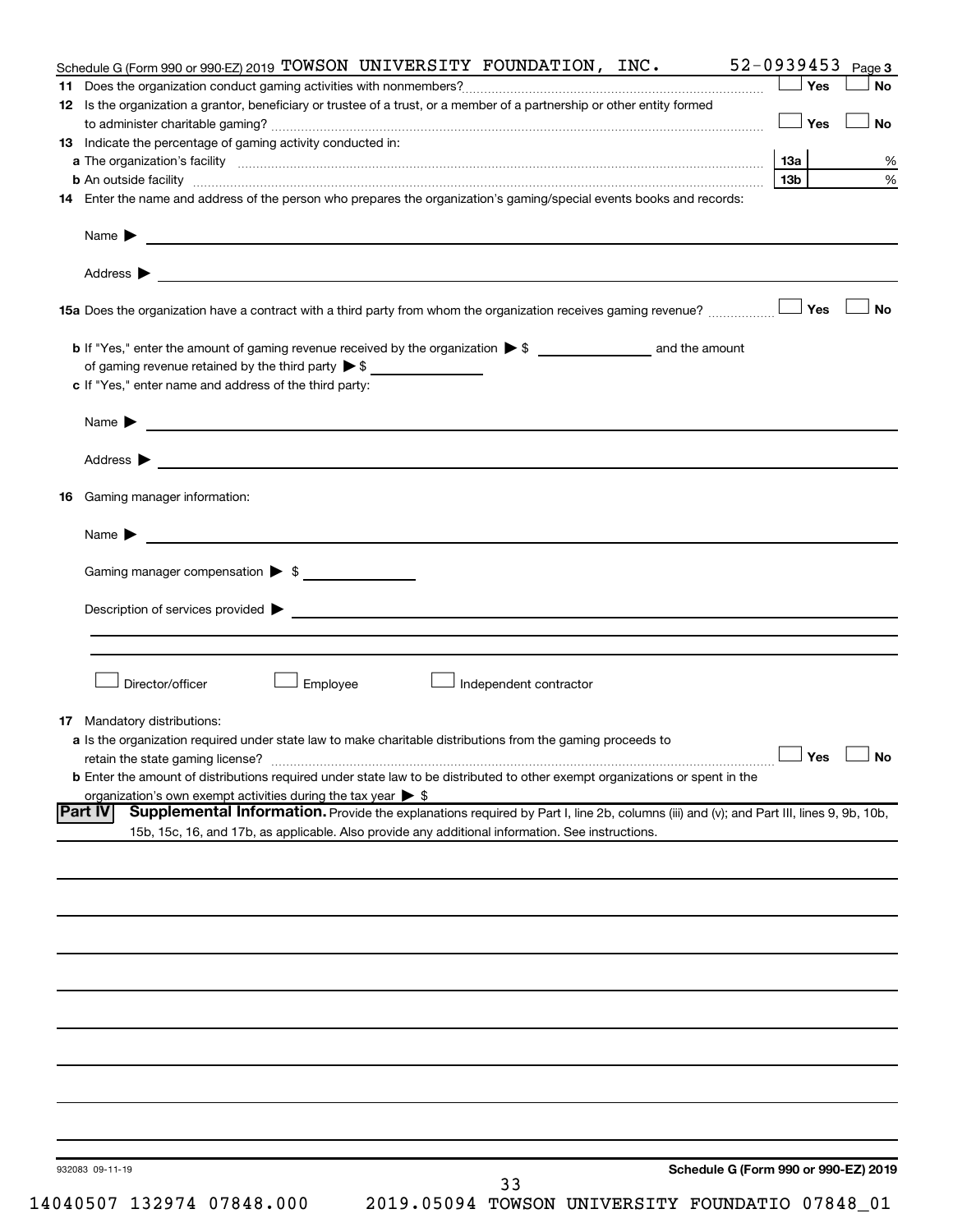|                 | Schedule G (Form 990 or 990-EZ) TOWSON UNI<br><b>Part IV   Supplemental Information</b> (continued) |  | TOWSON UNIVERSITY FOUNDATION, INC. | $52 - 0939453$ Page 4           |  |
|-----------------|-----------------------------------------------------------------------------------------------------|--|------------------------------------|---------------------------------|--|
|                 |                                                                                                     |  |                                    |                                 |  |
|                 |                                                                                                     |  |                                    |                                 |  |
|                 |                                                                                                     |  |                                    |                                 |  |
|                 |                                                                                                     |  |                                    |                                 |  |
|                 |                                                                                                     |  |                                    |                                 |  |
|                 |                                                                                                     |  |                                    |                                 |  |
|                 |                                                                                                     |  |                                    |                                 |  |
|                 |                                                                                                     |  |                                    |                                 |  |
|                 |                                                                                                     |  |                                    |                                 |  |
|                 |                                                                                                     |  |                                    |                                 |  |
|                 |                                                                                                     |  |                                    |                                 |  |
|                 |                                                                                                     |  |                                    |                                 |  |
|                 |                                                                                                     |  |                                    |                                 |  |
|                 |                                                                                                     |  |                                    |                                 |  |
|                 |                                                                                                     |  |                                    |                                 |  |
|                 |                                                                                                     |  |                                    |                                 |  |
|                 |                                                                                                     |  |                                    |                                 |  |
|                 |                                                                                                     |  |                                    |                                 |  |
|                 |                                                                                                     |  |                                    |                                 |  |
|                 |                                                                                                     |  |                                    |                                 |  |
|                 |                                                                                                     |  |                                    |                                 |  |
|                 |                                                                                                     |  |                                    |                                 |  |
|                 |                                                                                                     |  |                                    |                                 |  |
|                 |                                                                                                     |  |                                    |                                 |  |
|                 |                                                                                                     |  |                                    |                                 |  |
|                 |                                                                                                     |  |                                    |                                 |  |
|                 |                                                                                                     |  |                                    |                                 |  |
|                 |                                                                                                     |  |                                    |                                 |  |
|                 |                                                                                                     |  |                                    |                                 |  |
|                 |                                                                                                     |  |                                    |                                 |  |
|                 |                                                                                                     |  |                                    |                                 |  |
|                 |                                                                                                     |  |                                    |                                 |  |
|                 |                                                                                                     |  |                                    |                                 |  |
|                 |                                                                                                     |  |                                    |                                 |  |
|                 |                                                                                                     |  |                                    |                                 |  |
|                 |                                                                                                     |  |                                    |                                 |  |
|                 |                                                                                                     |  |                                    |                                 |  |
|                 |                                                                                                     |  |                                    |                                 |  |
|                 |                                                                                                     |  |                                    |                                 |  |
|                 |                                                                                                     |  |                                    |                                 |  |
|                 |                                                                                                     |  |                                    |                                 |  |
|                 |                                                                                                     |  |                                    |                                 |  |
|                 |                                                                                                     |  |                                    |                                 |  |
|                 |                                                                                                     |  |                                    |                                 |  |
|                 |                                                                                                     |  |                                    |                                 |  |
|                 |                                                                                                     |  |                                    |                                 |  |
|                 |                                                                                                     |  |                                    |                                 |  |
|                 |                                                                                                     |  |                                    |                                 |  |
|                 |                                                                                                     |  |                                    |                                 |  |
|                 |                                                                                                     |  |                                    |                                 |  |
|                 |                                                                                                     |  |                                    |                                 |  |
|                 |                                                                                                     |  |                                    | Schedule G (Form 990 or 990-EZ) |  |
| 932084 04-01-19 |                                                                                                     |  | 34                                 |                                 |  |
|                 |                                                                                                     |  |                                    |                                 |  |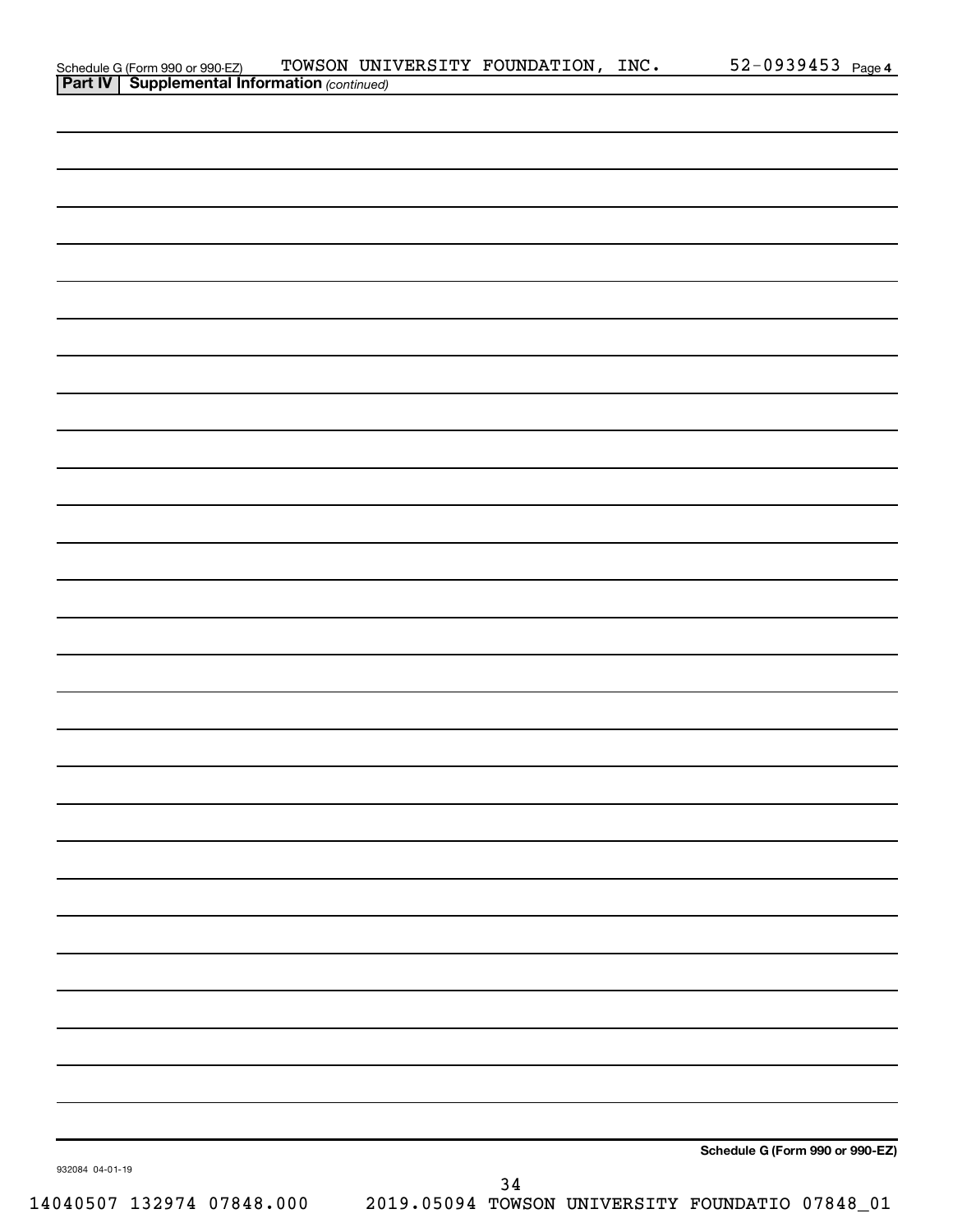| <b>SCHEDULE I</b><br>(Form 990)                                                                                                                                                                                                                                                                            | <b>Grants and Other Assistance to Organizations,</b><br>Governments, and Individuals in the United States<br>Complete if the organization answered "Yes" on Form 990, Part IV, line 21 or 22. |                                    |                             |                                         |                                                                |                                          |                                                       |  |  |  |
|------------------------------------------------------------------------------------------------------------------------------------------------------------------------------------------------------------------------------------------------------------------------------------------------------------|-----------------------------------------------------------------------------------------------------------------------------------------------------------------------------------------------|------------------------------------|-----------------------------|-----------------------------------------|----------------------------------------------------------------|------------------------------------------|-------------------------------------------------------|--|--|--|
| Attach to Form 990.<br><b>Open to Public</b><br>Department of the Treasury<br>Internal Revenue Service<br>Go to www.irs.gov/Form990 for the latest information.                                                                                                                                            |                                                                                                                                                                                               |                                    |                             |                                         |                                                                |                                          |                                                       |  |  |  |
| Name of the organization                                                                                                                                                                                                                                                                                   |                                                                                                                                                                                               | TOWSON UNIVERSITY FOUNDATION, INC. |                             |                                         |                                                                |                                          | <b>Employer identification number</b><br>52-0939453   |  |  |  |
| Part I<br><b>General Information on Grants and Assistance</b>                                                                                                                                                                                                                                              |                                                                                                                                                                                               |                                    |                             |                                         |                                                                |                                          |                                                       |  |  |  |
| Does the organization maintain records to substantiate the amount of the grants or assistance, the grantees' eligibility for the grants or assistance, and the selection<br>$\mathbf 1$<br>2 Describe in Part IV the organization's procedures for monitoring the use of grant funds in the United States. |                                                                                                                                                                                               |                                    |                             |                                         |                                                                |                                          | $\lceil \text{X} \rceil$ Yes<br>l No                  |  |  |  |
| Part II<br>Grants and Other Assistance to Domestic Organizations and Domestic Governments. Complete if the organization answered "Yes" on Form 990, Part IV, line 21, for any                                                                                                                              |                                                                                                                                                                                               |                                    |                             |                                         |                                                                |                                          |                                                       |  |  |  |
| recipient that received more than \$5,000. Part II can be duplicated if additional space is needed.                                                                                                                                                                                                        |                                                                                                                                                                                               |                                    |                             |                                         |                                                                |                                          |                                                       |  |  |  |
| <b>1 (a)</b> Name and address of organization<br>or government                                                                                                                                                                                                                                             | (b) EIN                                                                                                                                                                                       | (c) IRC section<br>(if applicable) | (d) Amount of<br>cash grant | (e) Amount of<br>non-cash<br>assistance | (f) Method of<br>valuation (book,<br>FMV, appraisal,<br>other) | (g) Description of<br>noncash assistance | (h) Purpose of grant<br>or assistance                 |  |  |  |
| TOWSON UNIVERSITY<br>8000 YORK ROAD<br>TOWSON, MD 21252-0001                                                                                                                                                                                                                                               | 52-6002033                                                                                                                                                                                    | 501(C)(3)                          | 2,150,424.                  | $\mathbf 0$                             |                                                                |                                          | SCHOLARSHIPS AND AWARDS<br>TO VARIOUS RECIPIENTS      |  |  |  |
| TOWSON UNIVERSITY<br>8000 YORK ROAD<br>TOWSON, MD 21252-0001                                                                                                                                                                                                                                               | $52 - 6002033$                                                                                                                                                                                | 501(C)(3)                          | $\mathbf{0}$ .              | 361.076.FMV                             |                                                                | EOUIPMENT                                | EQUIPMENT FOR USE OF<br>TOWSON UNIVERSITY<br>STUDENTS |  |  |  |
| TOWSON UNIVERSITY<br>8000 YORK ROAD<br>TOWSON, MD 21252-0001                                                                                                                                                                                                                                               | $52 - 6002033$                                                                                                                                                                                | 501(C)(3)                          | 1,251,058.                  | $\mathbf{0}$ .                          |                                                                |                                          | SEE SCHEDULE I PART IV                                |  |  |  |
|                                                                                                                                                                                                                                                                                                            |                                                                                                                                                                                               |                                    |                             |                                         |                                                                |                                          |                                                       |  |  |  |
|                                                                                                                                                                                                                                                                                                            |                                                                                                                                                                                               |                                    |                             |                                         |                                                                |                                          |                                                       |  |  |  |
|                                                                                                                                                                                                                                                                                                            |                                                                                                                                                                                               |                                    |                             |                                         |                                                                |                                          |                                                       |  |  |  |
| Enter total number of other organizations listed in the line 1 table<br>3                                                                                                                                                                                                                                  |                                                                                                                                                                                               |                                    |                             |                                         |                                                                |                                          | $\overline{3}$ .<br>$\overline{0}$ .                  |  |  |  |

**For Paperwork Reduction Act Notice, see the Instructions for Form 990. Schedule I (Form 990) (2019)** LHA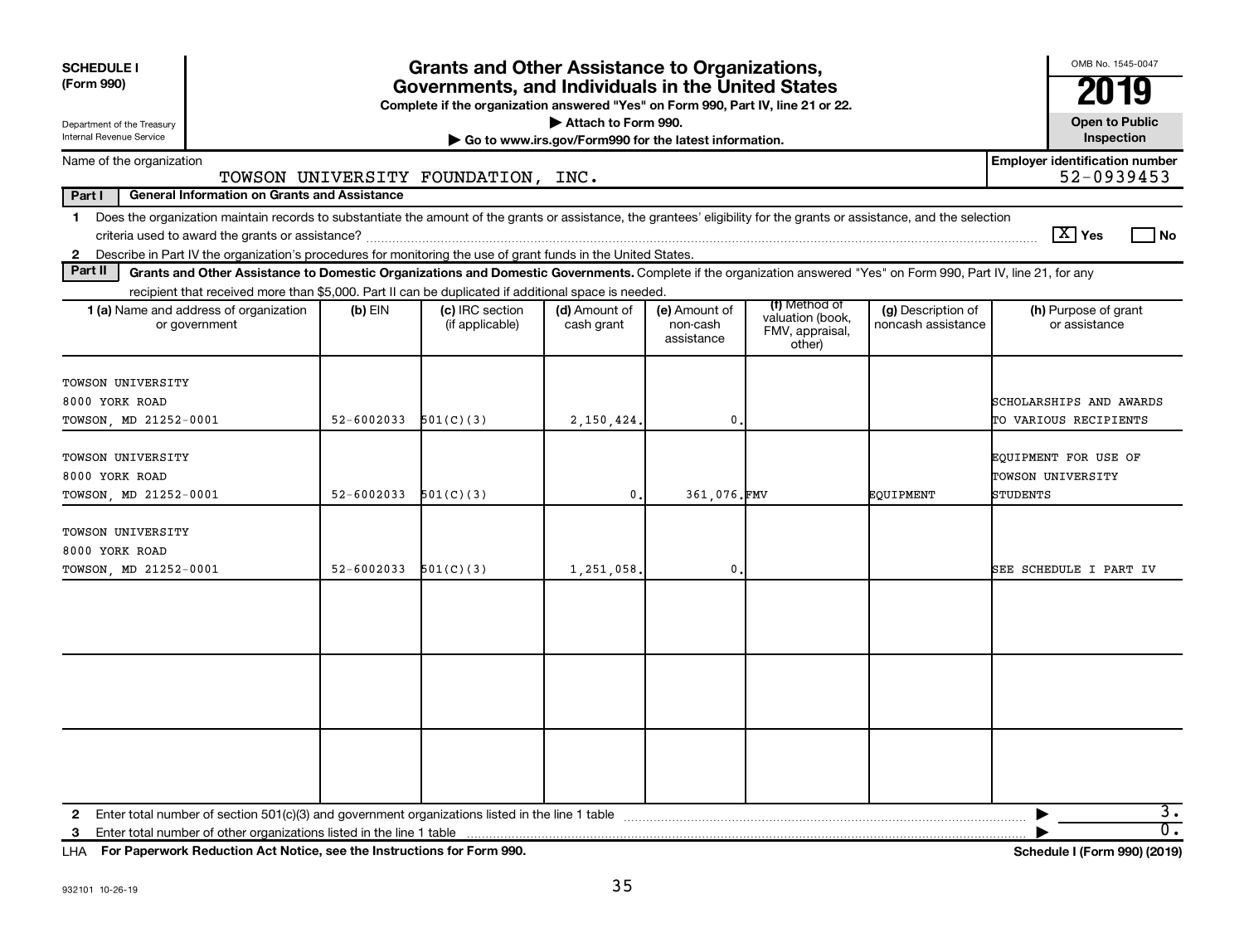### Schedule I (Form 990) (2019) TOWSON UNIVERSITY FOUNDATION, INC.  $52-0939453$  Page

**2**

Part III | Grants and Other Assistance to Domestic Individuals. Complete if the organization answered "Yes" on Form 990, Part IV, line 22. Part III can be duplicated if additional space is needed.

| (a) Type of grant or assistance | (b) Number of<br>recipients | (c) Amount of<br>cash grant | (d) Amount of non-<br>cash assistance | (e) Method of valuation<br>(book, FMV, appraisal, other) | (f) Description of noncash assistance |
|---------------------------------|-----------------------------|-----------------------------|---------------------------------------|----------------------------------------------------------|---------------------------------------|
|                                 |                             |                             |                                       |                                                          |                                       |
|                                 |                             |                             |                                       |                                                          |                                       |
|                                 |                             |                             |                                       |                                                          |                                       |
|                                 |                             |                             |                                       |                                                          |                                       |
|                                 |                             |                             |                                       |                                                          |                                       |
|                                 |                             |                             |                                       |                                                          |                                       |
|                                 |                             |                             |                                       |                                                          |                                       |
|                                 |                             |                             |                                       |                                                          |                                       |
|                                 |                             |                             |                                       |                                                          |                                       |
|                                 |                             |                             |                                       |                                                          |                                       |

Part IV | Supplemental Information. Provide the information required in Part I, line 2; Part III, column (b); and any other additional information.

SCHEDULE I, PART II

GRANTS INCLUDE REIMBURSEMENTS TO COVER EXPENSES PAID FOR BY TOWSON

UNIVERSITY, INCLUDING PAYROLL, COPIES, PRINTING, AND OTHER EXPENSES

INCURRED BY TOWSON UNIVERSITY.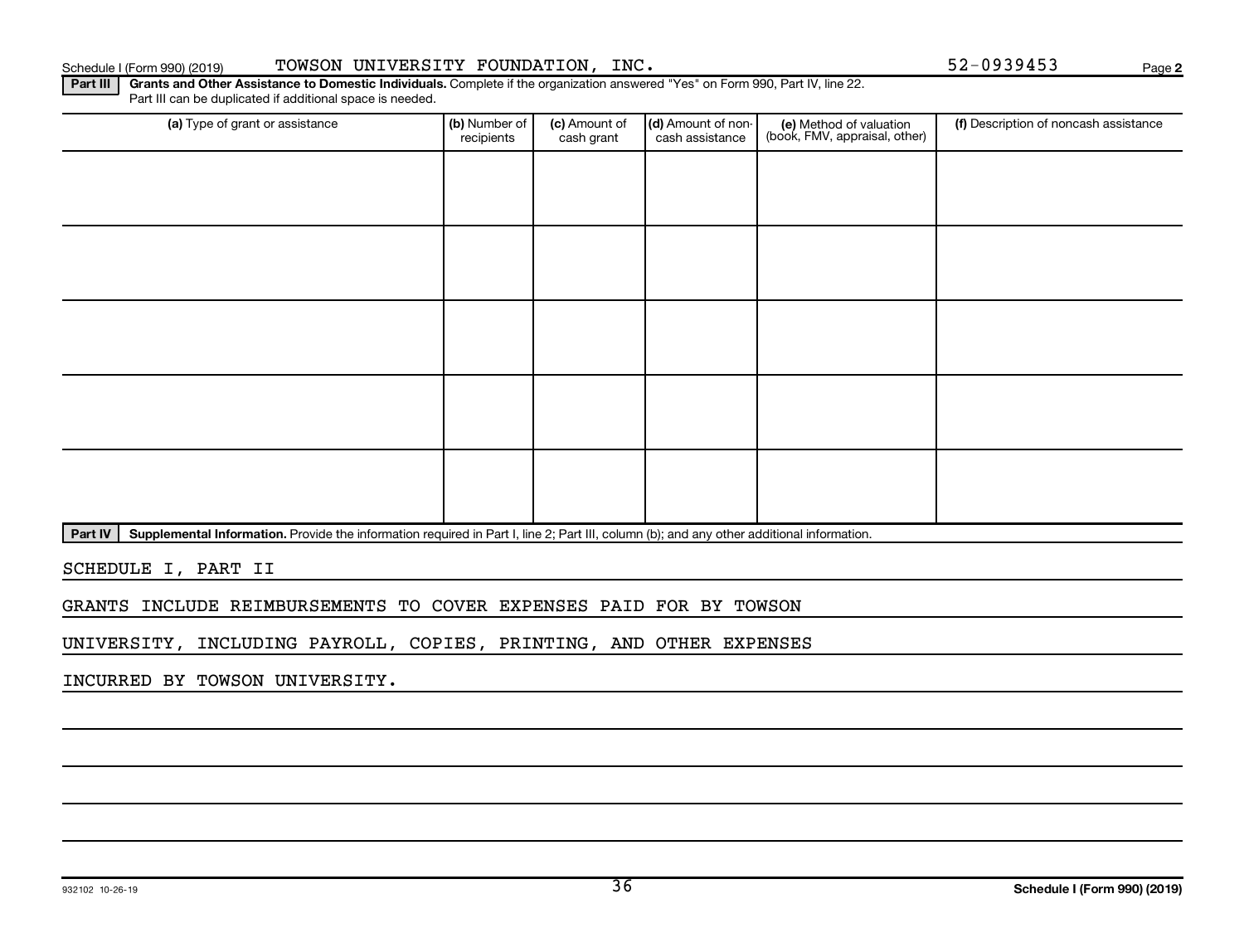| <b>SCHEDULE J</b>                                      | <b>Compensation Information</b>                                                                                                                                                                      |                                       | OMB No. 1545-0047     |                             |
|--------------------------------------------------------|------------------------------------------------------------------------------------------------------------------------------------------------------------------------------------------------------|---------------------------------------|-----------------------|-----------------------------|
| (Form 990)                                             | 019                                                                                                                                                                                                  |                                       |                       |                             |
|                                                        | For certain Officers, Directors, Trustees, Key Employees, and Highest<br><b>Compensated Employees</b>                                                                                                |                                       |                       |                             |
|                                                        | Complete if the organization answered "Yes" on Form 990, Part IV, line 23.<br>Attach to Form 990.                                                                                                    |                                       | <b>Open to Public</b> |                             |
| Department of the Treasury<br>Internal Revenue Service | Go to www.irs.gov/Form990 for instructions and the latest information.                                                                                                                               |                                       | Inspection            |                             |
|                                                        | Name of the organization                                                                                                                                                                             | <b>Employer identification number</b> |                       |                             |
|                                                        | TOWSON UNIVERSITY FOUNDATION, INC.                                                                                                                                                                   | 52-0939453                            |                       |                             |
| Part I                                                 | <b>Questions Regarding Compensation</b>                                                                                                                                                              |                                       |                       |                             |
|                                                        |                                                                                                                                                                                                      |                                       | <b>Yes</b>            | No                          |
|                                                        | Check the appropriate box(es) if the organization provided any of the following to or for a person listed on Form 990,                                                                               |                                       |                       |                             |
|                                                        | Part VII, Section A, line 1a. Complete Part III to provide any relevant information regarding these items.                                                                                           |                                       |                       |                             |
|                                                        | First-class or charter travel<br>Housing allowance or residence for personal use                                                                                                                     |                                       |                       |                             |
|                                                        | Travel for companions<br>Payments for business use of personal residence                                                                                                                             |                                       |                       |                             |
|                                                        | Tax indemnification and gross-up payments<br>Health or social club dues or initiation fees                                                                                                           |                                       |                       |                             |
|                                                        | Discretionary spending account<br>Personal services (such as maid, chauffeur, chef)                                                                                                                  |                                       |                       |                             |
|                                                        |                                                                                                                                                                                                      |                                       |                       |                             |
|                                                        | <b>b</b> If any of the boxes on line 1a are checked, did the organization follow a written policy regarding payment or                                                                               |                                       |                       |                             |
|                                                        | reimbursement or provision of all of the expenses described above? If "No," complete Part III to explain                                                                                             | 1b                                    |                       |                             |
| 2                                                      | Did the organization require substantiation prior to reimbursing or allowing expenses incurred by all directors,                                                                                     |                                       |                       |                             |
|                                                        |                                                                                                                                                                                                      | $\mathbf{2}$                          |                       |                             |
|                                                        |                                                                                                                                                                                                      |                                       |                       |                             |
| З                                                      | Indicate which, if any, of the following the organization used to establish the compensation of the organization's                                                                                   |                                       |                       |                             |
|                                                        | CEO/Executive Director. Check all that apply. Do not check any boxes for methods used by a related organization to<br>establish compensation of the CEO/Executive Director, but explain in Part III. |                                       |                       |                             |
|                                                        | $\underline{\mathbf{X}}$ Written employment contract                                                                                                                                                 |                                       |                       |                             |
|                                                        | Compensation committee<br>Compensation survey or study<br>Independent compensation consultant                                                                                                        |                                       |                       |                             |
|                                                        | $\mathbf{X}$<br>$\lfloor \underline{X} \rfloor$ Form 990 of other organizations<br>Approval by the board or compensation committee                                                                   |                                       |                       |                             |
|                                                        |                                                                                                                                                                                                      |                                       |                       |                             |
| 4                                                      | During the year, did any person listed on Form 990, Part VII, Section A, line 1a, with respect to the filing                                                                                         |                                       |                       |                             |
|                                                        | organization or a related organization:                                                                                                                                                              |                                       |                       |                             |
| а                                                      | Receive a severance payment or change-of-control payment?                                                                                                                                            | 4a                                    |                       | х                           |
| b                                                      |                                                                                                                                                                                                      | 4b                                    |                       | $\overline{\text{x}}$       |
| с                                                      |                                                                                                                                                                                                      | 4c                                    |                       | $\overline{\textnormal{x}}$ |
|                                                        | If "Yes" to any of lines 4a-c, list the persons and provide the applicable amounts for each item in Part III.                                                                                        |                                       |                       |                             |
|                                                        |                                                                                                                                                                                                      |                                       |                       |                             |
|                                                        | Only section 501(c)(3), 501(c)(4), and 501(c)(29) organizations must complete lines 5-9.                                                                                                             |                                       |                       |                             |
|                                                        | For persons listed on Form 990, Part VII, Section A, line 1a, did the organization pay or accrue any compensation                                                                                    |                                       |                       |                             |
|                                                        | contingent on the revenues of:                                                                                                                                                                       |                                       |                       |                             |
| a                                                      |                                                                                                                                                                                                      | 5a                                    |                       | х                           |
|                                                        |                                                                                                                                                                                                      | 5b                                    |                       | $\overline{\mathbf{X}}$     |
|                                                        | If "Yes" on line 5a or 5b, describe in Part III.                                                                                                                                                     |                                       |                       |                             |
| 6.                                                     | For persons listed on Form 990, Part VII, Section A, line 1a, did the organization pay or accrue any compensation                                                                                    |                                       |                       |                             |
|                                                        | contingent on the net earnings of:                                                                                                                                                                   |                                       |                       |                             |
| a                                                      |                                                                                                                                                                                                      | 6а                                    |                       | х                           |
|                                                        |                                                                                                                                                                                                      | 6b                                    |                       | $\overline{\mathbf{X}}$     |
|                                                        | If "Yes" on line 6a or 6b, describe in Part III.                                                                                                                                                     |                                       |                       |                             |
|                                                        | 7 For persons listed on Form 990, Part VII, Section A, line 1a, did the organization provide any nonfixed payments                                                                                   |                                       |                       |                             |
|                                                        |                                                                                                                                                                                                      | 7                                     |                       | x                           |
| 8                                                      | Were any amounts reported on Form 990, Part VII, paid or accrued pursuant to a contract that was subject to the                                                                                      |                                       |                       |                             |
|                                                        |                                                                                                                                                                                                      | 8                                     |                       | х                           |
| 9                                                      | If "Yes" on line 8, did the organization also follow the rebuttable presumption procedure described in                                                                                               |                                       |                       |                             |
|                                                        |                                                                                                                                                                                                      | 9                                     |                       |                             |
|                                                        | LHA For Paperwork Reduction Act Notice, see the Instructions for Form 990.                                                                                                                           | Schedule J (Form 990) 2019            |                       |                             |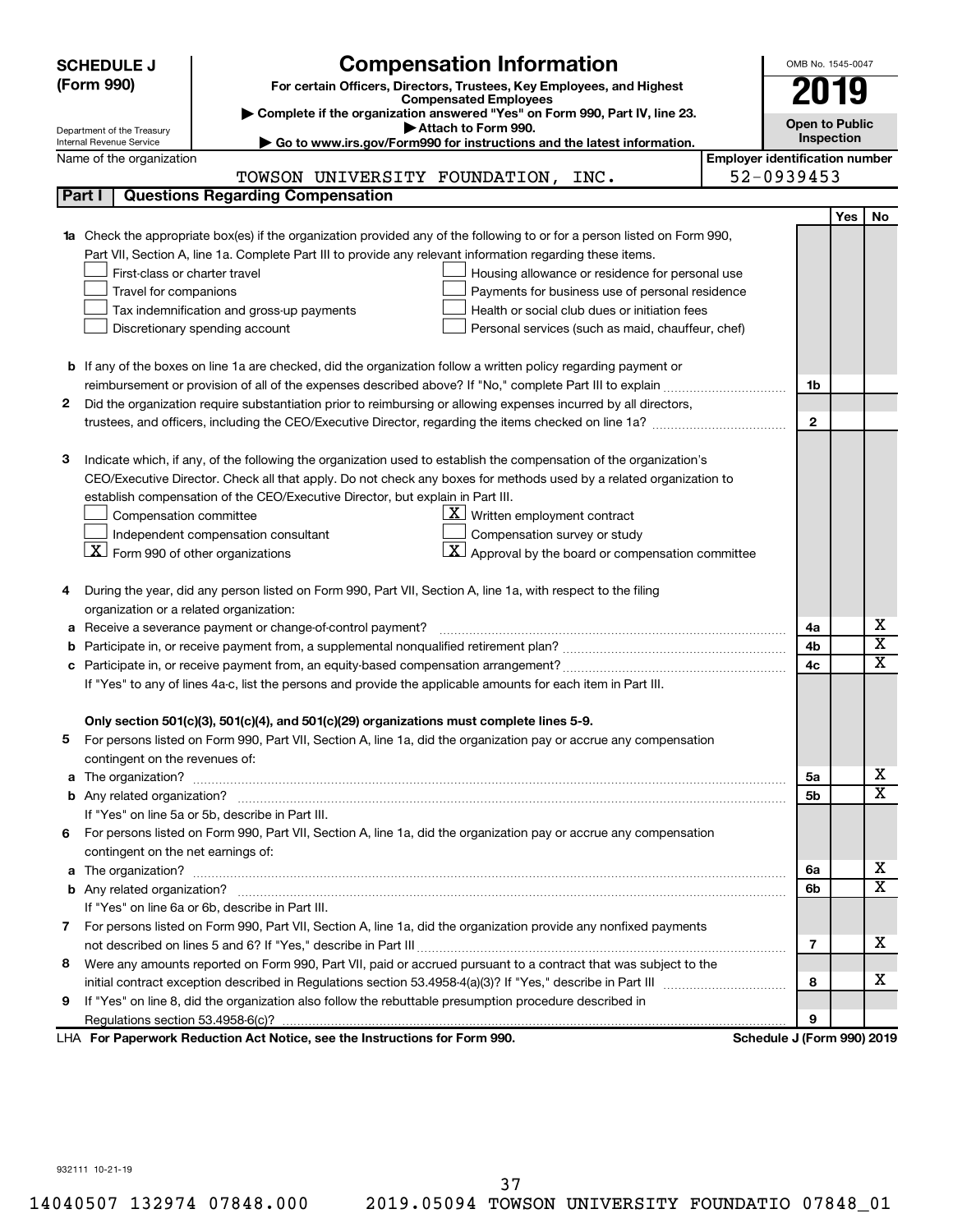### Part II | Officers, Directors, Trustees, Key Employees, and Highest Compensated Employees. Use duplicate copies if additional space is needed.

For each individual whose compensation must be reported on Schedule J, report compensation from the organization on row (i) and from related organizations, described in the instructions, on row (ii). Do not list any individuals that aren't listed on Form 990, Part VII.

Note: The sum of columns (B)(i)-(iii) for each listed individual must equal the total amount of Form 990, Part VII, Section A, line 1a, applicable column (D) and (E) amounts for that individual.

| (A) Name and Title        |                                      |                          | (B) Breakdown of W-2 and/or 1099-MISC compensation |                                           | (C) Retirement and<br>other deferred | (D) Nontaxable<br>benefits | (E) Total of columns | (F) Compensation<br>in column (B)         |
|---------------------------|--------------------------------------|--------------------------|----------------------------------------------------|-------------------------------------------|--------------------------------------|----------------------------|----------------------|-------------------------------------------|
|                           |                                      | (i) Base<br>compensation | (ii) Bonus &<br>incentive<br>compensation          | (iii) Other<br>reportable<br>compensation | compensation                         |                            | $(B)(i)$ - $(D)$     | reported as deferred<br>on prior Form 990 |
| JOHN J. MEASE, JR.<br>(1) | (i)                                  | 151,447.                 | $\overline{0}$ .                                   | $\overline{\mathfrak{o}}$ .               | 10,980.                              | $\overline{0}$ .           | 162, 427.            | $\overline{0}$ .                          |
| VICE PRESIDENT/ CFO       | (ii)                                 | $\overline{0}$ .         | σ.                                                 | $\overline{0}$ .                          | $\overline{\mathfrak{o}}$ .          | $\overline{0}$ .           | $\overline{0}$ .     | $\overline{0}$ .                          |
|                           | (i)                                  |                          |                                                    |                                           |                                      |                            |                      |                                           |
|                           | (ii)                                 |                          |                                                    |                                           |                                      |                            |                      |                                           |
|                           | (i)                                  |                          |                                                    |                                           |                                      |                            |                      |                                           |
|                           | (ii)                                 |                          |                                                    |                                           |                                      |                            |                      |                                           |
|                           | $(\sf{i})$                           |                          |                                                    |                                           |                                      |                            |                      |                                           |
|                           | (ii)                                 |                          |                                                    |                                           |                                      |                            |                      |                                           |
|                           | $(\sf{i})$                           |                          |                                                    |                                           |                                      |                            |                      |                                           |
|                           | (ii)                                 |                          |                                                    |                                           |                                      |                            |                      |                                           |
|                           | (i)                                  |                          |                                                    |                                           |                                      |                            |                      |                                           |
|                           | (ii)                                 |                          |                                                    |                                           |                                      |                            |                      |                                           |
|                           | (i)                                  |                          |                                                    |                                           |                                      |                            |                      |                                           |
|                           | (ii)                                 |                          |                                                    |                                           |                                      |                            |                      |                                           |
|                           | $(\sf{i})$                           |                          |                                                    |                                           |                                      |                            |                      |                                           |
|                           | (ii)                                 |                          |                                                    |                                           |                                      |                            |                      |                                           |
|                           | $(\sf{i})$                           |                          |                                                    |                                           |                                      |                            |                      |                                           |
|                           | (ii)                                 |                          |                                                    |                                           |                                      |                            |                      |                                           |
|                           | $\qquad \qquad \textbf{(i)}$<br>(ii) |                          |                                                    |                                           |                                      |                            |                      |                                           |
|                           | (i)                                  |                          |                                                    |                                           |                                      |                            |                      |                                           |
|                           | (ii)                                 |                          |                                                    |                                           |                                      |                            |                      |                                           |
|                           | $(\sf{i})$                           |                          |                                                    |                                           |                                      |                            |                      |                                           |
|                           | (ii)                                 |                          |                                                    |                                           |                                      |                            |                      |                                           |
|                           | $(\sf{i})$                           |                          |                                                    |                                           |                                      |                            |                      |                                           |
|                           | (ii)                                 |                          |                                                    |                                           |                                      |                            |                      |                                           |
|                           | $\qquad \qquad \textbf{(i)}$         |                          |                                                    |                                           |                                      |                            |                      |                                           |
|                           | (ii)                                 |                          |                                                    |                                           |                                      |                            |                      |                                           |
|                           | $\qquad \qquad \textbf{(i)}$         |                          |                                                    |                                           |                                      |                            |                      |                                           |
|                           | (ii)                                 |                          |                                                    |                                           |                                      |                            |                      |                                           |
|                           | $(\sf{i})$                           |                          |                                                    |                                           |                                      |                            |                      |                                           |
|                           | (ii)                                 |                          |                                                    |                                           |                                      |                            |                      |                                           |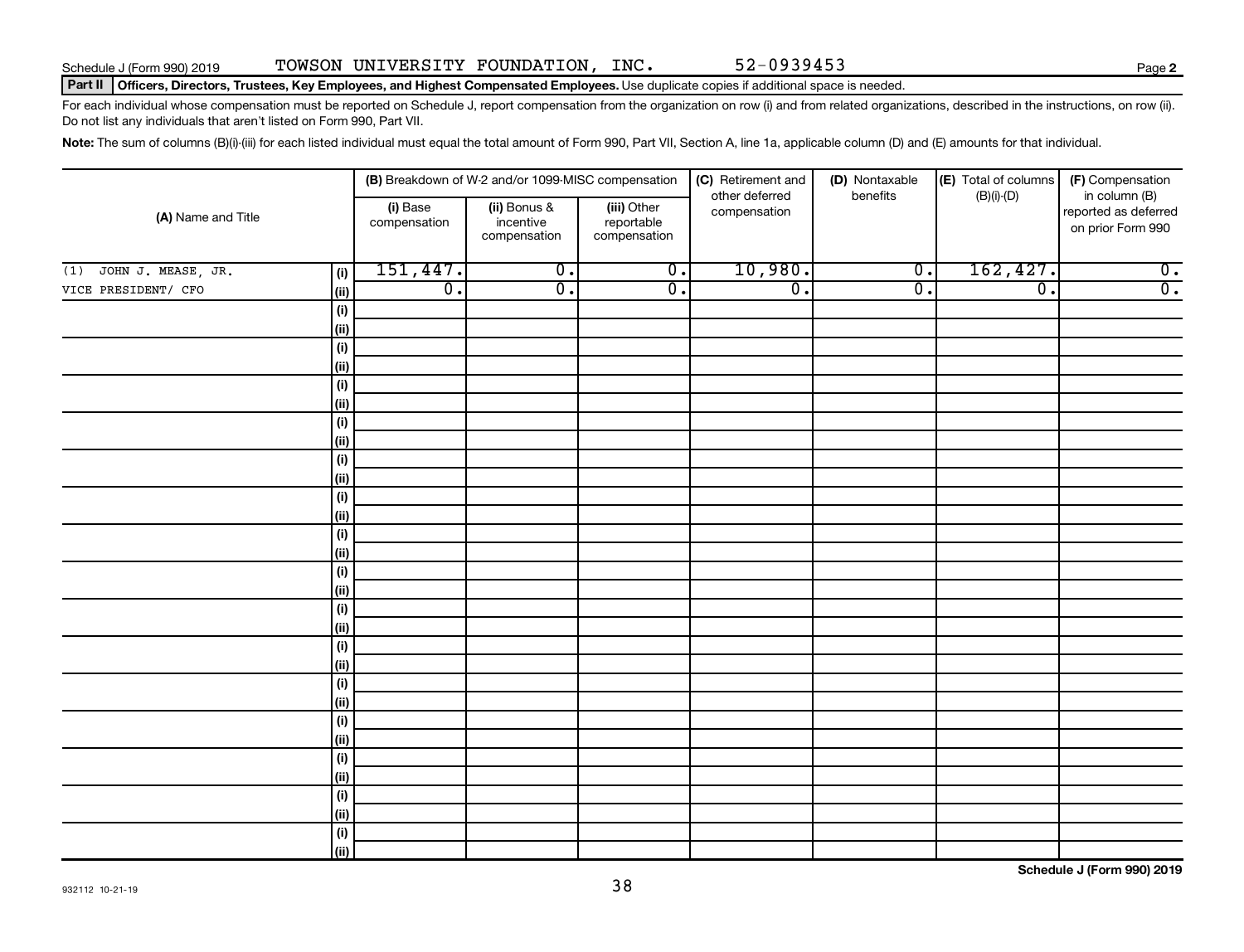### **Part III Supplemental Information**

Provide the information, explanation, or descriptions required for Part I, lines 1a, 1b, 3, 4a, 4b, 4c, 5a, 5b, 6a, 6b, 7, and 8, and for Part II. Also complete this part for any additional information.

**Schedule J (Form 990) 2019**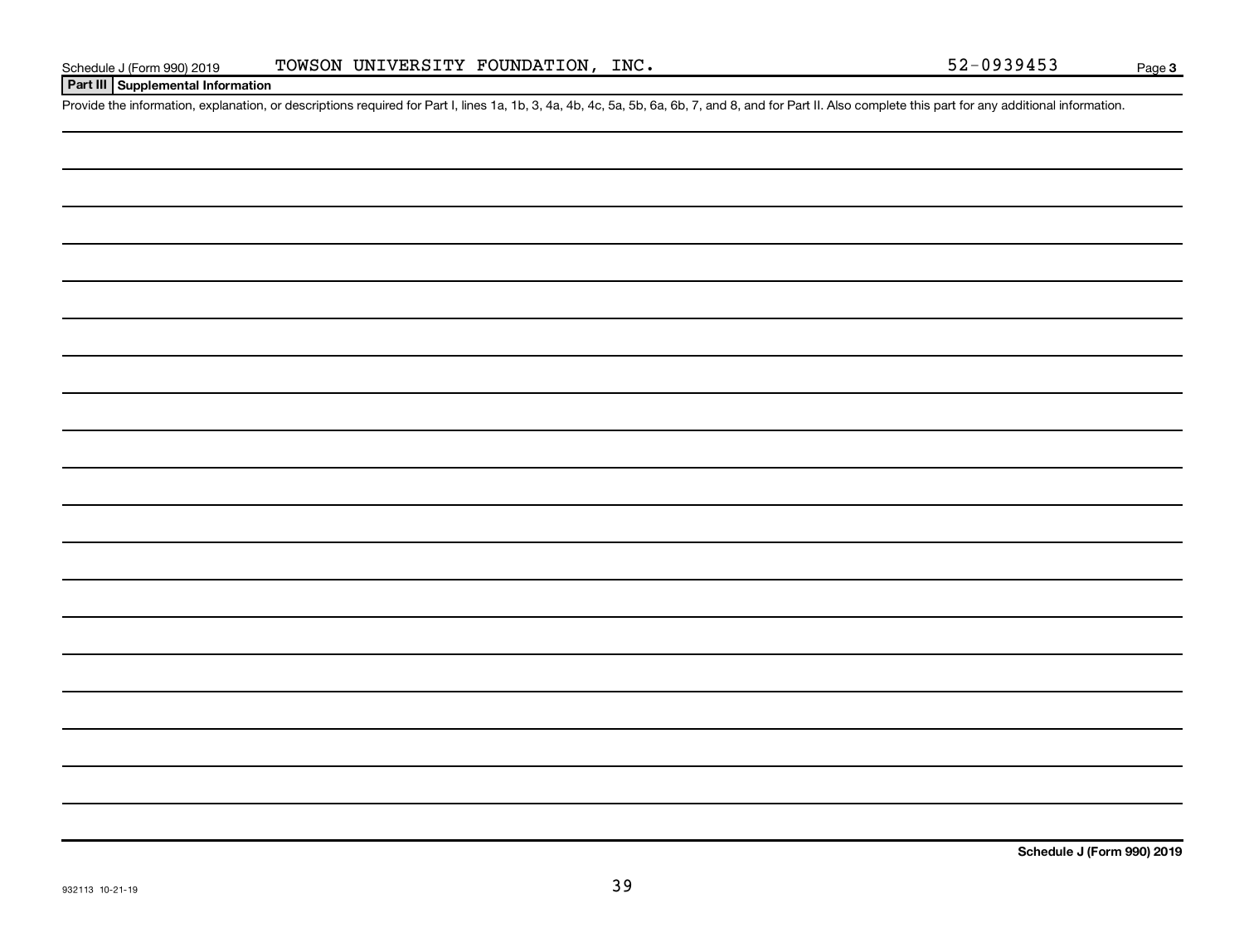### **SCHEDULE M (Form 990)**

### **Noncash Contributions**

OMB No. 1545-0047

Department of the Treasury Internal Revenue Service

Name of the organization

◆ Complete if the organizations answered "Yes" on Form 990, Part IV, lines 29 or 30.<br>▶ Complete if the organizations answered "Yes" on Form 990, Part IV, lines 29 or 30. **Attach to Form 990.**  $\blacktriangleright$ 

 **Go to www.irs.gov/Form990 for instructions and the latest information.** J

**Inspection Employer identification number**

**Open to Public**

| TOWSON UNIVERSITY FOUNDATION, | INC. | $52 - 0939453$ |
|-------------------------------|------|----------------|
|                               |      |                |

| Part I | <b>Types of Property</b>                                                                                                       |                               |                                      |                                                    |    |                                                              |            |     |    |  |
|--------|--------------------------------------------------------------------------------------------------------------------------------|-------------------------------|--------------------------------------|----------------------------------------------------|----|--------------------------------------------------------------|------------|-----|----|--|
|        |                                                                                                                                | (a)<br>Check if<br>applicable | (b)<br>Number of<br>contributions or | (c)<br>Noncash contribution<br>amounts reported on |    | (d)<br>Method of determining<br>noncash contribution amounts |            |     |    |  |
|        |                                                                                                                                |                               |                                      | items contributed Form 990, Part VIII, line 1g     |    |                                                              |            |     |    |  |
| 1.     |                                                                                                                                |                               |                                      |                                                    |    |                                                              |            |     |    |  |
| 2      |                                                                                                                                |                               |                                      |                                                    |    |                                                              |            |     |    |  |
| З      | Art - Fractional interests                                                                                                     |                               |                                      |                                                    |    |                                                              |            |     |    |  |
| 4      |                                                                                                                                |                               |                                      |                                                    |    |                                                              |            |     |    |  |
| 5      | Clothing and household goods                                                                                                   |                               |                                      |                                                    |    |                                                              |            |     |    |  |
| 6      | Cars and other vehicles                                                                                                        |                               |                                      |                                                    |    |                                                              |            |     |    |  |
| 7      |                                                                                                                                |                               |                                      |                                                    |    |                                                              |            |     |    |  |
| 8      |                                                                                                                                |                               |                                      |                                                    |    |                                                              |            |     |    |  |
| 9      | Securities - Publicly traded                                                                                                   | $\overline{\texttt{x}}$       | $\overline{22}$                      |                                                    |    | 110,826. MEAN VAL/SH-GIFT DAT                                |            |     |    |  |
| 10     | Securities - Closely held stock                                                                                                |                               |                                      |                                                    |    |                                                              |            |     |    |  |
| 11     | Securities - Partnership, LLC, or                                                                                              |                               |                                      |                                                    |    |                                                              |            |     |    |  |
|        | trust interests                                                                                                                |                               |                                      |                                                    |    |                                                              |            |     |    |  |
| 12     | Securities - Miscellaneous                                                                                                     |                               |                                      |                                                    |    |                                                              |            |     |    |  |
| 13     | Qualified conservation contribution -                                                                                          |                               |                                      |                                                    |    |                                                              |            |     |    |  |
|        |                                                                                                                                |                               |                                      |                                                    |    |                                                              |            |     |    |  |
| 14     | Qualified conservation contribution - Other                                                                                    |                               |                                      |                                                    |    |                                                              |            |     |    |  |
| 15     | Real estate - Residential                                                                                                      |                               |                                      |                                                    |    |                                                              |            |     |    |  |
| 16     | Real estate - Commercial                                                                                                       |                               |                                      |                                                    |    |                                                              |            |     |    |  |
| 17     | Real estate - Other contracts and the state of the state of the state of the state of the state of the state o                 |                               |                                      |                                                    |    |                                                              |            |     |    |  |
| 18     |                                                                                                                                |                               |                                      |                                                    |    |                                                              |            |     |    |  |
| 19     |                                                                                                                                |                               |                                      |                                                    |    |                                                              |            |     |    |  |
| 20     | Drugs and medical supplies                                                                                                     |                               |                                      |                                                    |    |                                                              |            |     |    |  |
| 21     |                                                                                                                                |                               |                                      |                                                    |    |                                                              |            |     |    |  |
| 22     |                                                                                                                                |                               |                                      |                                                    |    |                                                              |            |     |    |  |
| 23     |                                                                                                                                |                               |                                      |                                                    |    |                                                              |            |     |    |  |
| 24     |                                                                                                                                |                               |                                      |                                                    |    |                                                              |            |     |    |  |
| 25     | ( EQUIPMENT<br>Other $\blacktriangleright$                                                                                     | X                             | 280                                  |                                                    |    | 178,534. FAIR MARKET VALUE ES                                |            |     |    |  |
| 26     | Other $\blacktriangleright$                                                                                                    |                               |                                      |                                                    |    |                                                              |            |     |    |  |
| 27     | Other $\blacktriangleright$                                                                                                    |                               |                                      |                                                    |    |                                                              |            |     |    |  |
| 28     | Other $\blacktriangleright$                                                                                                    |                               |                                      |                                                    |    |                                                              |            |     |    |  |
| 29     | Number of Forms 8283 received by the organization during the tax year for contributions                                        |                               |                                      |                                                    |    |                                                              |            |     |    |  |
|        | for which the organization completed Form 8283, Part IV, Donee Acknowledgement [10001]                                         |                               |                                      |                                                    | 29 |                                                              |            | 0   |    |  |
|        |                                                                                                                                |                               |                                      |                                                    |    |                                                              |            | Yes | No |  |
|        | 30a During the year, did the organization receive by contribution any property reported in Part I, lines 1 through 28, that it |                               |                                      |                                                    |    |                                                              |            |     |    |  |
|        | must hold for at least three years from the date of the initial contribution, and which isn't required to be used for          |                               |                                      |                                                    |    |                                                              |            |     |    |  |
|        |                                                                                                                                |                               |                                      |                                                    |    |                                                              | <b>30a</b> |     | x  |  |
|        | <b>b</b> If "Yes," describe the arrangement in Part II.                                                                        |                               |                                      |                                                    |    |                                                              |            |     |    |  |
| 31     | Does the organization have a gift acceptance policy that requires the review of any nonstandard contributions?                 |                               |                                      |                                                    |    |                                                              | 31         | х   |    |  |
|        | 32a Does the organization hire or use third parties or related organizations to solicit, process, or sell noncash              |                               |                                      |                                                    |    |                                                              |            |     |    |  |
|        | contributions?                                                                                                                 |                               |                                      |                                                    |    |                                                              | 32a        |     | х  |  |
|        | <b>b</b> If "Yes," describe in Part II.                                                                                        |                               |                                      |                                                    |    |                                                              |            |     |    |  |
| 33     | If the organization didn't report an amount in column (c) for a type of property for which column (a) is checked,              |                               |                                      |                                                    |    |                                                              |            |     |    |  |
|        | describe in Part II.                                                                                                           |                               |                                      |                                                    |    |                                                              |            |     |    |  |
| LHA    | For Paperwork Reduction Act Notice, see the Instructions for Form 990.<br>Schedule M (Form 990) 2019                           |                               |                                      |                                                    |    |                                                              |            |     |    |  |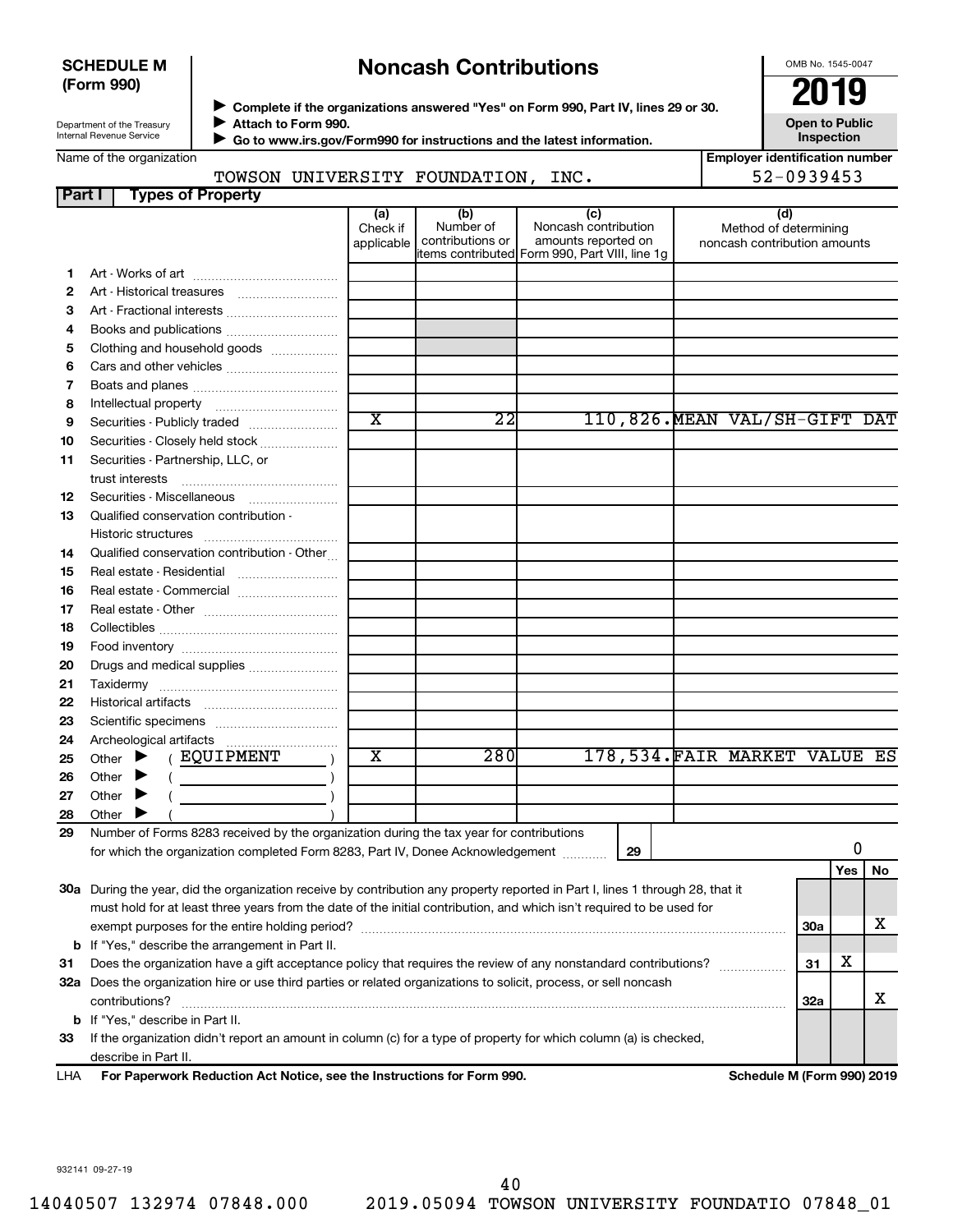| Schedule M (Form 990) 2019 |  | TOWSON UNIVERSITY FOUNDATION, | INC. | 1-0939453<br>JA | Page |
|----------------------------|--|-------------------------------|------|-----------------|------|
|                            |  |                               |      |                 |      |

**2**

Provide the information required by Part I, lines 30b, 32b, and 33, and whether the organization is reporting in Part I, column (b), the number of contributions, the number of items received, or a combination of both. Also complete this part for any additional information. **Part II Supplemental Information.** 

| 932142 09-27-19           | Schedule M (Form 990) 2019                      |
|---------------------------|-------------------------------------------------|
|                           |                                                 |
|                           | 41                                              |
| 14040507 132974 07848.000 | 2019.05094 TOWSON UNIVERSITY FOUNDATIO 07848_01 |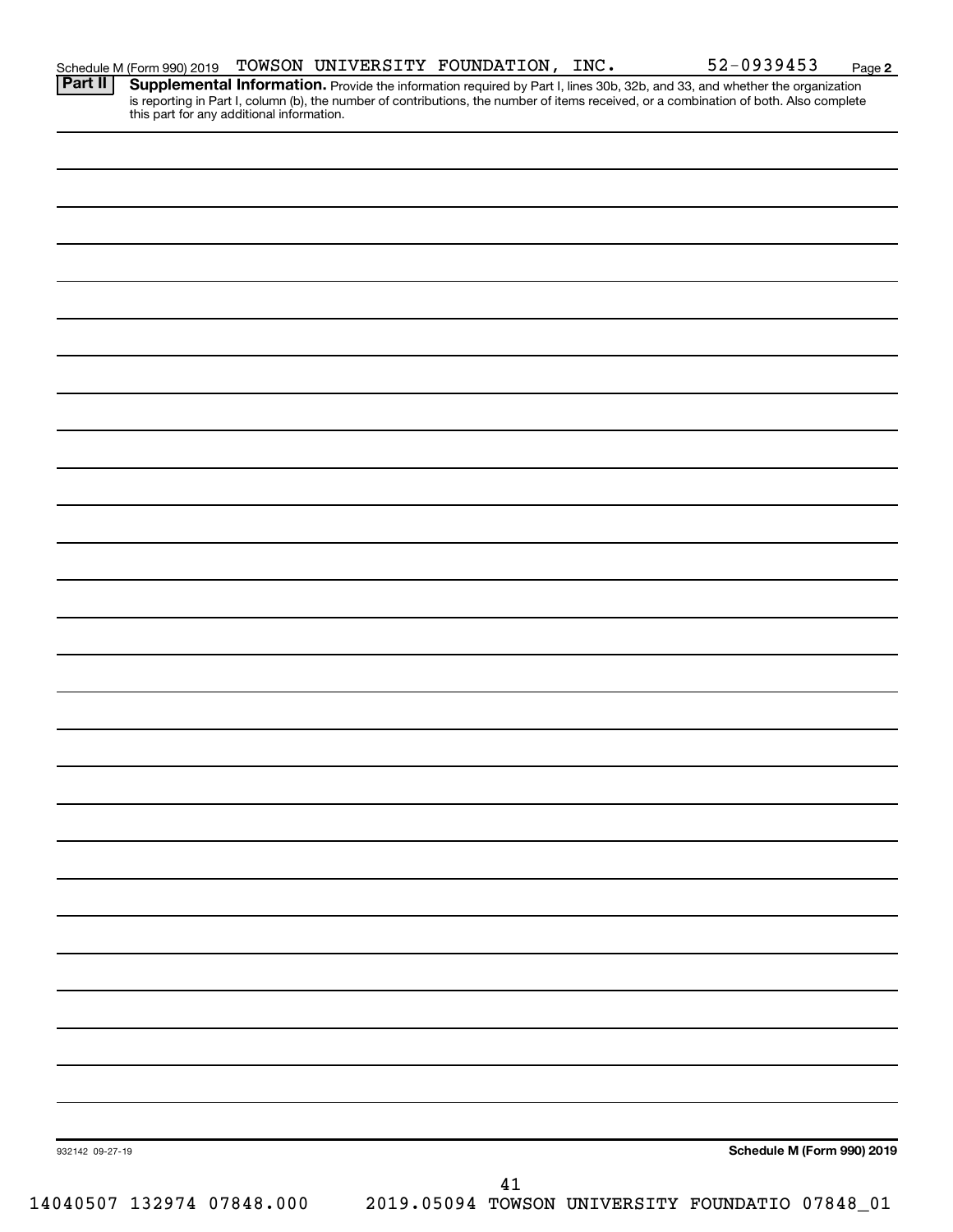**(Form 990 or 990-EZ)**

Department of the Treasury Internal Revenue Service Name of the organization

**Complete to provide information for responses to specific questions on Form 990 or 990-EZ or to provide any additional information. | Attach to Form 990 or 990-EZ. | Go to www.irs.gov/Form990 for the latest information. SCHEDULE O Supplemental Information to Form 990 or 990-EZ 2019** 

OMB No. 1545-0047 **Open to Public Inspection**

TOWSON UNIVERSITY FOUNDATION, INC. 52-0939453

**Employer identification number**

FORM 990, PART III, LINE 1, DESCRIPTION OF ORGANIZATION MISSION:

EDUCATION AND SUPPORT ACTIVITIES THAT MAY BE CONDUCTED BY TOWSON

UNIVERSITY.

FORM 990, PART III, LINE 4A, PROGRAM SERVICE ACCOMPLISHMENTS:

FROM GENEROUS DONORS ALLOWS TODAY'S STUDENTS AND TOMORROW'S LEADERS TO

MEET THEIR FINANCIAL OBLIGATIONS. IN THE FISCAL YEAR ENDING JUNE 30,

2020, THE FOUNDATION MADE 997 SEPARATE SCHOLARSHIP AWARDS TO DESERVING

STUDENTS TOTALING \$1,853,267.

ADDITIONALLY, 1,015 STUDENTS RECEIVED A TOTAL OF \$285,615 IN STUDENT

EMERGENCY AWARDS, WITH INDIVIDUAL AWARDS RANGING FROM \$70 - \$1,300.

FORM 990, PART III, LINE 4B, PROGRAM SERVICE ACCOMPLISHMENTS:

PROCESS THAT HELPED TO SUPPORT THE VARIOUS PRESIDENTIAL INITIATIVES.

THESE ARE INITIATIVES THAT MIGHT OTHERWISE NOT MOVE FORWARD DUE TO THE

LACK OF OTHER FUNDING SOURCES.

FORM 990, PART III, LINE 4D, OTHER PROGRAM SERVICES:

THE \$1464675 OF OTHER PROGRAM SERVICE EXPENSES RELATE TO EXPENSES THAT

SUPPORT THE VARIETY OF PROGRAMS OFFERED BY TOWSON UNIVERSITY FOR THE

BENEFIT OF THE STUDENTS, FACULTY AND STAFF OF THE UNIVERSITY. ALL

EXPENSES SUPPORT THE CORE MISSION OF THE FOUNDATION AND THEREFORE THAT

OF THE UNIVERSITY AS WELL. THE FOUNDATION EXISTS TO SUPPORT THE

UNIVERSITY THROUGH THESE EXPENDITURES.

932211 09-06-19 LHA For Paperwork Reduction Act Notice, see the Instructions for Form 990 or 990-EZ. Schedule O (Form 990 or 990-EZ) (2019) EXPENSES \$ 1,464,675. INCLUDING GRANTS OF \$ 39,781. REVENUE \$ 563,532.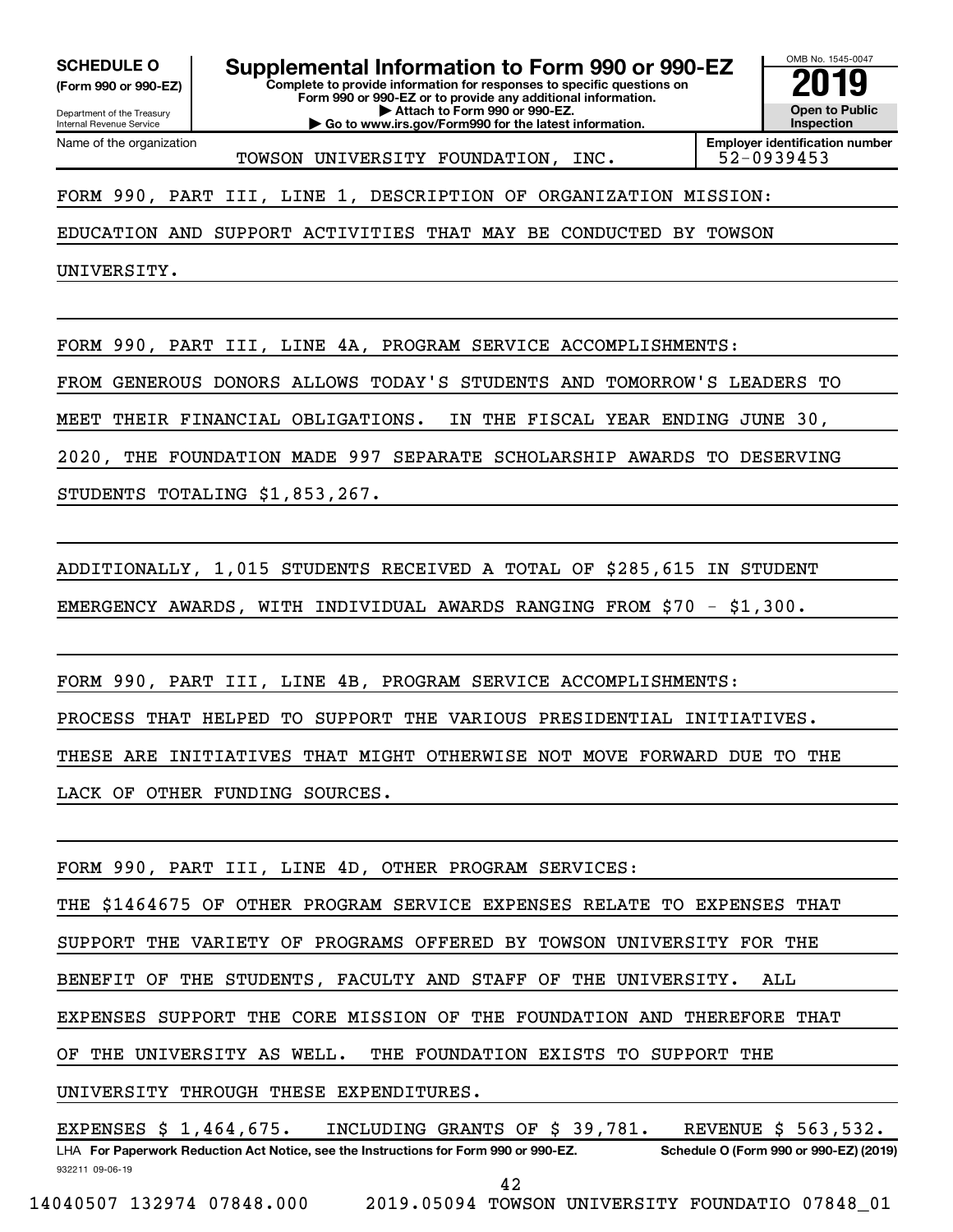| Schedule O (Form 990 or 990-EZ) (2019)<br>Page 2                  |                                                     |  |  |  |  |  |  |  |  |
|-------------------------------------------------------------------|-----------------------------------------------------|--|--|--|--|--|--|--|--|
| Name of the organization<br>TNC.<br>TOWSON UNIVERSITY FOUNDATION, | <b>Emplover identification number</b><br>52-0939453 |  |  |  |  |  |  |  |  |
|                                                                   |                                                     |  |  |  |  |  |  |  |  |

FORM 990, PART VI, SECTION B, LINE 11B:

THE FULL BOARD OF DIRECTORS HAS AUTHORIZED THE FOUNDATION'S AUDIT COMMITTEE TO CONDUCT THE ANNUAL REVIEW OF THE FORM 990, ON BEHALF OF THE ENTIRE BOARD OF DIRECTORS. AT THE ANNUAL BOARD MEETING IN MAY, THE AUDIT COMMITTEE CHAIR REPORTS THE COMMITTEE'S FINDINGS AND THE RESULTS OF THEIR REVIEW TO THE ENTIRE FULL BOARD, THEREBY MAKING THE FULL BOARD AWARE OF THE FORM 990 AS FILED.

FORM 990, PART VI, SECTION B, LINE 12C:

ANNUALLY, A DISCLOSURE FORM IS SENT TO EACH MEMBER OF THE BOARD OF DIRECTORS. THE FORM MUST BE COMPLETED, SIGNED AND RETURNED TO THE FOUNDATION. ONCE RETURNED, THE FORMS ARE REVIEWED BY THE VICE PRESIDENT. IF THERE ARE ANY FORMS INDICATING A POTENTIAL CONFLICT, THOSE FORMS ARE SHARED WITH THE EXECUTIVE VICE PRESIDENT AND THE BOARD PRESIDENT FOR FURTHER REVIEW, ACTION AND REMEDY, IF NECESSARY.

FORM 990, PART VI, SECTION B, LINE 15:

THE BOARD PRESIDENT CONSULTS WITH THE BOARD'S EXECUTIVE COMMITTEE ON ALL COMPENSATION MATTERS CONCERNING THE VICE PRESIDENT. THE ENTIRE PROCESS IS GOVERNED BY OUR APPROVED AND OPERATIONAL EXECUTIVE COMPENSATION POLICY.

FORM 990, PART VI, LINE 17, LIST OF STATES RECEIVING COPY OF FORM 990:

AK,AZ,CA,CO,DC,HI,KY,MA,MD,ME,MI,MN,NH,NJ,NY,OH,OK,OR,SC,UT,WA,WV

|  |                 |  | FORM 990, PART VI, SECTION C, LINE 19: |  |  |    |                                                                        |                                        |  |  |
|--|-----------------|--|----------------------------------------|--|--|----|------------------------------------------------------------------------|----------------------------------------|--|--|
|  |                 |  |                                        |  |  |    | ON OUR WEBSITE, WE MAKE THE AUDITED FINANCIAL STATEMENTS AND CERTAIN   |                                        |  |  |
|  |                 |  |                                        |  |  |    | GOVERNING DOCUMENTS AVAILABLE FOR REVIEW. WE ALSO MAKE THESE DOCUMENTS |                                        |  |  |
|  | 932212 09-06-19 |  |                                        |  |  |    |                                                                        | Schedule O (Form 990 or 990-EZ) (2019) |  |  |
|  |                 |  | 14040507 132974 07848.000              |  |  | 43 | 2019.05094 TOWSON UNIVERSITY FOUNDATIO 07848 01                        |                                        |  |  |